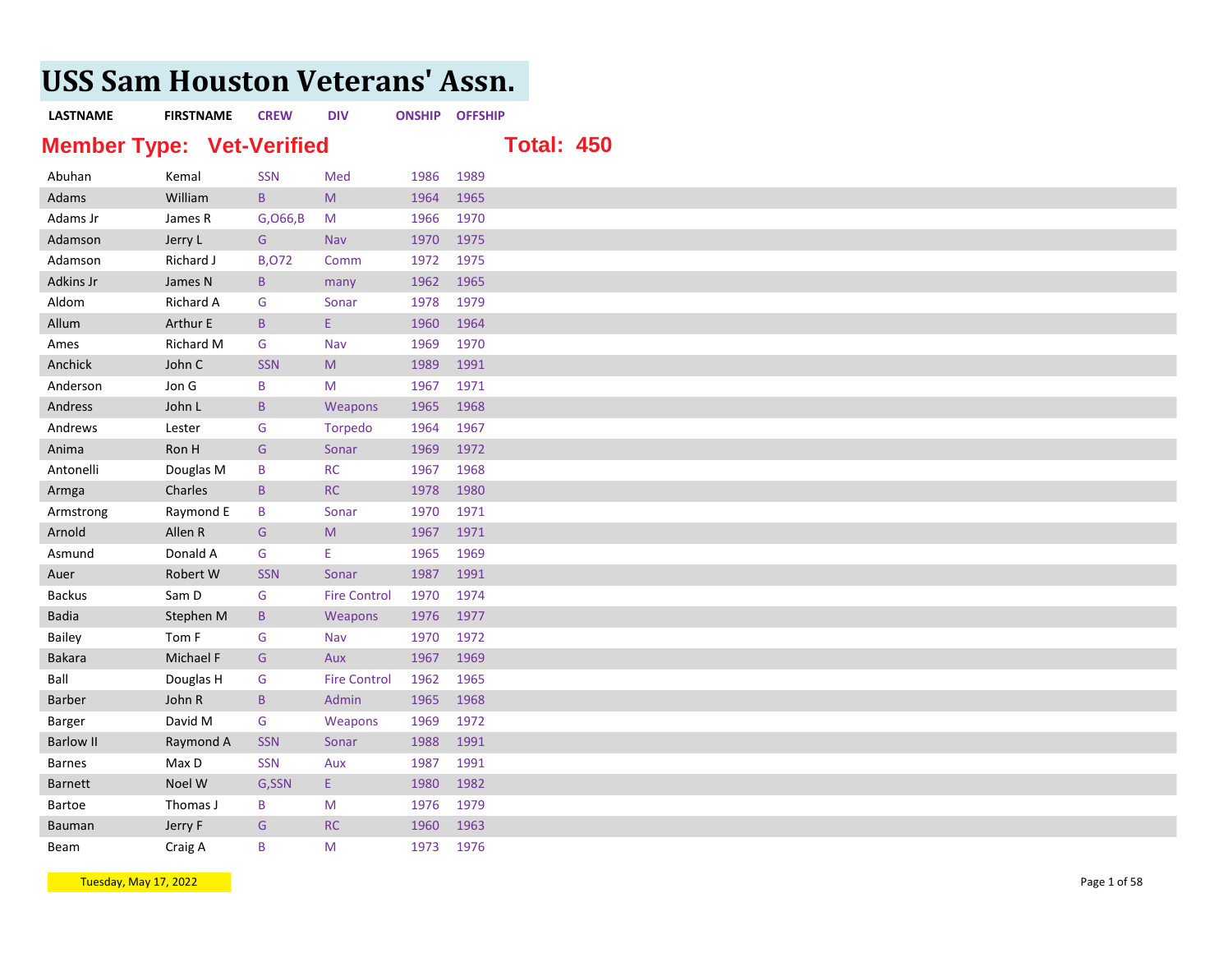| <b>LASTNAME</b> | <b>FIRSTNAME</b> | <b>CREW</b>  | <b>DIV</b>     | <b>ONSHIP</b> | <b>OFFSHIP</b> |
|-----------------|------------------|--------------|----------------|---------------|----------------|
| <b>Beaton</b>   | Robert R         | $\mathsf B$  | Comm/Ops       | 1962          | 1963           |
| Beaton          | Ross C           | <b>SSN</b>   | <b>MPA</b>     | 1989          | 1992           |
| <b>Bennett</b>  | George M         | G            | Weapons        | 1968          | 1971           |
| Berryhill       | Don D            | B            | <b>Missile</b> | 1977          | 1977           |
| Berryhill       | Don D            | G            | <b>Missile</b> | 1969          | 1971           |
| Bishop          | Robert L         | G, 066, B    | M              | 1960          | 1970           |
| <b>Bivens</b>   | Arthur C         | G            | CO             | 1967          | 1970           |
| Blackburn       | William          | O72,G        | <b>RC</b>      | 1973          | 1976           |
| <b>Blake</b>    | David J          | SSN          | Admin          | 1986          | 1989           |
| Blanco          | Rudy S           | B            | Admin          | 1974          | 1977           |
| <b>Bliss</b>    | Chadd L          | G            | E.             | 1978          | 1980           |
| Bloomer         | Robert L         | G            | Nav            | 1972          | 1976           |
| Boehme          | Charles E        | $\mathsf{B}$ | <b>Nav</b>     | 1963          | 1965           |
| Bohdan          | Timothy E        | <b>SSN</b>   | Asst. Eng.     | 1987          | 1990           |
| <b>Bolding</b>  | Larry L          | $\mathsf B$  |                | 1960          | 1965           |
| Bondurant       | Curtis C         | B            | <b>RC</b>      | 1964          | 1966           |
| <b>Bonnell</b>  | Kenneth M        | G            | Comm           | 1962          | 1965           |
| Boone           | Howard V         | G,072        | Ε.             | 1971          | 1974           |
| <b>Booth</b>    | <b>Edward F</b>  | SSN          | Torpedo        | 1981          | 1985           |
| Booth Jr        | James A          | <b>B,SSN</b> | Sonar          | 1978          | 1981           |
| <b>Bostwick</b> | Rick L           | B            | <b>Missile</b> | 1971          | 1976           |
| Bowen           | Ronald R         | B            | M              | 1968          | 1972           |
| <b>Bowers</b>   | William C        | B            | Nav            | 1966          | 1969           |
| Bowlby          | Delmar R         | B            | <b>Missile</b> | 1978          | 1980           |
| <b>Bowles</b>   | <b>Edward T</b>  | G            | Weapons        | 1970          | 1976           |
| Bowman          | David M          | <b>SSN</b>   | M              | 1981          | 1985           |
| <b>Bradley</b>  | Michael D        | G            | <b>Eng</b>     | 1967          | 1970           |
| Brandon         | Joe G            | G            | <b>Missile</b> | 1967          | 1969           |
| <b>Brazzale</b> | Richard D        | G            | M              | 1961          | 1963           |
| <b>Breth</b>    | Bruce R          | <b>SSN</b>   | Supply         | 1988          | 1991           |
| <b>Brooks</b>   | George V         | G            | RC             | 1961          | 1964           |
| Brunson         | Jon O            | G,072        | <b>RC</b>      | 1971          | 1974           |
| <b>Bube</b>     | Douglas G        | G            | E.             | 1970          | 1971           |
| Buchanan        | William M        | 072          | M              | 1972          | 1975           |
| <b>Buff</b>     | Richard C        | <b>B,072</b> | Weapons        | 1973          | 1975           |
| Burger          | Harold           | G            | Nav            | 1979          | 1981           |
| <b>Burkhead</b> | William S        | G,072        | Aux            | unkno         |                |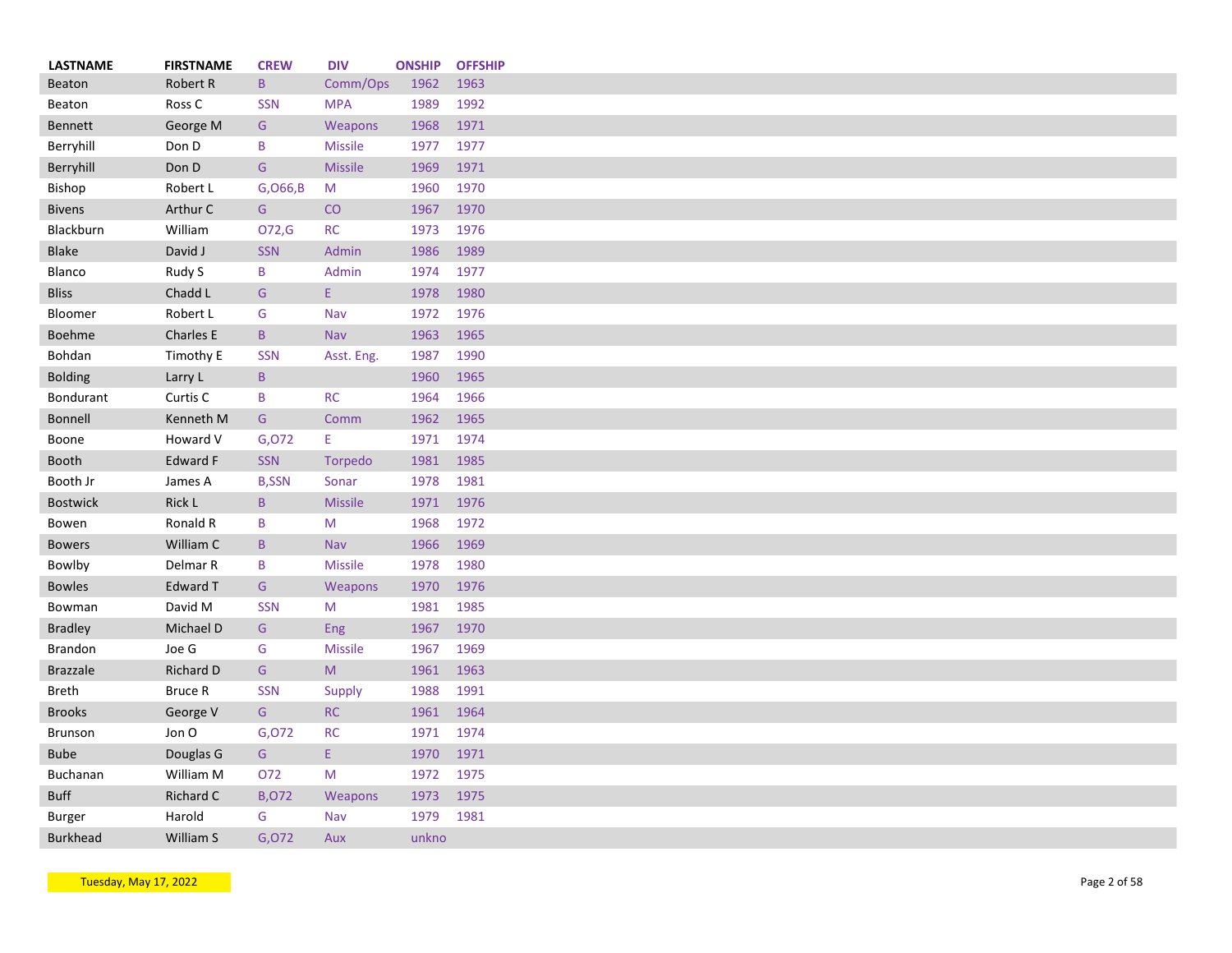| <b>LASTNAME</b> | <b>FIRSTNAME</b> | <b>CREW</b>  | <b>DIV</b>     | <b>ONSHIP</b> | <b>OFFSHIP</b> |
|-----------------|------------------|--------------|----------------|---------------|----------------|
| <b>Burns</b>    | John E           | B            | Nav            | 1964          | 1965           |
| Callihan        | Daniel J         | <b>SSN</b>   | RC             | 1987          | 1990           |
| Camp            | John P           | G            | E              | 1963          | 1967           |
| Campbell        | David M          | G            | Weapons        | 1974          | 1978           |
| Canaan          | John R           | B            | <b>RC</b>      | 1969          | 1971           |
| Carpenter       | Donald R         | <b>B,SSN</b> | Ops            | 1978          | 1982           |
| Casane          | Orlando          | B, G         | Weapons        | 1965          | 1970           |
| Catlin Jr       | John C           | G,072        | Aux            | 1971          | 1973           |
| Catmull         | Donald R         | <b>SSN</b>   | <b>RC</b>      | 1990          | 1991           |
| Cauchon         | Richard P        | B, G         | <b>Missile</b> | 1964          | 1968           |
| Challman        | Kenneth W        | B            | Nav            | 1967          | 1969           |
| Chapman         | Paul F           | <b>SSN</b>   | E.             | 1980          | 1982           |
| Chappel         | Tyler R          | 072, G       | E.             | 1974          | 1978           |
| Check           | Lawrence D       | G            | Nav            | 1967          | 1970           |
| Chollman        | William H        | G            | M              | 1961          | 1963           |
| Christie        | James L          | <b>SSN</b>   | E, Aux         | 1989          | 1991           |
| Cloutier        | Michael J        | B            | <b>RC</b>      | 1975          | 1978           |
| Cluck           | Joe R            | <b>SSN</b>   | M              | 1983          | 1987           |
| Collins         | Michael J        | B, G         | <b>RC</b>      | 1966          | 1970           |
| Colorossi       | Jeffrey L        | <b>SSN</b>   | M              | 1982          | 1985           |
| Cook            | Richard W        | <b>SSN</b>   | Eng            | 1989          | 1990           |
| Cook III        | John H           | G            | XO             | 1968          | 1970           |
| Corbi           | Dennis L         | G            | M              | 1965          | 1969           |
| Cormier         | Mark A           | <b>SSN</b>   | IC, Aux        | 1982          | 1986           |
| Coyle           | Michael T        | G            | Eng            | 1970          | 1972           |
| Cronin          | Charles T        | G            | Comm           | 1978          | 1979           |
| Cross           | Ben D            | G            | <b>RC</b>      | 1979          | 1979           |
| Cutting         | Jack E           | <b>SSN</b>   | Sonar          | 1988          | 1991           |
| Dannheim        | Robert W         | G,072        | Nav            | 1969          | 1974           |
| Davidson        | Michael J        | G            | M              | 1967          | 1970           |
| Davidson        | James R          | B            | Weapons        | 1970          | 1972           |
| Davis           | Howard R         | <b>B,SSN</b> | Admin          | 1979          | 1982           |
| Davis           | Lennie "Ray"     | <b>SSN</b>   | Aux            | 1982          | 1985           |
| Davis           | Jesse B          | G            | E.             | 1960          | 1965           |
| Dean            | Michael "Sea     | G            | Nav            | 1977          | 1980           |
| Decesari        | Robert J         | O72,G        | <b>Weapons</b> | 1973          | 1976           |
| Deltino         | Samuel D         | <b>SSN</b>   |                | 1988          | 1991           |
|                 |                  |              | Supply         |               |                |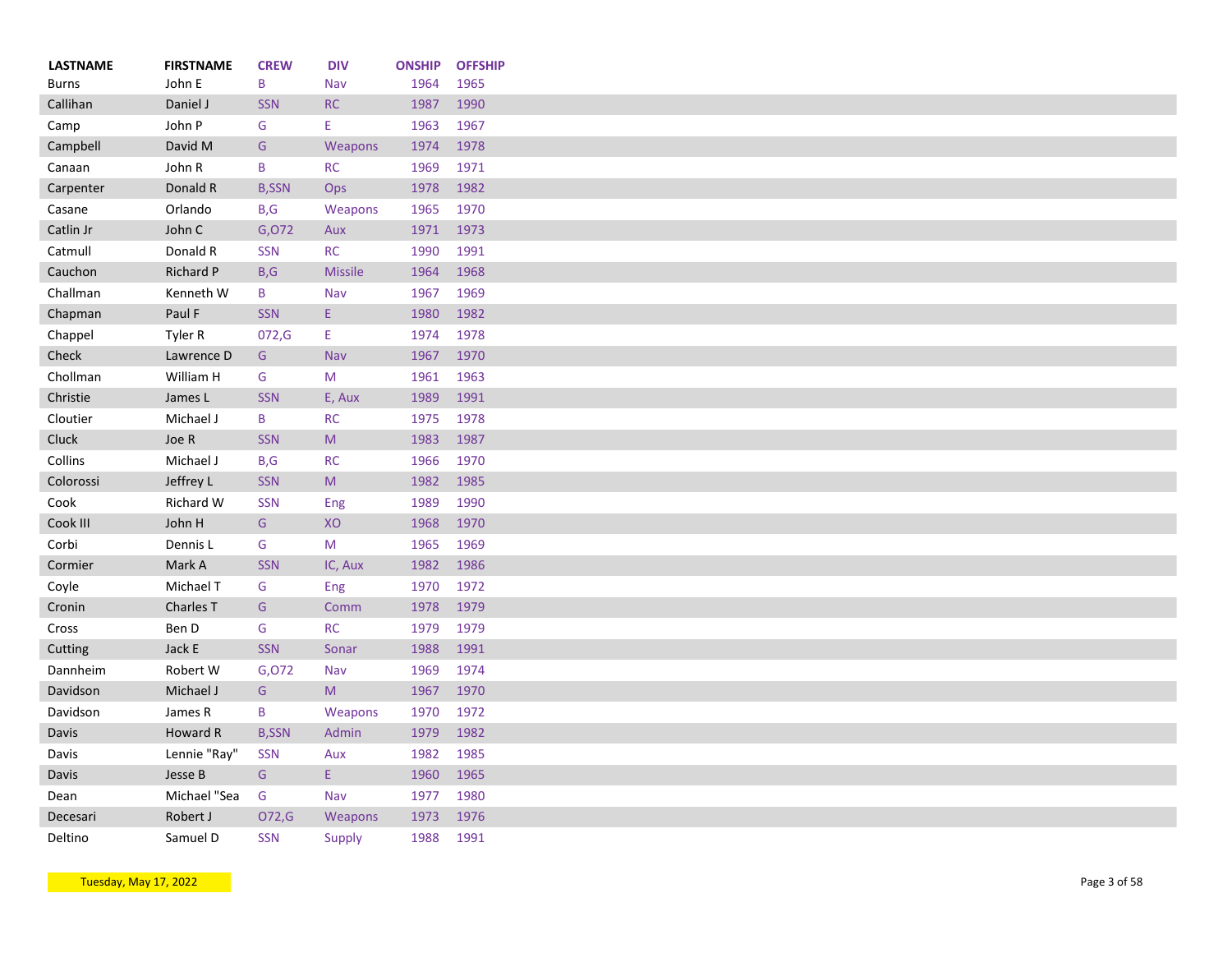| <b>LASTNAME</b> | <b>FIRSTNAME</b> | <b>CREW</b>    | <b>DIV</b>     | <b>ONSHIP</b> | <b>OFFSHIP</b> |
|-----------------|------------------|----------------|----------------|---------------|----------------|
| Desmarais       | <b>Richard R</b> | <b>B,066</b>   | <b>RC</b>      | 1965          | 1970           |
| Despain         | Randy G          | B              | M              | 1977          | 1980           |
| DeVillier       | Leon F           | 072            | Torpedo        | 1972          | 1975           |
| Dillon          | James P          | G              | Sonar          | 1962          | 1965           |
| Dobson          | Howard F         | G              | RC             | 1969          | 1972           |
| Doonan          | James J          | B              | Ε              | 1962          | 1964           |
| Drown           | Fred E           | O72,G          |                | unkno         |                |
| Dugan Jr        | Robert E         | B              | Comm           | 1967          | 1969           |
| Eckert          | Thomas           | $\mathsf{B}$   | Eng            | 1968          | 1970           |
| Edwards         | Jon D            | <b>B,072,G</b> | <b>RC</b>      | 1972          | 1975           |
| Eggelston       | Roger B          | $\mathsf{B}$   | Weapons        | 1969          | 1972           |
| Ellis           | Michael N        | G              | Supply         | 1977          | 1979           |
| Engh            | Scott R          | G              | Nav            | 1977          | 1980           |
| Evans           | Morgan M         | B              | Comm           | 1976          | 1979           |
| Everson         | Ronald D         | $\mathsf{B}$   | E.             | 1972          | 1975           |
| Eytchison       | Ronald M         | G              | Eng            | 1964          | 1965           |
| Fagan           | Luke E           | <b>SSN</b>     | M              | 1987          | 1988           |
| Fargo           | Dennis K         | O72, B         | Aweps          | 1972          | 1975           |
| Farrier         | Barron "Barry    | G              | <b>Missile</b> | 1968          | 1968           |
| Ferrell         | Larry L          | B              | M              | 1968          | 1970           |
| Fibranz         | Bruce W          | G              | Comm           | 1975          | 1978           |
| Floyd           | William R        | B              | Sonar          | 1977          | 1978           |
| Focia           | Ron              | <b>SSN</b>     | Chem & Rad     | 1988          | 1991           |
| Fonville        | Phillip R        | <b>SSN</b>     | Radio          | 1982          | 1985           |
| Forbis          | Emmet "Dew       | G,SSN          | <b>DCA</b>     | 1979          | 1982           |
| France          | Robert "Tim"     | O72,B          | Nav            | 1972          | 1976           |
| Franco          | Charles C        | B              | M              | 1968          | 1972           |
| Franklin        | James E          | B              | Sonar          | 1976          | 1980           |
| Freeman         | <b>Burney O</b>  | G              | Ops            | 1962          | 1966           |
| Friedman        | Curtis M         | G              | Med            | 1978          | 1981           |
| Gabrio          | William G        | G              | Sonar          | 1961          | 1963           |
|                 |                  |                |                |               |                |
| Gach            | James E          | O66, B         | Sonar          | 1967          | 1970           |
| Garrison        | Jack W           | O66, B         | E.             | 1967          | 1969           |
| Garverick       | Charles "Mick    | G              | Nav            | 1968          | 1970           |
| Garvey          | James E          | <b>SSN</b>     | Eng            | 1983          | 1986           |
| Gehlbach        | Eugene A         | B              | <b>Missile</b> | 1964          | 1967           |
| Glinski         | Robert L         | G              | M              | 1970          | 1972           |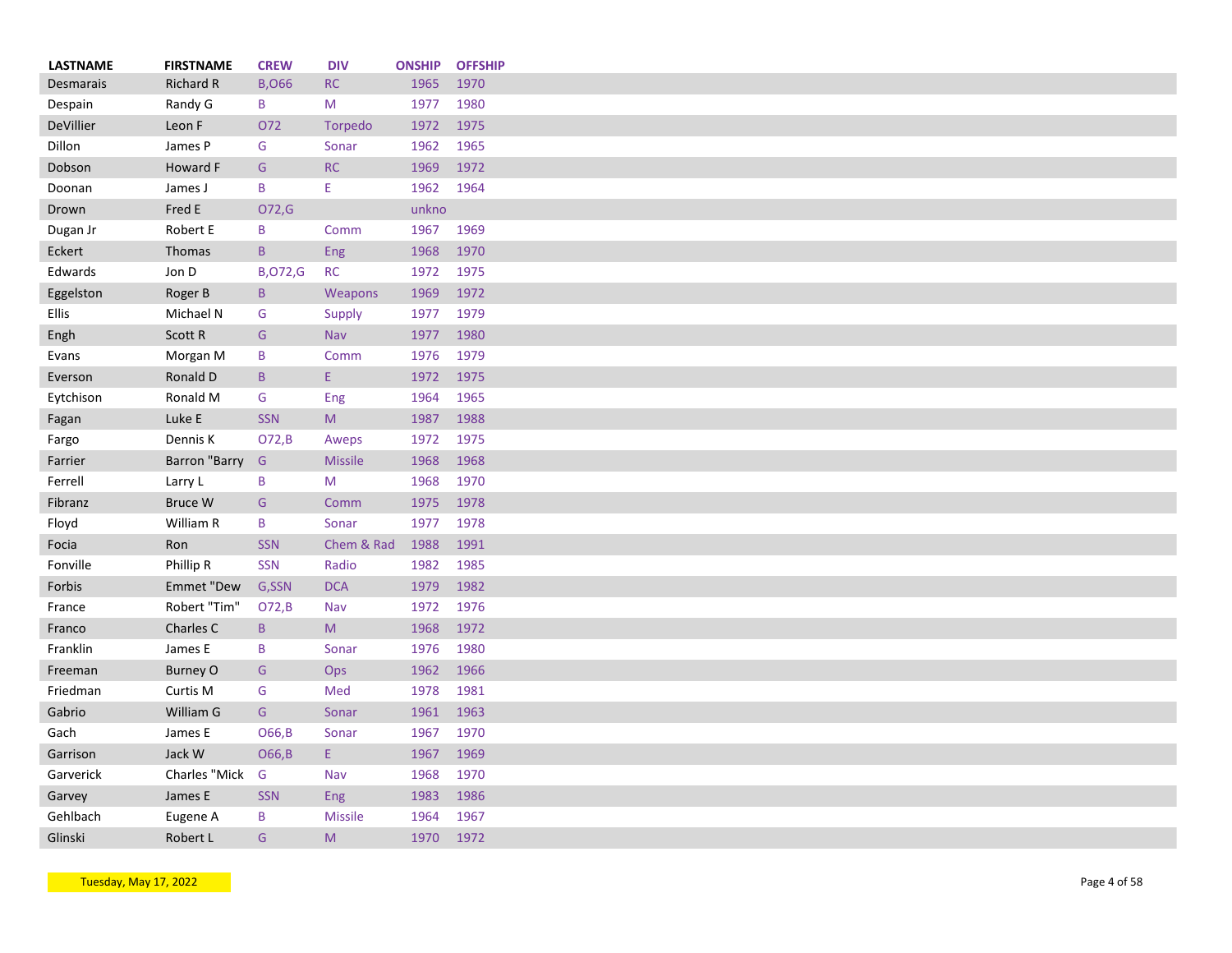| <b>LASTNAME</b> | <b>FIRSTNAME</b>    | <b>CREW</b>     | <b>DIV</b>                                                                                                 | <b>ONSHIP</b> | <b>OFFSHIP</b> |
|-----------------|---------------------|-----------------|------------------------------------------------------------------------------------------------------------|---------------|----------------|
| Goebbel II      | Richard L           | G               | Comm                                                                                                       | 1974          | 1977           |
| Goebel          | Edwin H             | $\mathsf{B}$    | ${\sf M}$                                                                                                  | 1965          | 1966           |
| Goff            | Danny P             | G               | Ops                                                                                                        | 1977          | 1979           |
| Goodwin         | Newton "Dou         | $\mathsf{B}$    | Sonar                                                                                                      | 1969          | 1972           |
| Goodwin         | George M            | B               | Nav                                                                                                        | 1960          | 1965           |
| Gordon          | Robert E            | G,072           | Sonar                                                                                                      | 1971          | 1975           |
| Gotfredson      | John L              | G               | Supply                                                                                                     | 1975          | 1976           |
| Gregory         | <b>Richard A</b>    | $\mathsf{B}$    | M                                                                                                          | 1975          | 1978           |
| Hahn            | Philip N            | B               | <b>Missile</b>                                                                                             | 1969          | 1971           |
| Hale            | Allan B             | G               | Nav                                                                                                        | 1976          | 1977           |
| Hale            | Allan B             | G               | Nav                                                                                                        | 1962          | 1965           |
| Hall            | James I             | G               | <b>Fire Control</b>                                                                                        | 1965          | 1969           |
| Hamilton        | Thomas D            | <b>SSN</b>      | Nav                                                                                                        | 1982          | 1984           |
| Hammack         | Patrick L           | $\, {\bf B} \,$ | Weapons                                                                                                    | 1970          | 1974           |
| Harman          | Jay G               | B               | M                                                                                                          | 1970          | 1972           |
| Hart            | Wayne A             | <b>SSN</b>      | Comm                                                                                                       | 1988          | 1991           |
| Harwood         | James "Scott"       | <b>SSN</b>      | Radio                                                                                                      | 1982          | 1986           |
| Hatfield        | Michael             | $\mathsf{B}$    | <b>Missile</b>                                                                                             | 1970          | 1972           |
| Haver           | David B             | <b>SSN</b>      | E.                                                                                                         | 1981          | 1985           |
| Heltsley        | James R             | $\mathsf{B}$    | <b>Nav</b>                                                                                                 | 1969          | 1970           |
| Henderson       | Jerry C             | <b>B,072</b>    | Fwd IC                                                                                                     | 1969          | 1975           |
| Henry           | Merrell L           | $\, {\bf B} \,$ | Med                                                                                                        | 1962          | 1963           |
| Hermens Jr      | John H              | B               | Nav                                                                                                        | 1972          | 1976           |
| Herness         | Michael E           | O72,B           | Comm                                                                                                       | 1974          | 1976           |
| Herrington II   | Xerxes <sub>Z</sub> | <b>SSN</b>      | Weps                                                                                                       | 1987          | 1990           |
| Hewitt          | Kevin               | ${\mathsf G}$   | Sonar                                                                                                      | 1968          | 1972           |
| Higgins         | Raymond M           | G, 066, B       | M                                                                                                          | 1965          | 1970           |
| Hines Jr        | Gulmer A "Bu        | G               | M                                                                                                          | 1960          | 1962           |
| Hoag            | Stephen E           | G               | E,M,Aux                                                                                                    | 1964          | 1968           |
| Hodom           | Richard C           | ${\mathsf G}$   | Aux                                                                                                        | 1973          | 1977           |
|                 |                     |                 | <b>RC</b>                                                                                                  | 1971          | 1973           |
| Hoey            | James L             | G,072           |                                                                                                            |               |                |
| Holliday        | Melvin E            | $\mathsf B$     | Comm                                                                                                       | 1962          | 1966           |
| Hollis          | Warren P            | G               | <b>Fire Control</b>                                                                                        | 1964          | 1968           |
| Holm            | Richard L           | $\, {\bf B} \,$ | $\mathsf{M}% _{T}=\mathsf{M}_{T}\!\left( a,b\right) ,\ \mathsf{M}_{T}=\mathsf{M}_{T}\!\left( a,b\right) ,$ | 1978          | 1981           |
| Holycross       | Charles T           | G               | Aux                                                                                                        | 1963          | 1969           |
| Hooker          | Anthony S           | $\mathsf B$     | E, Comm                                                                                                    | unkno         |                |
| Hoover          | Sherman W           | G,072,G         | <b>Missile</b>                                                                                             | 1971 1975     |                |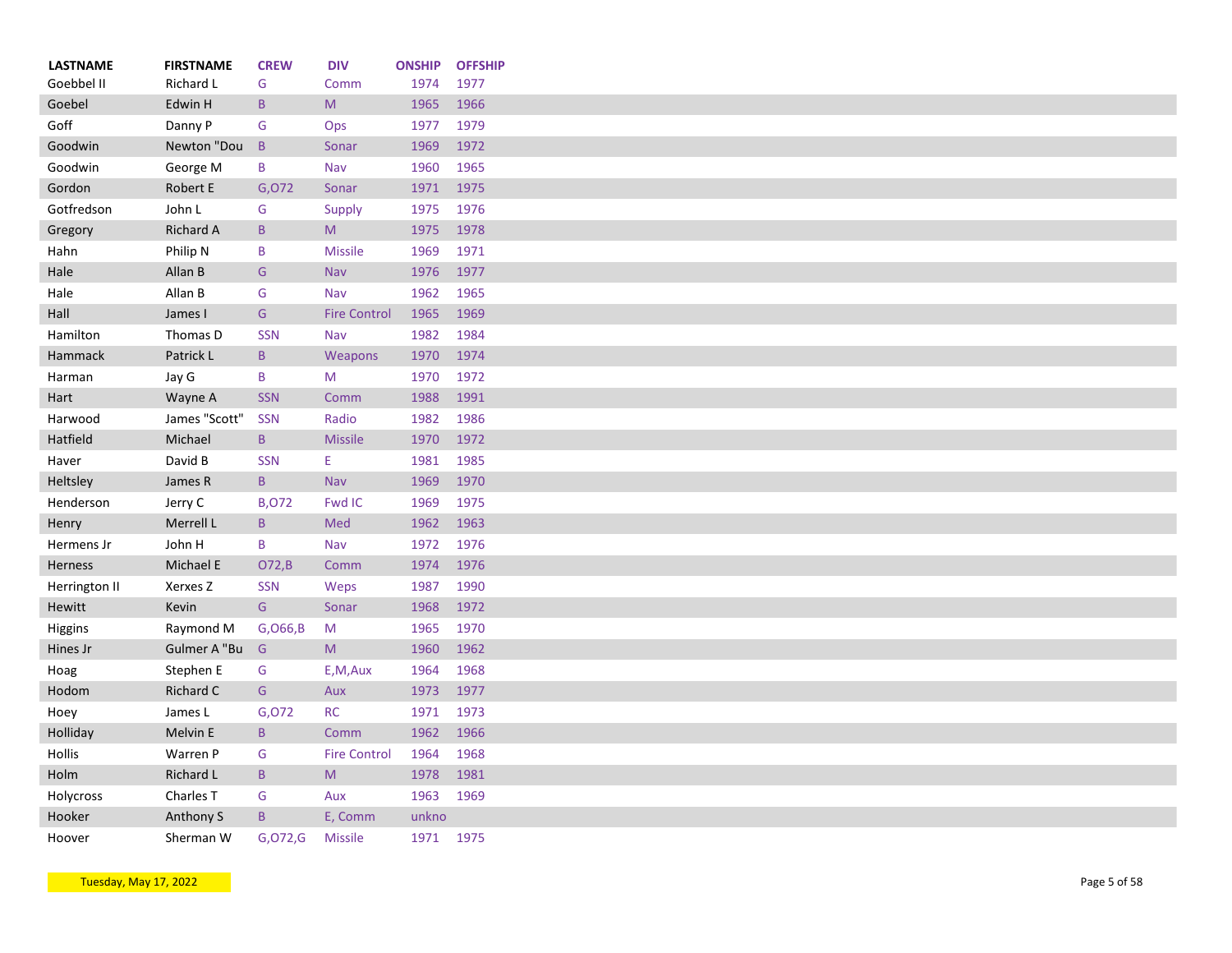| <b>LASTNAME</b> | <b>FIRSTNAME</b> | <b>CREW</b>     | <b>DIV</b>                                                                                                 | <b>ONSHIP</b> | <b>OFFSHIP</b> |
|-----------------|------------------|-----------------|------------------------------------------------------------------------------------------------------------|---------------|----------------|
| Horn            | Conrad W         | G               | Nav                                                                                                        | 1961          | 1963           |
| Hubbard         | George L         | B               |                                                                                                            | 1962          | 1964           |
| Hubbell         | Michael L        | $\, {\bf B} \,$ | Aux                                                                                                        | 1976          | 1980           |
| Huff            | Kevin W          | <b>B,SSN</b>    | Nav                                                                                                        | 1978          | 1982           |
| Hull            | Thomas           | $\mathsf{B}$    |                                                                                                            | 1963          | 1965           |
| Husted          | Charles E        | G               | M                                                                                                          | 1968          | 1972           |
| Hyland III      | John J           | ${\mathsf G}$   | Comm                                                                                                       | 1964          | 1968           |
| Hyland III      | John J           | <b>SSN</b>      | CO                                                                                                         | 1981          | 1983           |
| lacovelli       | Anthony R        | G               | Weapons                                                                                                    | 1965          | 1970           |
| Ibarreta        | <b>Bradley G</b> | B               | Aux                                                                                                        | 1973          | 1976           |
| Ingle           | Robert C         | G               | Fwd IC                                                                                                     | 1977          | 1979           |
| Ireland Jr      | John A           | O66,G           | M                                                                                                          | 1966          | 1968           |
| Iseman          | Donald           | G               | M                                                                                                          | 1966          | 1971           |
| Ishmael         | Wayne D          | <b>SSN</b>      | Sonar                                                                                                      | 1989          | 1991           |
| Ivory Jr        | Roy              | <b>SSN</b>      | Exec                                                                                                       | 1986          | 1991           |
| Jakubisyn       | Ronald H         | B               | M                                                                                                          | 1970          | 1972           |
| Jenkins         | David P          | O72,G           | Weapons                                                                                                    | 1973          | 1976           |
| Johnsen Jr      | James M          | G               | M                                                                                                          | 1977          | 1979           |
| Johnson         | Dennis E         | G               | E.                                                                                                         | 1968          | 1972           |
| Johnson         | Dennis J         | B               | Ops                                                                                                        | 1968          | 1970           |
| Johnson         | Earl N           | ${\mathsf G}$   | Weapons                                                                                                    | 1968          | 1970           |
|                 | Dean A           | G               | Admin                                                                                                      | 1978          | 1980           |
| Johnston        |                  |                 |                                                                                                            |               |                |
| Jones           | Robert E         | <b>B,072</b>    | Weapons                                                                                                    | 1971          | 1975           |
| Jones           | Wesley A         | <b>B,SSN</b>    | Supply                                                                                                     | 1979          | 1982           |
| Jonutis         | James E          | G,SSN           | Comm                                                                                                       | 1979          | 1981           |
| Joyce           | Richard C        | G               | Weapons                                                                                                    | 1962          | 1969           |
| Kangas          | Ronald H         | <b>SSN</b>      | X                                                                                                          | 1986          | 1989           |
| Kangas          | Ronald H         | <b>SSN</b>      | X                                                                                                          | 1986          | 1989           |
| Karol           | <b>Richard T</b> | G               | Admin                                                                                                      | 1962          | 1963           |
| Kass            | Dennis M         | G               | Sonar                                                                                                      | 1969          | 1971           |
| Kassakatis      | Leroy "Don"      | G               | RC                                                                                                         | 1968          | 1971           |
| Kearney III     | Michael W        | <b>B,072</b>    | <b>RC</b>                                                                                                  | 1971          | 1974           |
| Keaveny Sr      | Valery C         | G               | $\mathsf{M}% _{T}=\mathsf{M}_{T}\!\left( a,b\right) ,\ \mathsf{M}_{T}=\mathsf{M}_{T}\!\left( a,b\right) ,$ | 1960          | 1963           |
| Keiderling      | William J        | G               | E.                                                                                                         | 1969          | 1972           |
| Keller          | Robert K         | B               | Aux                                                                                                        | 1971          | 1972           |
| Kelly           | Joseph G         | B               | <b>Deck</b>                                                                                                | 1971          | 1972           |
| Kelson          | David W          | G               | Torpedo                                                                                                    | 1969          | 1971           |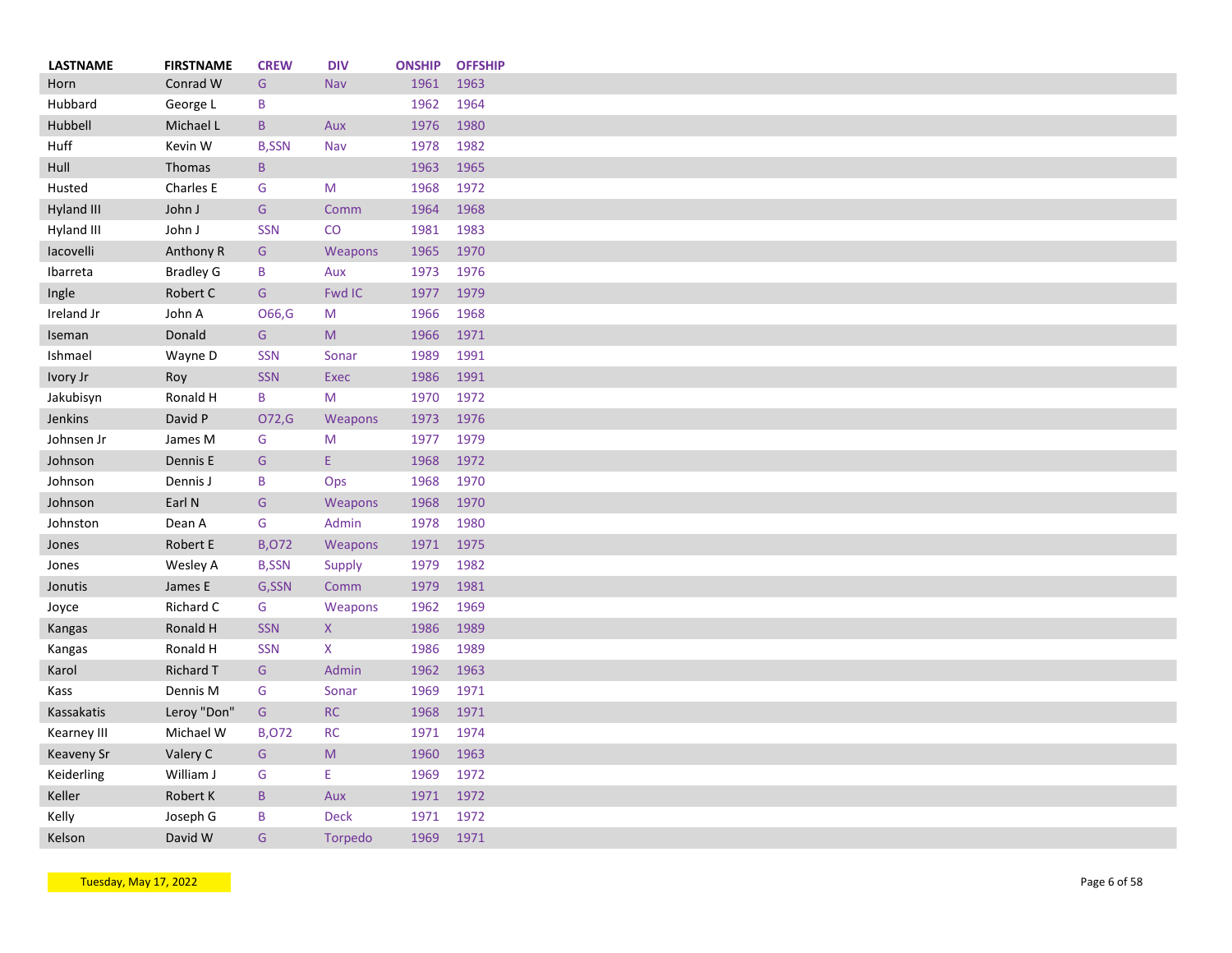| <b>LASTNAME</b> | <b>FIRSTNAME</b> | <b>CREW</b>     | <b>DIV</b>          | <b>ONSHIP</b> | <b>OFFSHIP</b> |
|-----------------|------------------|-----------------|---------------------|---------------|----------------|
| Kendall         | James H          | <b>B,SSN</b>    | Weapons             | 1979          | 1981           |
| Kestler         | Elbert "Bo" L    | G               | M                   | 1974          | 1976           |
| Keuhlen         | Phillip J        | <b>SSN</b>      | CO                  | 1988          | 1990           |
| Kinert          | Amos F           | $\mathsf{B}$    | ${\sf M}$           | 1974          | 1977           |
| King            | Gary A           | G               | <b>Fwd IC</b>       | 1966          | 1970           |
| Kingsley        | Tim M            | <b>SSN</b>      | Nav                 | 1986          | 1990           |
| Kirk            | Vincent P        | B               | Nav                 | 1960          | 1964           |
| Klein           | Charles K        | $\mathsf{B}$    | M                   | 1960          | 1965           |
| Klemser         | John E           | B               | Nav                 | 1964          | 1966           |
| Kligge          | Howard W         | $\, {\bf B} \,$ | Admin               | 1971          | 1972           |
| Klintworth      | Philip G         | O72,G           | XO                  | 1973          | 1976           |
| Kloppenburg     | Steven L         | $\mathsf B$     | Aux                 | 1968          | 1969           |
| Klumpp          | Charles          | G               | Aux                 | 1969          | 1972           |
| Knight          | James M          | $\mathsf{B}$    | <b>Fire Control</b> | 1973          | 1976           |
| Kolb            | Timothy J        | B               | E.                  | 1971          | 1973           |
| Komoroske       | Alexander B      | $\, {\bf B}$    | E, RC, A            | 1963          | 1964           |
| Kosche          | William A        | G               | Aux                 | 1969          | 1971           |
| Krieger         | Barry P          | $\mathsf{B}$    | <b>Fire Control</b> | 1963          | 1969           |
| Kroha           | Timothy J        | <b>B,072,G</b>  | Ε                   | 1972          | 1976           |
| Kull            | George P         | G               | <b>Fire Control</b> | 1977          | 1981           |
| Kulp            | Randolph H       | G               | Ε                   | 1960          | 1964           |
| Lacey Jr        | James W          | G               | Nav                 | 1979          | 1982           |
| Lachance        | Michael          | <b>B,SSN</b>    | Nav                 | 1978          | 1982           |
| Lane            | David W          | $\mathsf{B}$    | E.                  | 1964          | 1966           |
| LaPalme         | Joseph L         | O72,G           | <b>Missile</b>      | 1972          | 1976           |
| Laskey          | Stephen R        | $\mathsf B$     | M                   | 1965          | 1970           |
|                 |                  | B               |                     |               | 1977           |
| Launius         | Robert H         |                 | Med                 | 1976          |                |
| Lawrence        | <b>Bradley R</b> | G,072           | E.                  | 1972          | 1973           |
| Lennox          | Byron C          | G               | Aux                 | 1970          | 1972           |
| Lepine          | John E           | ${\mathsf G}$   | Aux                 | 1976          | 1979           |
| Lepine          | <b>Brian M</b>   | <b>SSN</b>      | <b>RC</b>           | 1983          | 1986           |
| Lewis           | Robert T         | G,072           | RC                  | 1971          | 1974           |
| Lindquist       | Gary             | G               | <b>Missile</b>      | 1978          | 1979           |
| Llorca          | Louis P          | $\mathsf{B}$    | $\sf RC$            | 1960          | 1962           |
| Lockwood        | Ernest R         | <b>SSN</b>      | CO                  | 1983          | 1987           |
| Looney          | Kenneth B        | <b>B,072</b>    | Nav                 | 1972          | 1976           |
| Lung            | Jim P            | B               | Sonar               | 1971          | 1972           |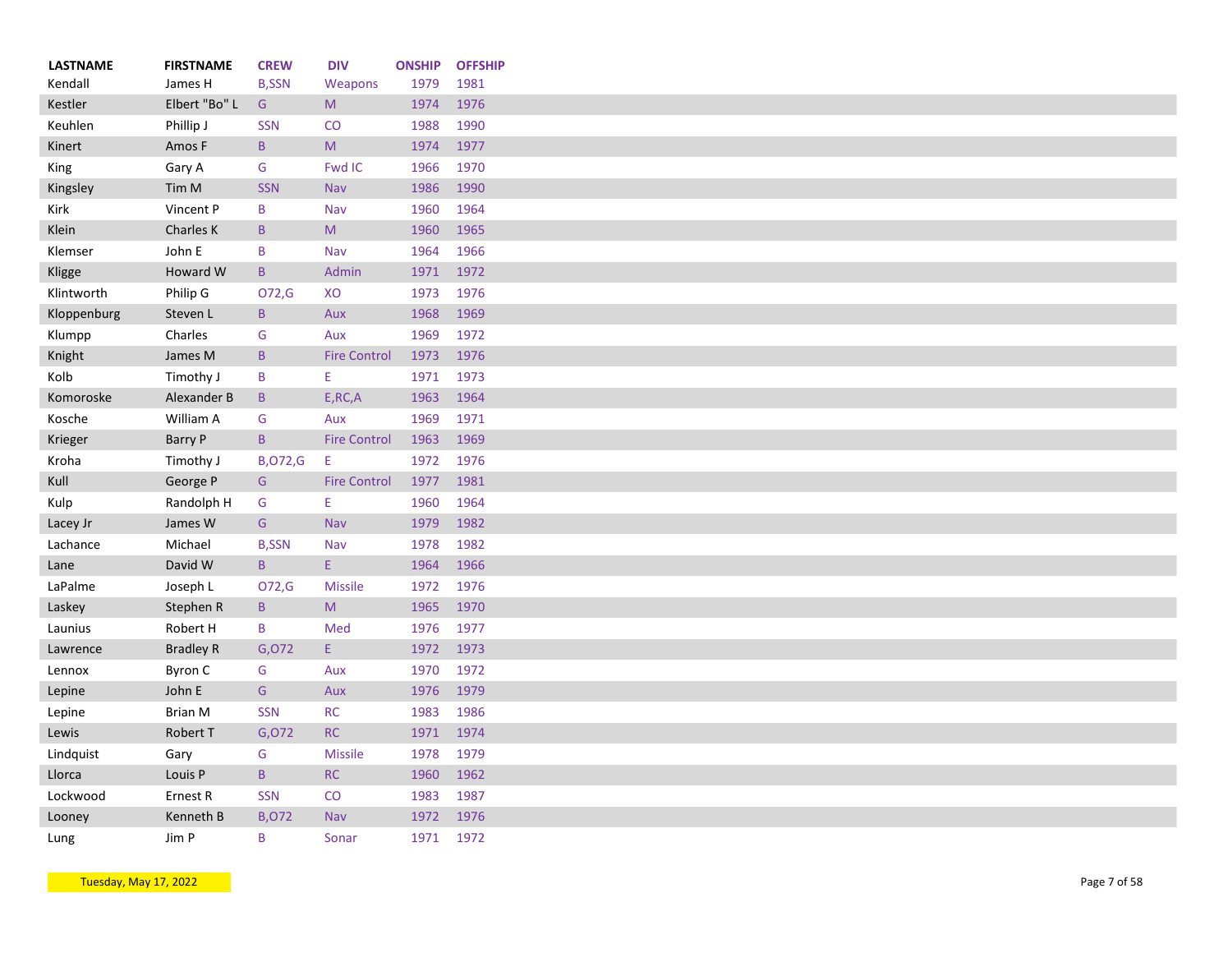| <b>LASTNAME</b> | <b>FIRSTNAME</b> | <b>CREW</b>      | <b>DIV</b>          | <b>ONSHIP</b> | <b>OFFSHIP</b> |
|-----------------|------------------|------------------|---------------------|---------------|----------------|
| Lutgens         | Larry A          | <b>SSN</b>       | <b>Missile</b>      | 1982          | 1985           |
| Mack            | James R          | B                | Nav                 | 1967          | 1969           |
| Madden          | James J          | $\mathsf{B}$     | Aux                 | 1962          | 1964           |
| Manzer          | Mark A           | G,SSN            | Sonar               | 1979          | 1982           |
| Marcum          | Kenneth R        | G                | <b>Missile</b>      | 1969          | 1970           |
| Marker III      | James A          | G                | Ε                   | 1967          | 1969           |
| Martin          | Gerald L         | $\mathsf{B}$     | E.                  | 1968          | 1970           |
| Matthews        | Ronald K         | O67,G            | M(ELT)              | 1968          | 1971           |
| McCloy          | Robert A         | G                | <b>Supply</b>       | 1961          | 1963           |
| McClure         | Charles L        | G                | Torpedo             | 1968          | 1971           |
| McCool          | Michael L        | <b>SSN</b>       | Sonar               | 1986          | 1991           |
| McDonald        | Norman N         | O72,B            | Comm                | 1974          | 1976           |
| McDonald        | Justin "Doug"    | <b>B,SSN</b>     | Exec                | 1979          | 1983           |
| McElligott      | James A          | B                | Nav                 | 1968          | 1969           |
| McIntosh        | Charles "Jeff"   | <b>SSN</b>       | Sonar               | 1982          | 1986           |
| McKinnon        | Raymond B        | <b>B, O66, B</b> | Nav                 | 1963          | 1972           |
| McLeod          | <b>Bruce</b>     | $\mathsf{B}$     | <b>Ops</b>          | 1970          | 1972           |
| Mickelson       | Craig A          | G,SSN            | Sonar               | 1977          | 1981           |
| Middleton       | David L          | G, O72, G        | <b>Fire Control</b> | 1971          | 1975           |
| Mieczynski      | Philip M         | G                | <b>Missile</b>      | 1976          | 1980           |
| Miller          | Patrick A        | G,SSN            | <b>Nav</b>          | 1980          | 1985           |
| Miller          | Erik W           | <b>SSN</b>       | Comm                | 1989          | 1991           |
| Miller          | David J          | <b>SSN</b>       | Weapons             | 1981          | 1982           |
| Miller          | Robert J         | G                | <b>RC</b>           | 1975          | 1978           |
| <b>Mills</b>    | William "Don     | $\mathsf B$      | Nav                 | 1975          | 1978           |
| Mims Jr         | Norman W         | B,G              | XO                  | 1971          | 1974           |
| Mitchell        | Eric T           | <b>SSN</b>       | Supply              | 1985          | 1988           |
| Moloney         | Tim M            | G                | Comm                | 1968          | 1971           |
|                 |                  |                  |                     |               |                |
| Monro           | William L        | $\mathsf B$      | Nav                 | 1966          | 1972           |
| Montemurro      | James J          | G                | Aux                 | 1966          | 1970           |
| Moore           | Randall W        | G                | Nav                 | 1979          | 1980           |
| Moore           | Rodney A         | B                | Comm                | 1971          | 1975           |
| Moore           | Robert F "Ski    | $\mathsf B$      | Aux                 | 1961          | 1963           |
| Moran           | Robert W         | 072,G            | E                   | 1973          | 1974           |
| Morgan Jr       | Jack C           | G, O72, B        | <b>Fire Control</b> | 1971          | 1976           |
| Morte           | Richard M        | <b>B,SSN</b>     | Aux                 | 1979          | 1981           |
| Mosier Jr       | John R           | <b>SSN</b>       | <b>RCA</b>          | 1989          | 1991           |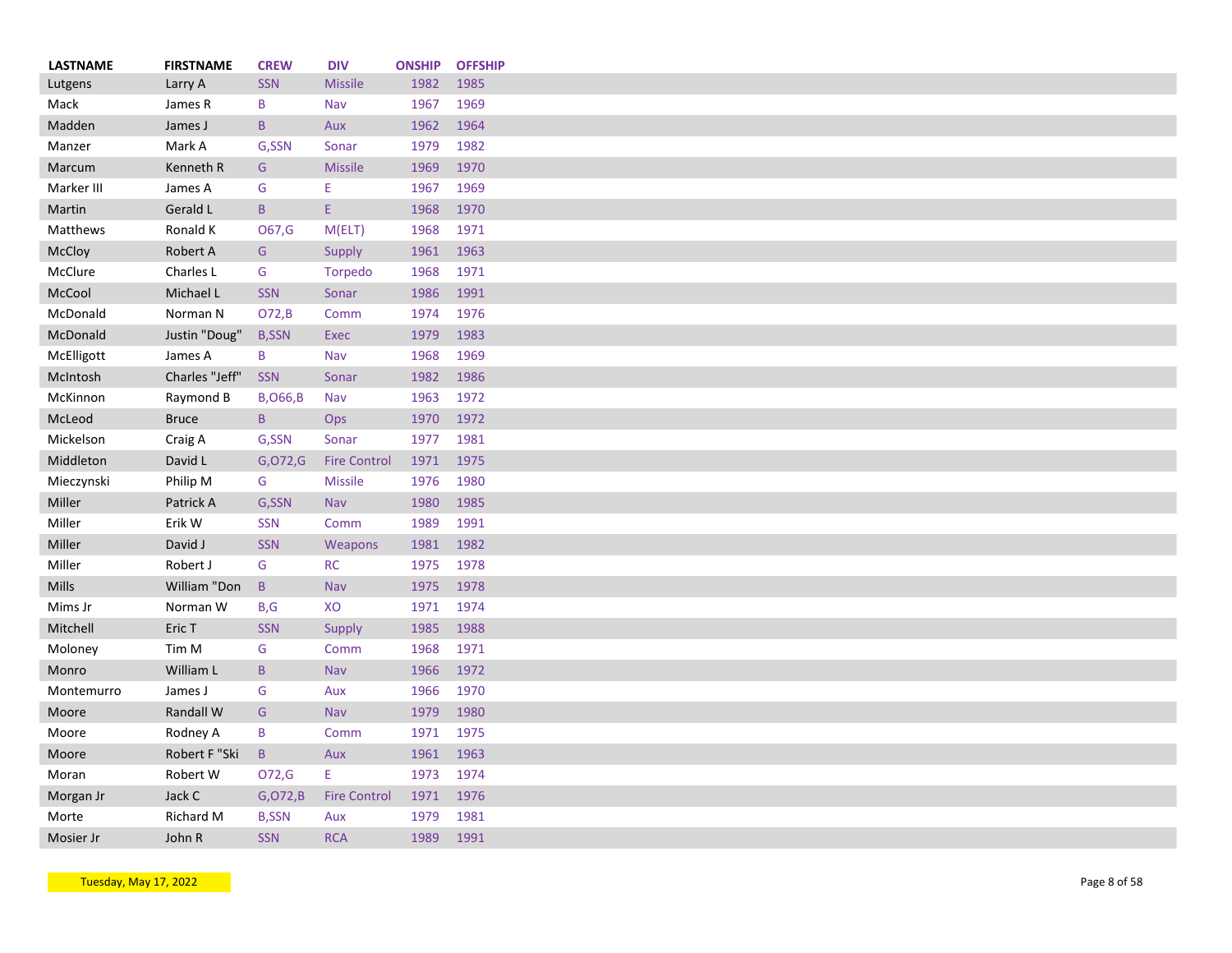| <b>LASTNAME</b> | <b>FIRSTNAME</b> | <b>CREW</b>          | <b>DIV</b>          | <b>ONSHIP</b> | <b>OFFSHIP</b> |
|-----------------|------------------|----------------------|---------------------|---------------|----------------|
| Mottin          | Terry M          | G                    | Aux                 | 1971          | 1974           |
| Moyer           | Michael J        | <b>B,072</b>         | Admin               | 1972          | 1975           |
| Murray III      | Thomas K         | G                    | <b>Fire Control</b> | 1965          | 1966           |
| Muth            | David C          | $\mathsf{B}$         | Weapons             | 1965          | 1970           |
| Nelson          | Richard G        | B                    | Nav                 | 1964          | 1966           |
| Nerzig          | Ira N            | $\, {\sf B}$         | <b>Deck</b>         | 1964          | 1965           |
| New             | Jeffrey B        | <b>SSN</b>           | M                   | 1988          | 1991           |
| Newman          | Charles "Ed"     | B                    | Comm                | 1964          | 1966           |
| <b>Nichols</b>  | William L        | G                    | M                   | 1970          | 1972           |
| Noack           | Mitchel K        | <b>B,SSN</b>         | Sonar               | 1979          | 1983           |
| Noble           | Christian T      | <b>B,072</b>         | Torpedo             | 1972          | 1975           |
| Oakes           | Douglas R        | $\mathsf{B}$         | Ε.                  | 1964          | 1966           |
| Oberhouse       | Steven R         | G,072                | Aux                 | 1970          | 1974           |
| O'Donnell MD    | Kevin T          | $\mathsf{B}$         | Med                 | 1961          | 1963           |
| O'Keefe         | Richard B        | G                    | Weapons             | 1961          | 1962           |
| Oliver          | Timothy W        | <b>B,072</b>         | <b>Eng Div</b>      | 1970          | 1972           |
| O'Neal          | Thomas E         | G                    | <b>RC</b>           | 1964          | 1966           |
| O'Neil          | Harry F          | $\mathsf B$          | MPA/Eng.            | 1970          | 1972           |
| O'Neill III     | John E           | B                    | Nav                 | 1976          | 1978           |
| Orstad          | Paul W           | G                    | Weapons             | 1967          | 1970           |
| Oswald          | Mark S           | <b>B,072</b>         | Nav                 | 1969          | 1975           |
| Owens           | Thomas J         | $\mathsf{B}$         | Nav                 | 1960          | 1968           |
| Pappas          | Nicholas T       | G                    | Supply              | 1967          | 1969           |
| Pearson         | Richard P        | G                    | RC                  | 1970          | 1973           |
| Pecorelli       | Patrick J        | G                    | Fwd IC              | 1969          | 1972           |
| Perry           | Albert J         | $\mathsf{B}$         | DCA, MPA            | 1962          | 1964           |
| Peterson        | Charles R        | G                    | Supply              | 1963          | 1964           |
| Petitt          | Arthur L         | $\mathsf{B}$         | Aux                 | 1969          | 1971           |
| Phipps          | Steven L         | <b>SSN</b>           | Weapons             | 1986          | 1989           |
| Porter          | Charles I "Chi   | G, O72, G            | <b>Nav</b>          | 1971          | 1976           |
| Posson          | William A        | B                    | Comm                | 1975          | 1978           |
| Powell          | Joseph H         | G                    | E.                  | 1976          | 1979           |
| Powell          | Franz "Frank"    | G                    | Admin               | 1970          | 1972           |
| Pratt           | James O          | $\mathsf B$          | <b>Missile</b>      | 1961          | 1964           |
| Pybas           | Donald W         |                      |                     | 1972          | 1975           |
| Quan            | Wilson           | O72,B<br>$\mathsf B$ | Torpedo<br>Nav      | 1971          | 1972           |
|                 | Donald V         | B                    | M                   | 1975          | 1977           |
| Rairdan         |                  |                      |                     |               |                |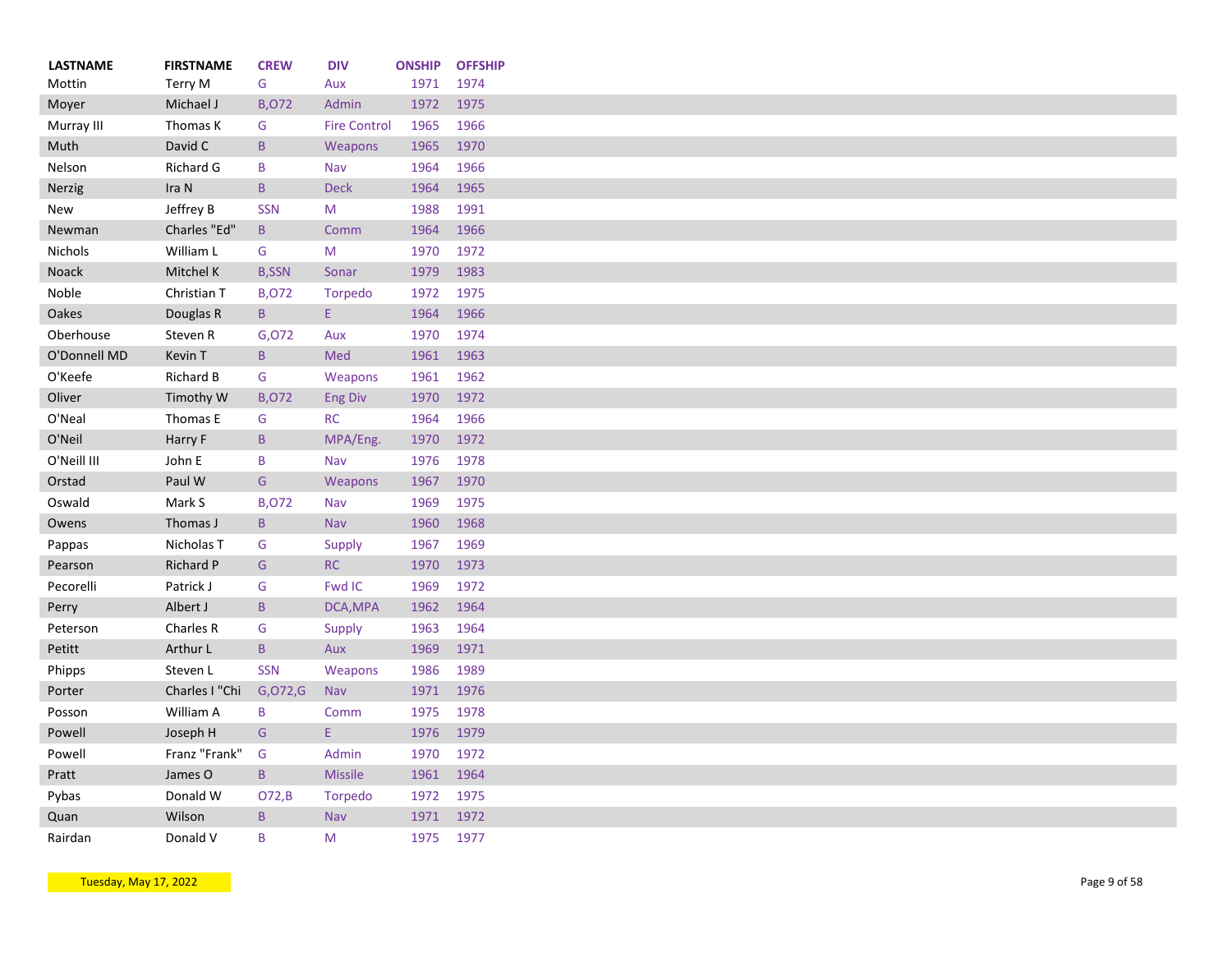| <b>LASTNAME</b> | <b>FIRSTNAME</b>     | <b>CREW</b>     | <b>DIV</b>     | <b>ONSHIP</b> | <b>OFFSHIP</b> |
|-----------------|----------------------|-----------------|----------------|---------------|----------------|
| Rasp            | Warren F             | $\mathsf B$     | <b>Missile</b> | 1978          | 1980           |
| Rawson          | William E            | B               | Sonar          | 1962          | 1965           |
| Reeves          | Ralph H              | $\sf B$         | Aux            | 1962          | 1968           |
| Rehling Jr      | Carl J               | G               | Nav            | 1963          | 1965           |
| Rein            | Ronald C             | $\mathsf B$     | Sonar          | 1977          | 1979           |
| Reinhold Jr     | Frank W              | G               | Ops            | 1975          | 1977           |
| Rice Jr         | Edwin S              | <b>SSN</b>      | Nav            | 1983          | 1985           |
| Richardson      | Russell C            | B               | M              | 1973          | 1978           |
| Richardson      | Richard L            | $\, {\bf B} \,$ | E.             | 1963          | 1965           |
| Rieck           | <b>Brian K</b>       | <b>B,SSN</b>    | <b>Missile</b> | 1978          | 1981           |
| Riemer          | John R               | O72,G           | M              | 1973          | 1977           |
| Roberts         | Jay B                | <b>SSN</b>      | <b>MPA</b>     | 1986          | 1989           |
|                 |                      |                 |                |               |                |
| Robertson       | Thomas A             | $\mathsf B$     | Ε.             | 1960          | 1963           |
| Robertson       | Jim N                | <b>B,072</b>    | Nav            | 1971          | 1974           |
| Robinson        | Robin                | SSN             | Comm           | 1982          | 1985           |
| Rocco           | Richard A            | B               | Torpedo        | 1967          | 1969           |
| Rodgers         | Charles W            | <b>B,072,G</b>  | Aux            | 1972          | 1975           |
| Rogers          | Ernest W             | B               | <b>Deck</b>    | 1970          | 1972           |
| Rogers          | Thomas "Tetu         | $\overline{B}$  | Aux            | 1975          | 1978           |
| Rogers III      | Robert M             | <b>SSN</b>      | Torpedo        | 1988          | 1991           |
| Rollin          | John                 | ${\mathsf G}$   | M.             | 1969          | 1972           |
| Romberg         | Wayne D              | G               | IC, RC, M      | 1970          | 1972           |
| Ronallo         | Donald A             | G               | Supply         | 1968          | 1969           |
| Rooker          | Donald A             | O66, B          | Nav            | 1966          | 1969           |
| Rourke          | James A              | G               | Nav            | 1968          | 1971           |
| Royal           | James                | G               | Aux            | 1964          | 1966           |
| Royer           | David J              | B,G             | Weapons        | 1962          | 1962           |
| Ruddy           | James J              | B,G             | M              | 1964          | 1969           |
| Rudh            | David H              | G,072           | Ε.             | 1971          | 1974           |
| Rugaber         | Kenneth S            | G               | Nav            | 1962          | 1964           |
|                 |                      |                 | $\sf IC$       |               |                |
| Sacchetti       | Anthony P            | <b>SSN</b>      |                | 1986          | 1991           |
| Saladin         | Paul E               | B               | M              | 1974          | 1976           |
| Saleem          | Joseph S             | O72,G           | Aux            | 1971          | 1974           |
| Sample          | Joseph P             | G               | <b>RC</b>      | 1969          | 1971           |
| Sasser          | Richard              | G               | Supply         | 1975          | 1977           |
| Sauer           | William H            | B               | <b>Missile</b> | 1974          | 1977           |
| Savaria         | Bertrand "But G, 066 |                 | <b>Nav</b>     | 1965          | 1968           |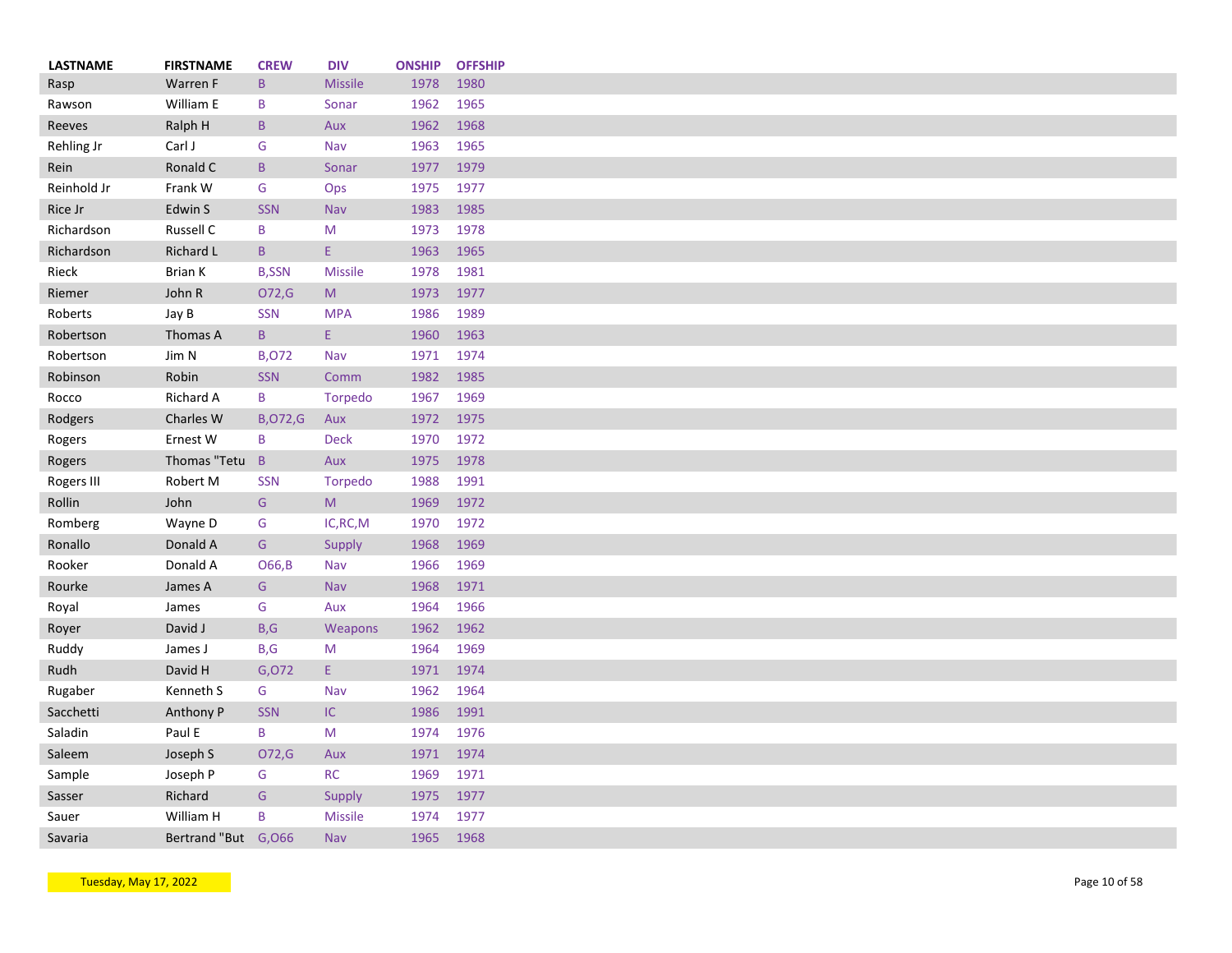| <b>LASTNAME</b>     | <b>FIRSTNAME</b>    | <b>CREW</b>  | <b>DIV</b>          | <b>ONSHIP</b> | <b>OFFSHIP</b> |
|---------------------|---------------------|--------------|---------------------|---------------|----------------|
| Schab               | Karl A              | B            | <b>Fire Control</b> | 1976          | 1979           |
| Schaeffer           | Michael H           | G,072,G      | M                   | 1972          | 1975           |
| Schaeffer Sr        | Raymond L           | G            | M                   | 1974          | 1977           |
| Schirmer            | Richard E           | $\mathsf{B}$ | M                   | 1972          | 1976           |
| Schlief Sr          | Roger W             | B            | Nav                 | 1961          | 1965           |
| Scholz              | Michael V           | G            | Weapons             | 1976          | 1980           |
| Schuler             | Kirby J             | <b>SSN</b>   | Admin               | 1986          | 1989           |
| Schwerman           | Greg C              | <b>SSN</b>   | IC.                 | 1987          | 1990           |
| Schwind             | Jim E               | G            | E.                  | 1970          | 1972           |
| Scott               | Robert S            | G            | <b>Missile</b>      | 1976          | 1979           |
| Securo              | Gregory L           | G            | IC                  | 1978          | 1980           |
| Segovis             | Walter L            | G            | ${\sf M}$           | 1976          | 1979           |
| Semper              | Fred T              | B            | E                   | 1971          | 1975           |
| Sheppard Jr         | John M              | G            | Supply              | 1971          | 1972           |
| Shoup               | Elmer E "Gen        | G            | Nav                 | 1970          | 1972           |
| Shropshire          | Waylan K            | B            |                     | 1978          | 1979           |
| Simpson             | Kent L              | <b>B,SSN</b> | Aux                 | 1979          | 1980           |
| Singer              | <b>Alois</b>        | G            | M                   | 1969          | 1972           |
| Slocum              | Richard G           | G, B         | M                   | 1963          | 1969           |
| Slye                | Galen C             | G            | Admin               | 1964          | 1966           |
| Smith               | Dickinson M         | B            | XO                  | 1965          | 1966           |
| Smith               | Marvin O            | $\mathsf{B}$ | Weapons             | 1960          | 1964           |
| Snare               | Michael A           | B            | RC                  | 1968          | 1972           |
| Snodgrass Jr        | Alfred "Wayn        | <b>SSN</b>   | Supply              | 1985          | 1988           |
| Speen               | Peter D             | B            | Nav                 | 1976          | 1980           |
| Steele              | <b>Richard W</b>    | <b>SSN</b>   | Weapons             | 1988          | 1990           |
| Steer               | Al M                | G            | <b>RC</b>           | 1967          | 1971           |
| Steltzner           | Scott A             | <b>SSN</b>   | <b>Fire Control</b> | 1986          | 1989           |
| Stephenson          | Neal B              | B            | many                | 1977          | 1980           |
| Stevenson           | Barry D             | $\mathsf B$  | <b>Missile</b>      | 1979          | 1980           |
| Stewart             | Rondo K             | B            | E.                  | 1976          | 1979           |
| Stolpe              | Donald L            | $\mathsf{B}$ | Aux                 | 1969          | 1971           |
| Stuart              | Marvin D            | G            | Weapons             | 1965          | 1966           |
| Sturgis             | Talbot E            | G            | M                   | 1962          | 1963           |
|                     |                     | G            | <b>Missile</b>      |               |                |
| Sullivan Jr<br>Swan | Arthur J<br>David W | G            | E.                  | 1970<br>1964  | 1975<br>1968   |
| Swinchoski          | <b>Richard S</b>    | B            | Admin               | 1977          | 1979           |
|                     |                     |              |                     |               |                |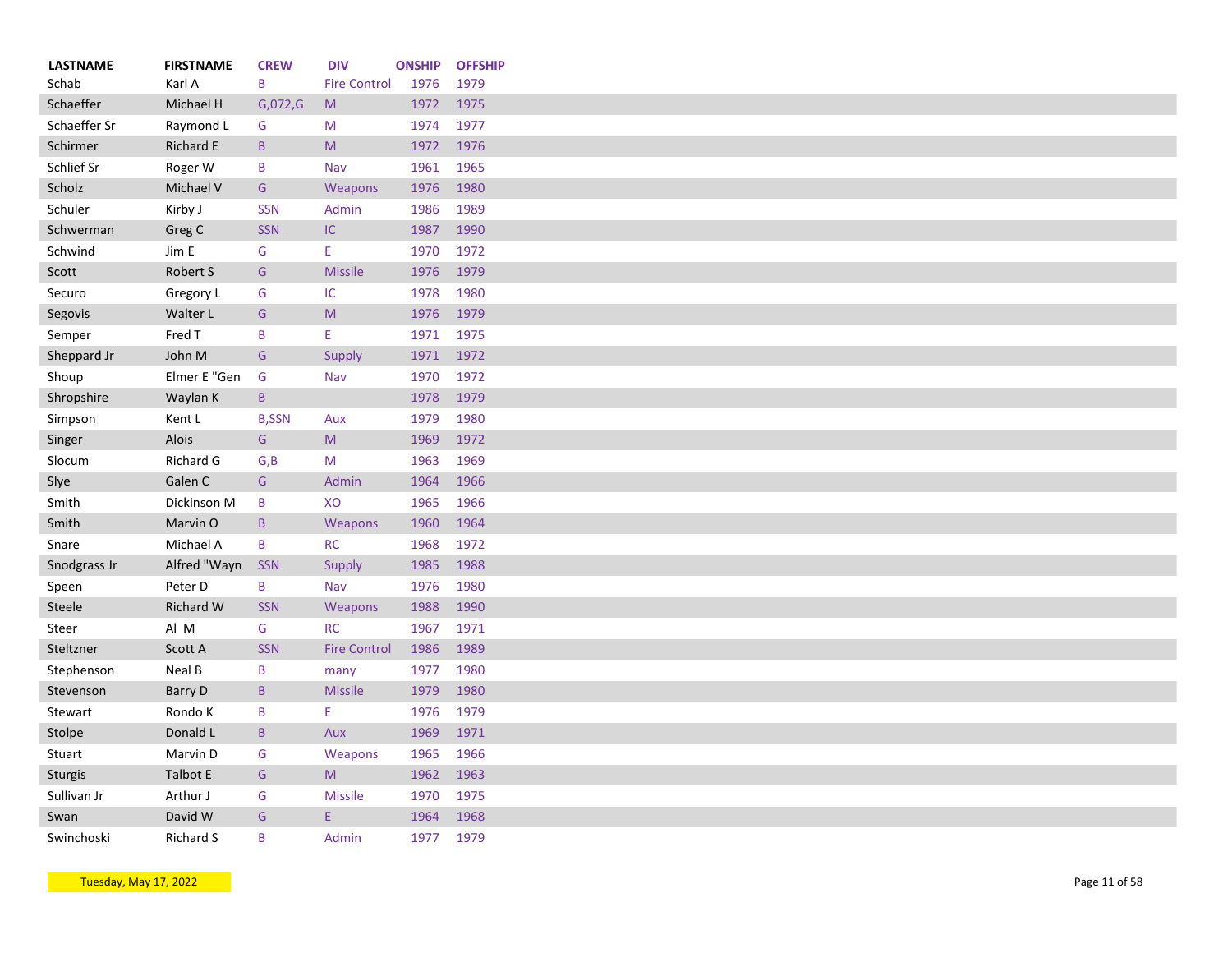| <b>LASTNAME</b> | <b>FIRSTNAME</b> | <b>CREW</b>     | <b>DIV</b>          | <b>ONSHIP</b> | <b>OFFSHIP</b> |
|-----------------|------------------|-----------------|---------------------|---------------|----------------|
| Tahler          | James W          | G               | RC,E                | 1977          | 1980           |
| <b>Takacs</b>   | Garry            | G               | <b>RC</b>           | 1967          | 1972           |
| Tanner Sr       | Charles N        | $\, {\sf B}$    | E.                  | 1972          | 1976           |
| Tapp            | Clovis H         | G               | Supply              | 1960          | 1964           |
| Taylor          | Edward P         | G               | Weapons             | 1963          | 1966           |
| Terrel          | James L          | B               | Nav                 | 1964          | 1965           |
| Teuton          | Charles R        | $\mathsf{B}$    | Comm                | 1970          | 1973           |
| Thomas          | Gregory L        | G,072,G         | <b>Missile</b>      | 1972          | 1976           |
| Thomas          | Curt L           | $\, {\bf B} \,$ | Comm                | 1961          | 1961           |
| Thompson        | Randall C        | B               | Aux                 | 1973          | 1975           |
| Troyer          | Eugene R         | <b>SSN</b>      | Weapons             | 1986          | 1990           |
| Truslow         | William H        | G, 066, B       | Aux                 | 1963          | 1970           |
| Underkoffler    | Dennis           | G               | <b>RC</b>           | 1969          | 1972           |
| Valentine       | Edward J         | B               | Weapons             | 1963          | 1966           |
| Valet           | Marc E           | <b>B,SSN</b>    | Aux                 | 1978          | 1983           |
| Valet           | Michael E        | <b>B,SSN</b>    | Aux                 | 1979          | 1983           |
| Vallance        | Wesley           | <b>SSN</b>      | Ε.                  | 1990          | 1991           |
| Villalobos      | Emeterio M       | B               | <b>Supply</b>       | 1974          | 1979           |
| Villegas        | Daniel           | $\mathsf{B}$    | Comm                | 1961          | 1963           |
| Vyverberg       | William C        | <b>SSN</b>      | Ε                   | 1990          | 1991           |
| Wadsworth       | Francis L        | $\, {\bf B} \,$ | XO                  | 1962          | 1964           |
| Walsh           | Jeffrey E        | <b>SSN</b>      | Sonar               | 1986          | 1989           |
| Ward            | Dan G            | G               | Nav                 | 1969          |                |
| Wardenburg      | Joel D           | B               | <b>Missile</b>      | 1978          | 1981           |
| Warren          | Matthew T        | <b>SSN</b>      | Aux                 | 1990          | 1991           |
| Watson          | Lon H            | B               | Weapons             | 1972          | 1976           |
| West            | Richard L        | <b>SSN</b>      | Med                 | 1988          | 1991           |
| Wheaton         | Gary P           | <b>SSN</b>      | <b>RC</b>           | 1984          | 1985           |
| Whitaker        | James P          | G               |                     | 1961          | 1970           |
| Whitcomb        | William S        | G               | Nav                 | 1977          | 1980           |
| Wieting         | William F        | $\mathsf B$     | Med                 | 1966          | 1966           |
| Wilbourn        | Dennis S         | G               | <b>Fire Control</b> | 1970          | 1975           |
| Wildes          | Larry T          | G               |                     | 1980          | 1980           |
| Williams        | Gerald A         | G,072           | Nav                 | 1970          | 1975           |
| Williams        | Stephen J        | G               | <b>Missile</b>      | 1974          | 1976           |
| Williamson      | Harvey           | G               | Weapons             | 1976          | 1980           |
| Wilson          | Stephen H        | G               | Nav                 | 1973          | 1977           |
|                 |                  |                 |                     |               |                |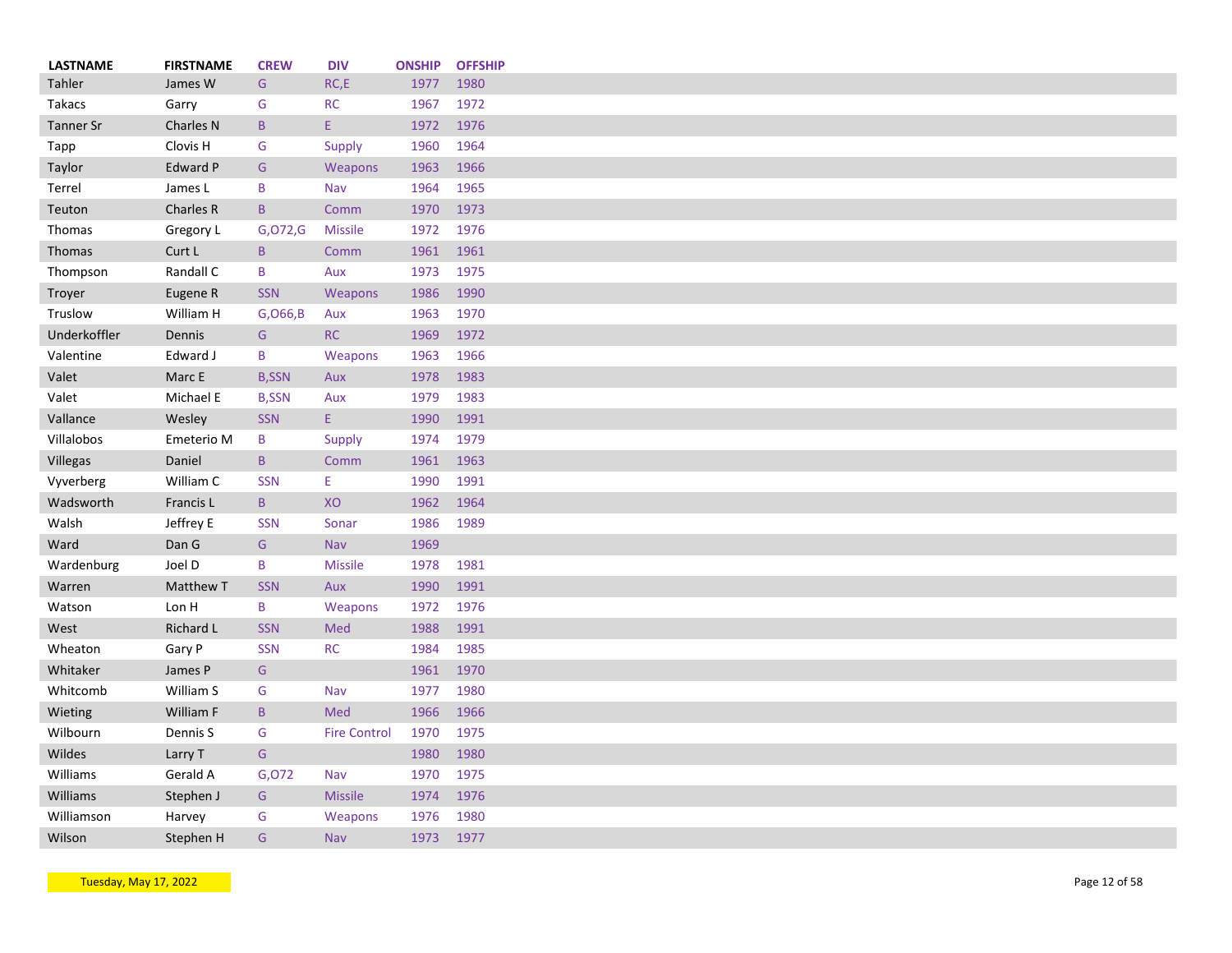| <b>LASTNAME</b> | <b>FIRSTNAME</b> | <b>CREW</b>  | <b>DIV</b> | <b>ONSHIP</b> | <b>OFFSHIP</b> |
|-----------------|------------------|--------------|------------|---------------|----------------|
| Wimsatt Jr      | James M          | O72          | Nav        | 1973          | 1974           |
| Woechan         | Frank J          | $\mathsf{B}$ | M          | 1974          | 1978           |
| Wohlmuth        | Leonard "Mik B   |              | Ε.         | 1967          | 1971           |
| Womersley       | John T           | O72          | Е.         | 1972          | 1975           |
| Worthean        | Robert W         | B            | Aux        | 1969          | 1971           |
| Wright Jr       | Larry            | <b>SSN</b>   | Aux        | 1987          | 1991           |
| Yager           | Karl F           | B            | Ε.         | 1961 1964     |                |
| Yax             | <b>Brian E</b>   | <b>SSN</b>   | Weapons    | 1989          | 1991           |
| Young           | Walter H         | G            | Е.         | 1975          | 1979           |
| Young           | Warren E         | O72,B        | M          | 1972          | 1974           |

## **Member Type: Vet-Sought <b>Total: 1134**

| Abbott      |                                                                                                            | B          | Comm                | 1976 1979 |      |
|-------------|------------------------------------------------------------------------------------------------------------|------------|---------------------|-----------|------|
| Abegg       | Steve                                                                                                      | unknown    |                     | 1981 1982 |      |
| Abel Jr     | Rudolph                                                                                                    | B          | Weapons             | 1964      | 1966 |
| Ackerman    | Albert                                                                                                     | $\sf{B}$   |                     | 1967 1969 |      |
| Acklie      | Vern                                                                                                       | B          |                     | unkno     |      |
| Adair       | $\mathsf R$ E                                                                                              | G          | Comm                | 1961      |      |
| Adamiak     | Jan W                                                                                                      | <b>SSN</b> |                     | 1989 1989 |      |
| Adams       | William F                                                                                                  | unknown    |                     | 1981 1981 |      |
| Ahern       | William                                                                                                    | unknown    |                     | 1977 1983 |      |
| Ahlman      | James A                                                                                                    | G          |                     | 1970 1970 |      |
| Albert      | B K                                                                                                        | B          | <b>Fire Control</b> | unkno     |      |
| Alderfer    | Earl L                                                                                                     | G          |                     | 1974 1978 |      |
| Alessandro  | Angelo A                                                                                                   | B          | Supply              | 1969      |      |
| Alex        | $\mathsf{M}% _{T}=\mathsf{M}_{T}\!\left( a,b\right) ,\ \mathsf{M}_{T}=\mathsf{M}_{T}\!\left( a,b\right) ,$ | G          | Torpedo             | unkno     |      |
| Algiere     | Thomas A                                                                                                   | B          | Supply              | 1965 1966 |      |
| Alleger     | Scott                                                                                                      | unknown    |                     | unkno     |      |
| Allen       | Robert E                                                                                                   | B          | <b>Missile</b>      | 1965      |      |
| Allen       | Lee                                                                                                        | unknown    |                     | unkno     |      |
| Allen       | TR                                                                                                         | B          | Nav                 | unkno     |      |
| Allen       | Tony E                                                                                                     | SSN        | Supply              | 1988 1990 |      |
| Allen       | Walter J                                                                                                   | B          | <b>RC</b>           | 1967 1969 |      |
| Allie       | Warren J                                                                                                   | unknown    |                     | unkno     |      |
| Ambrosechio | Anthony                                                                                                    | B          | Weapons             | 1976 1979 |      |
| Andenora    | James                                                                                                      | unknown    |                     | unkno     |      |
| Anders      | D S                                                                                                        | B          |                     | unkno     |      |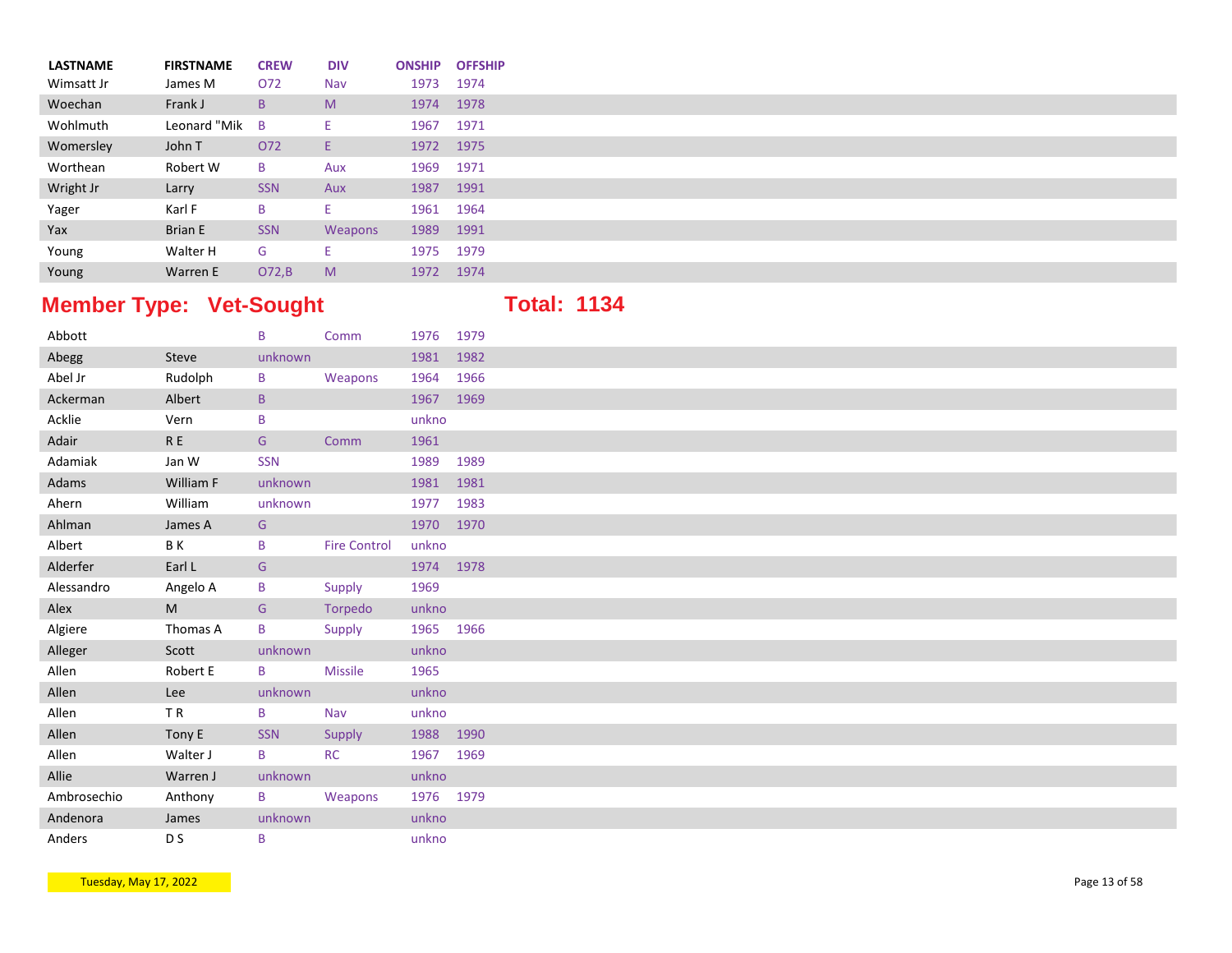| <b>LASTNAME</b> | <b>FIRSTNAME</b> | <b>CREW</b>  | <b>DIV</b>           | <b>ONSHIP OFFSHIP</b> |      |
|-----------------|------------------|--------------|----------------------|-----------------------|------|
| Anderson        | Randall C        | <b>SSN</b>   |                      | 1986                  | 1988 |
| Anderson        | Edward           | B            |                      | unkno                 |      |
| Andrews         | JO               | G            |                      | unkno                 |      |
| Andrews MD      | William          | G            | Med                  | 1970 1971             |      |
| Aquino          | James            | $\mathsf{B}$ |                      | 1970                  | 1970 |
| Archer          | John             | unknown      |                      | 1981                  | 1986 |
| Arden           | Edward T         | $\mathsf B$  | <b>Missile</b>       | 1965                  |      |
| Argenbright     | Arthur           | G            | Torpedo              | 1966                  |      |
| Armstrong       | Jeff             |              | unknown Fire Control | 1976 1977             |      |
| Ash             | Richard          | G            | Comm                 | 1970                  |      |
| Ash             | Steven           | $\mathsf{B}$ | <b>Nav</b>           | 1967 1970             |      |
| Ashworth        | $\mathsf{J}$     | G            | Torpedo              | unkno                 |      |
|                 |                  |              |                      |                       |      |
| Atkinson        | JK               | $\mathsf{B}$ |                      | unkno                 |      |
| Axtell          | Randy R          | unknown M    |                      | 1983                  | 1984 |
| Ayers           | Dale R           | SSN          |                      | 1986                  | 1988 |
| Badgett         | Robert           | B            |                      | 1970                  | 1970 |
| <b>Baggett</b>  | Albert           | B            | M                    | 1970                  |      |
| Bahm            | J M              | O72          | Supply               | unkno                 |      |
| Bailey          | Charles          | unknown      |                      | unkno                 |      |
| Bailey          | S C              | G            |                      | unkno                 |      |
| Baity           | Ken              | G            |                      | 1979                  | 1983 |
| Baker           | James W          | B            |                      | 1969                  | 1969 |
| <b>Baker</b>    | Jack E           | G            | Supply               | 1961                  | 1963 |
| Baldwin         | R E              | B            | Supply               | 1960                  |      |
| <b>Ballard</b>  | $\mathsf D$ E    | 072          | Supply               | unkno                 |      |
| Banta           | K R              | G            |                      | unkno                 |      |
| <b>Barbo</b>    | Larry            | G            | Ops                  | 1975                  | 1980 |
| Barkhurst       | R P              | G            | RC                   | unkno                 |      |
| Barnhill        | C A              | $\mathsf B$  | Med                  | 1961                  |      |
| Barrila         | Robert F         | B            |                      | unkno                 |      |
|                 |                  |              |                      | unkno                 |      |
| <b>Barrios</b>  | Jerry D          | G            |                      |                       |      |
| Barry           | George D         | B            | Deck                 | 1971                  |      |
| <b>Bartlett</b> | Robert R         | B,G          |                      | 1964                  | 1970 |
| Bartolata       | L C              | B            | Supply               | unkno                 |      |
| Bateman         |                  | unknown      |                      | unkno                 |      |
| <b>Bates</b>    | D <sub>P</sub>   | B            | <b>Deck</b>          | unkno                 |      |
| <b>Bauer</b>    | R <sub>P</sub>   | 072,G        | Sonar                | unkno                 |      |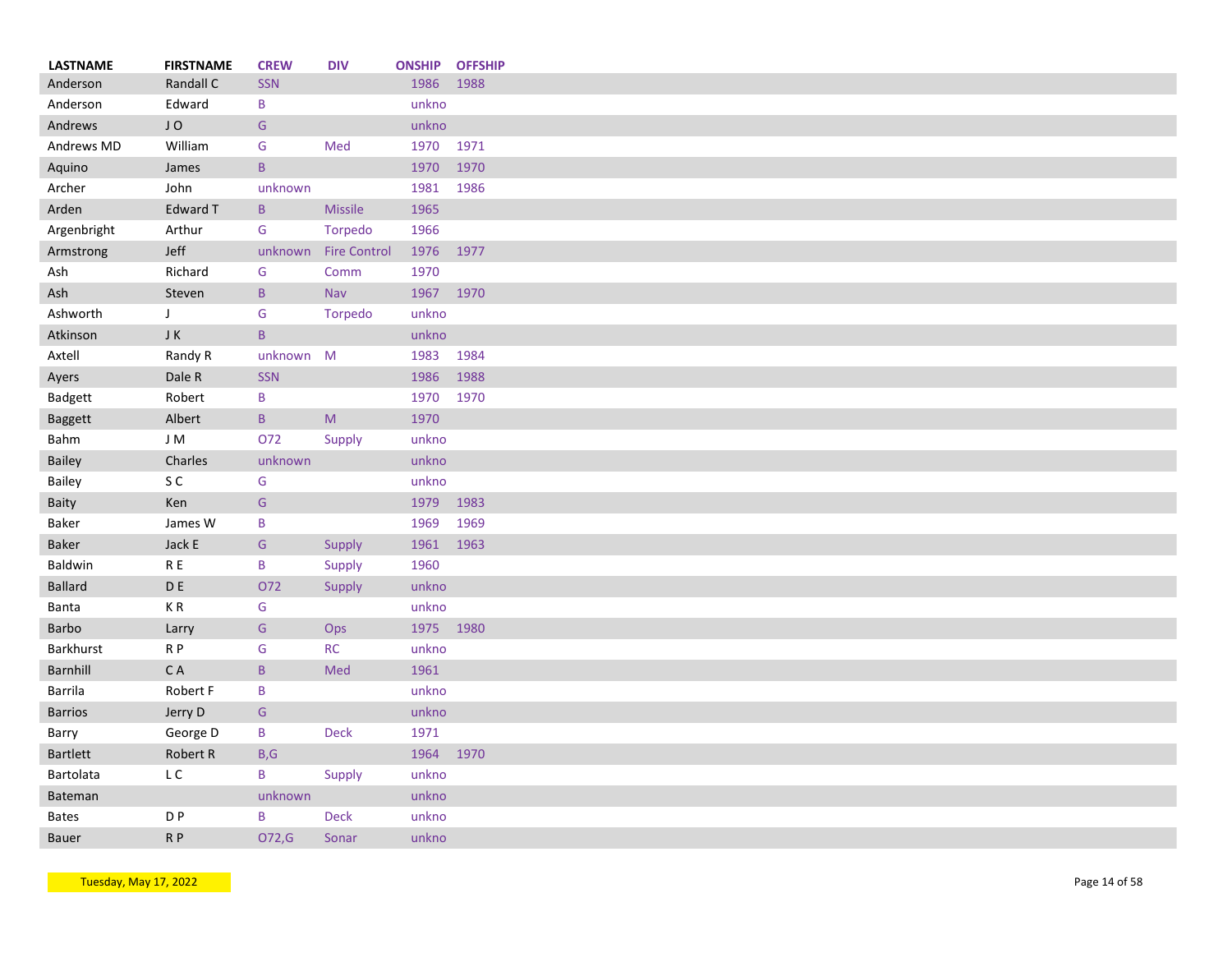| <b>LASTNAME</b>  | <b>FIRSTNAME</b>         | <b>CREW</b>     | <b>DIV</b>          | <b>ONSHIP</b> | <b>OFFSHIP</b> |
|------------------|--------------------------|-----------------|---------------------|---------------|----------------|
| Baughman         | Michael L                | G               | Aux                 | 1970          |                |
| Baur             | Jeffery A                | unknown         |                     | 1982          | 1986           |
| Beasenburg       |                          | unknown         | Nav                 | unkno         |                |
| Beauchemin       | Raymond                  | $\mathsf B$     |                     | 1968          |                |
| Beckland         | J                        | G               |                     | unkno         |                |
| Beckman          | John W                   | $\, {\bf B} \,$ | Supply              | 1972 1974     |                |
| Beckman          | David L                  | unknown         |                     | unkno         |                |
| Beebe            | <b>Bob</b>               | $\, {\bf B} \,$ |                     | unkno         |                |
| Beekman          | Gary                     | SSN             |                     | 1979          | 1983           |
| Benedict         | Daniel L                 | SSN             | M                   | 1985          | 1989           |
| Benson           | Ralph                    | SSN             |                     | 1988          |                |
| Bentley          | $\mathsf{A}\ \mathsf{L}$ | G               | Weapons             | unkno         |                |
| Bentley          | William E                | B               | Weapons             | 1965          |                |
| Berger           | Robert A                 | unknown         |                     | 1977          | 1980           |
| Berrey           | Lee R                    |                 | Supply              | 1963          | 1965           |
| Berry            | $\mathsf H$ G            | ${\mathsf G}$   |                     | unkno         |                |
| Bianchi          | Paul                     |                 |                     |               |                |
| <b>Bickes</b>    | Charles                  | unknown         |                     | 1969          | 1972           |
| Bigger           | John                     | B               | Admin               | 1970          | 1970           |
| Binford          | Thomas                   | unknown         |                     | 1978          | 1981           |
| Bingel           | W T                      | O72             | <b>Missile</b>      | unkno         |                |
| <b>Bivens</b>    | Mark C                   | ${\mathsf G}$   | Admin               | 1975 1978     |                |
| <b>Black</b>     | C W                      | O72,G           | <b>Fire Control</b> | unkno         |                |
| <b>Black</b>     | JA                       | O72             | Sonar               | unkno         |                |
| Blackwell        | Cecil H                  | B               | Sonar               | 1965          |                |
| <b>Blake III</b> | GD                       | ${\mathsf G}$   | Supply              | unkno         |                |
| Blakey           | Edward L                 | O72,G           |                     | 1973 1976     |                |
| <b>Blessing</b>  | JJ                       | $\mathsf{B}$    |                     | unkno         |                |
| Bloshinski       | John W                   | G               | Supply              | unkno         |                |
| <b>Board</b>     | GR                       | ${\mathsf G}$   |                     | unkno         |                |
| <b>Boblits</b>   | Robert                   | unknown         | Torpedo             | 1979          |                |
| <b>Boggs</b>     | R L                      | $\, {\bf B} \,$ | Nav                 | unkno         |                |
| Bohatyritz       | D <sub>C</sub>           | O72             | <b>Fire Control</b> | unkno         |                |
| Bolby            | Del                      |                 |                     | unkno         |                |
|                  |                          |                 |                     |               |                |
| Bolden           | T.                       | G               |                     | unkno         |                |
| Boldrey          | Paul W                   | $\, {\bf B} \,$ | Weapons             | 1976          | 1978           |
| <b>Bonsack</b>   | Loren                    | G               | Weapons             | 1970          |                |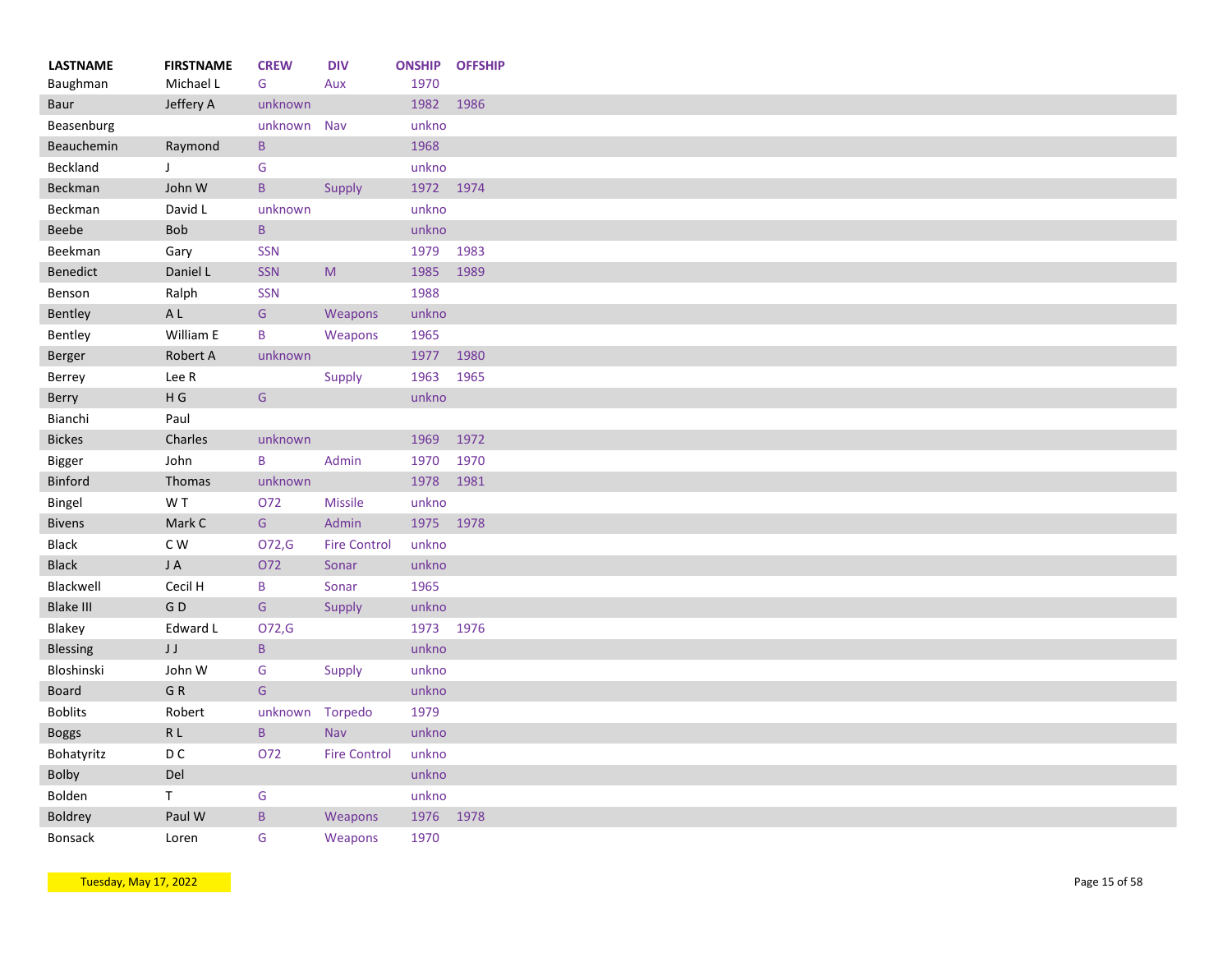| <b>LASTNAME</b> | <b>FIRSTNAME</b> | <b>CREW</b>     | <b>DIV</b>   | <b>ONSHIP</b> | <b>OFFSHIP</b> |
|-----------------|------------------|-----------------|--------------|---------------|----------------|
| <b>Booker</b>   | Don L            | $\mathsf{B}$    | Nav          | 1965          | 1965           |
| Booten          | Jim G            | B               |              | 1972 1975     |                |
| Booth           | D A              | $\mathsf{B}$    |              | unkno         |                |
| Borsum          |                  | G               | M            | unkno         |                |
| Boughter        | $\mathsf C$ E    | $\, {\bf B} \,$ |              | 1960          |                |
| <b>Bounds</b>   | Frank L          | unknown         | Nav          | 1975          | 1980           |
| Bowen           | William          | $\mathsf{B}$    |              | 1966          | 1969           |
| <b>Bradford</b> | R W              | B               |              | 1960          |                |
| Bradway         |                  | $\mathsf{B}$    | Aux          | 1976          | 1980           |
| <b>Braeur</b>   | William          | unknown         |              | unkno         |                |
| Brandenburg     | ${\sf R}$ C      | $\mathsf{B}$    |              | unkno         |                |
| Brandon         | Daniel R         | unknown         |              | 1966          | 1967           |
| Branthoover     | John O           | G               | $\mathsf{E}$ | 1975          | 1979           |
| <b>Brauer</b>   | William          | unknown         |              | 1979          | 1980           |
| <b>Braun</b>    |                  | ${\mathsf G}$   | Nav          | unkno         |                |
| Bray            | M E              | B               | <b>Deck</b>  | unkno         |                |
| <b>Breece</b>   | KA               | $\mathsf{B}$    |              | unkno         |                |
| <b>Breese</b>   | Dennison K       | unknown         |              | 1960          |                |
| <b>Brock</b>    | <b>Terry</b>     | $\, {\bf B} \,$ | Aux          | 1977 1980     |                |
| <b>Brodeur</b>  | Joseph P         | G               | Weapons      | 1970          |                |
| <b>Brooks</b>   | Charles R        | $\mathsf{B}$    |              | 1979          | 1982           |
| <b>Brooks</b>   | Lloyd            | unknown         |              | unkno         |                |
| <b>Brooks</b>   | R W              | G               |              | unkno         |                |
| Brotheim        | Hal J            | B               | Sonar        | 1978          | 1980           |
| <b>Brown</b>    | Michael J        | $\mathsf{B}$    | Aux          | 1965          |                |
| Brown           |                  |                 |              | unkno         |                |
|                 | David M          | unknown         |              |               |                |
| <b>Brown</b>    | Owen J           | G               | ${\sf M}$    | 1963          | 1965           |
| Brown           | W H              | B               | Torpedo      | unkno         |                |
| <b>Brown</b>    | P                | G               | Supply       | 1972          |                |
| Brown           | Charles          | SSN             | XO           | unkno         |                |
| Brown           | Thomas S         | $\mathsf B$     | Weapons      | 1963          | 1965           |
| Brown           | Stephen J        | B               | Nav          | 1970          | 1970           |
| Brown           | William T        | G               |              | 1961          |                |
| Brown           |                  | unknown         | Nav          | 1977          | 1980           |
| Brown III       | G S              | G               |              | 1961          |                |
| <b>Bruce</b>    | Harold M         | B               |              | 1980          | 1981           |
| <b>Bruchez</b>  | LJ               | B               |              | unkno         |                |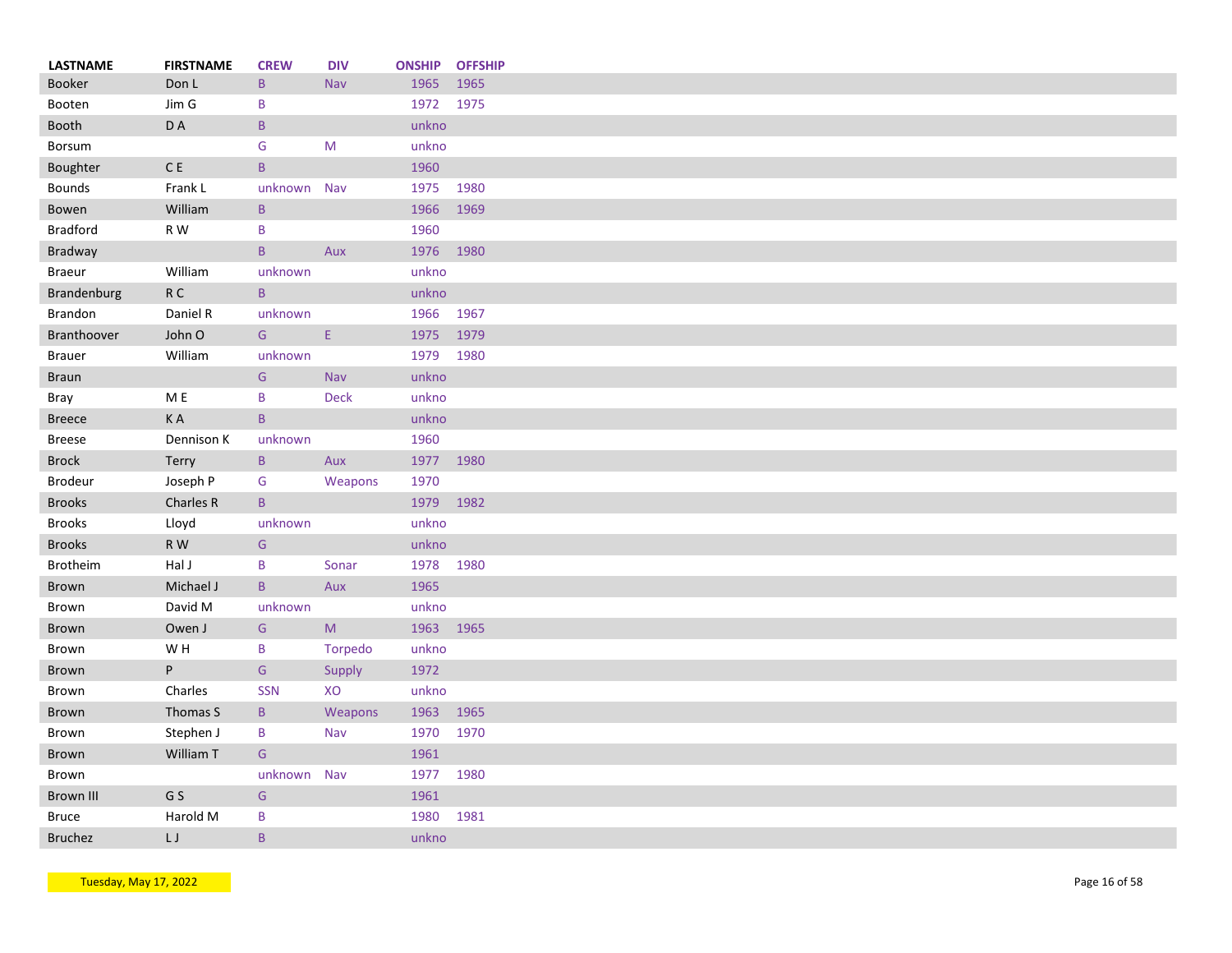| <b>LASTNAME</b>  | <b>FIRSTNAME</b> | <b>CREW</b>     | <b>DIV</b>                                                                                                 | <b>ONSHIP</b> | <b>OFFSHIP</b> |
|------------------|------------------|-----------------|------------------------------------------------------------------------------------------------------------|---------------|----------------|
| <b>Brunner</b>   | Robert J         | B               | E.                                                                                                         | 1970          |                |
| <b>Bryant</b>    | GR               | ${\mathsf G}$   |                                                                                                            | unkno         |                |
| <b>Buck</b>      | SE               | B               | Nav                                                                                                        | unkno         |                |
| <b>Buckley</b>   | ${\sf R}$        | ${\mathsf G}$   |                                                                                                            | unkno         |                |
| Bunney           | Robert E         | G               |                                                                                                            | 1975 1975     |                |
| Burke            | $\sf J$ R        | $\mathsf{B}$    | Nav                                                                                                        | unkno         |                |
| Burkhalter       | EN               | B               | Nav                                                                                                        | unkno         |                |
| Burkhart         | D A              | $\sf{B}$        | Sonar                                                                                                      | unkno         |                |
| Burley           | B A              | B               | Med                                                                                                        | unkno         |                |
| Burn             | Donald R         | G,066           | $\mathsf{M}% _{T}=\mathsf{M}_{T}\!\left( a,b\right) ,\ \mathsf{M}_{T}=\mathsf{M}_{T}\!\left( a,b\right) ,$ | unkno         |                |
| <b>Burrel</b>    | Rick             | B               |                                                                                                            | unkno         |                |
| <b>Burton</b>    | Alvin            | $\mathsf{B}$    | Weapons                                                                                                    | 1969 1970     |                |
| Bush             | CJ               | ${\mathsf G}$   |                                                                                                            | unkno         |                |
| <b>Bushing</b>   | <b>Bruce D</b>   | unknown E       |                                                                                                            | 1980          | 1982           |
| <b>Butler</b>    | Karle L          | unknown         | Comm                                                                                                       | 1966          | 1966           |
| <b>Butler</b>    | $\mathsf D$ G    | $\mathsf{B}$    | Sonar                                                                                                      | unkno         |                |
| <b>Butler Jr</b> | Willard C        | <b>SSN</b>      | CO                                                                                                         | 1990          | 1991           |
| Cackler          | W H              | $\, {\bf B} \,$ | <b>TM</b>                                                                                                  | unkno         |                |
| Calkins          | $\sf J$ E        | G               |                                                                                                            | unkno         |                |
| Cambell          |                  | $\, {\bf B} \,$ |                                                                                                            | unkno         |                |
| Campbell         | M <sub>S</sub>   | $\sf B$         |                                                                                                            | unkno         |                |
| Campbell         |                  | $\mathsf{B}$    | Weps                                                                                                       | 1977          |                |
| Campbell         | Ron              | unknown         |                                                                                                            | 1979          | 1980           |
| Canterbury       | Claude E         | <b>O66</b>      | $\mathsf{M}% _{T}=\mathsf{M}_{T}\!\left( a,b\right) ,\ \mathsf{M}_{T}=\mathsf{M}_{T}\!\left( a,b\right) ,$ | 1966          | 1968           |
|                  |                  | B               |                                                                                                            |               |                |
| Carey            | JE               |                 |                                                                                                            | 1960          |                |
| Carey            | Dennis M         | unknown         |                                                                                                            | 1971          | 1971           |
| Carlock          | Harvey D         | unknown         |                                                                                                            | unkno         |                |
| Carlson          | Lawrence M       | $\mathsf{B}$    | <b>Missile</b>                                                                                             | 1965          |                |
| Carlson          | D L              | ${\mathsf G}$   | <b>Fire Control</b>                                                                                        | 1961          |                |
| Carmitchel       | Daniel M         | <b>SSN</b>      |                                                                                                            | 1981          | 1985           |
| Carpenter        | Kelly            | unknown         | <b>Fire Control</b>                                                                                        | 1980          | 1981           |
| Carr             | Greg             | SSN             | ${\sf M}$                                                                                                  | 1987          | 1989           |
| Carrigan         | Robert           | unknown         | Fwd IC                                                                                                     | 1976          | 1980           |
| Carroll          | Walter R         | $\, {\bf B} \,$ | Nav                                                                                                        | 1970          | 1972           |
| Carroll          | Roy D            | B               | M                                                                                                          | 1970          |                |
| Carroll          | $\top$ L         | ${\mathsf G}$   |                                                                                                            | unkno         |                |
| Casey            | P W              | 072             |                                                                                                            | unkno         |                |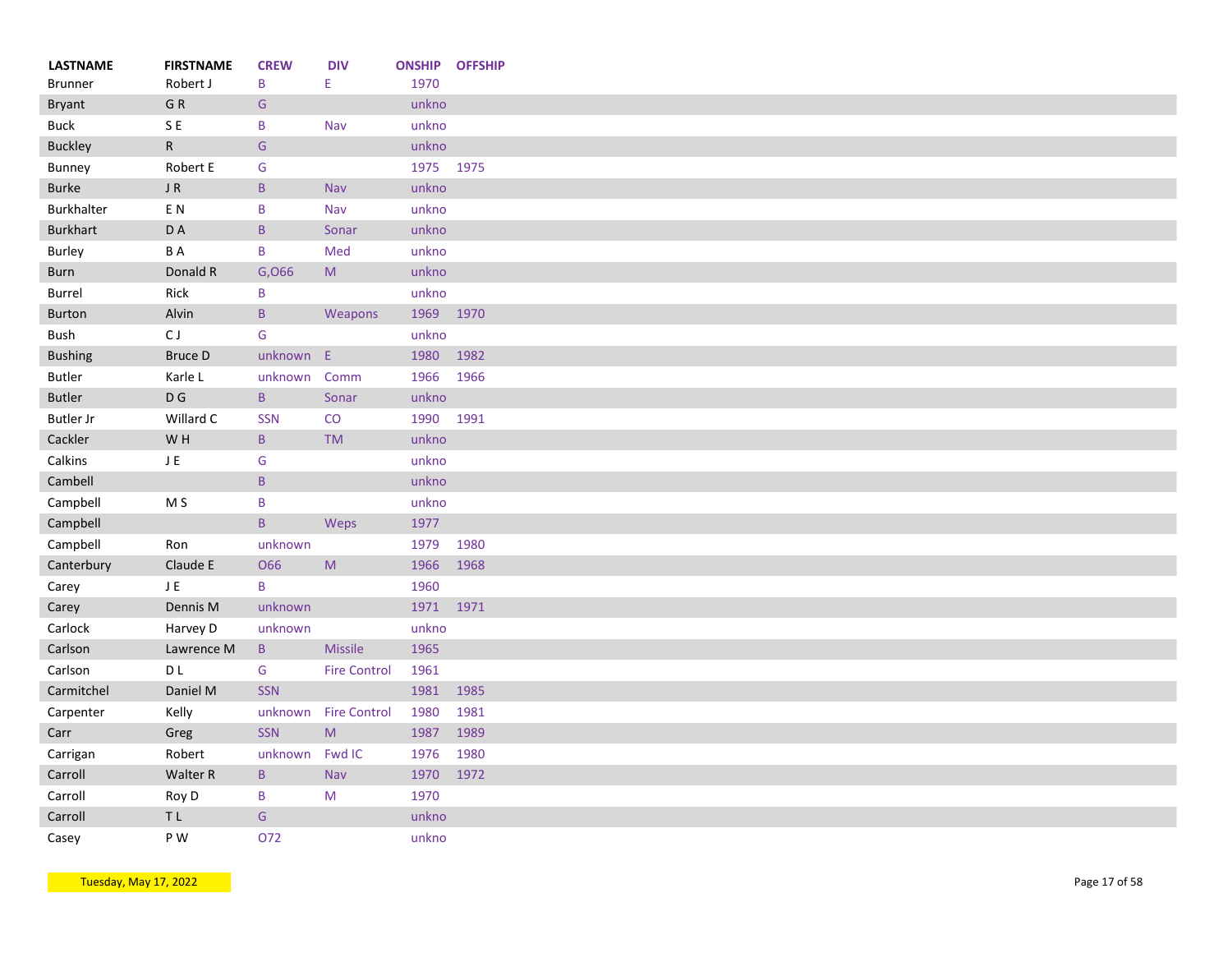| <b>LASTNAME</b> | <b>FIRSTNAME</b> | <b>CREW</b>     | <b>DIV</b>                                                                                                 | <b>ONSHIP OFFSHIP</b> |      |
|-----------------|------------------|-----------------|------------------------------------------------------------------------------------------------------------|-----------------------|------|
| Cash            | Jimmy            | G               | Aux                                                                                                        | unkno                 |      |
| Casner          | B L              | B               | Sonar                                                                                                      | unkno                 |      |
| Cason           | $\mathsf C$ E    | O72             |                                                                                                            | unkno                 |      |
| Castle          | Kurt             | unknown         |                                                                                                            | 1977                  |      |
| Castro          | Ignatio          | G               | Aweps                                                                                                      | unkno                 |      |
| Cavero          | A P              | G               |                                                                                                            | unkno                 |      |
| Cavico          | William F        | G               |                                                                                                            | unkno                 |      |
| Cawlfield       | Stephen L        | G               | Sonar                                                                                                      | 1970                  |      |
| Chamberlain     | W J              | O72,G           | Supply                                                                                                     | unkno                 |      |
| Chapman         | Robert           | B               |                                                                                                            | 1962 1964             |      |
|                 |                  | G               | Fwd IC                                                                                                     |                       |      |
| Chastain        |                  |                 |                                                                                                            | unkno                 |      |
| Chavis          | Matthew          | unknown         |                                                                                                            | unkno                 |      |
| Chiparo         | Jeff             | $\sf B$         |                                                                                                            | 1978 1978             |      |
| Christiansen    | Charles A        | G,066           | M                                                                                                          | 1966                  |      |
| Christopher III | John J           | ${\mathsf G}$   | Supply                                                                                                     | 1971 1972             |      |
| Chrostowski     | Joseph           | unknown         |                                                                                                            | unkno                 |      |
| Cistaro         | LF               | $\mathsf{B}$    | Comm                                                                                                       | unkno                 |      |
| Clark           | David V          | B               | <b>RC</b>                                                                                                  | 1970 1970             |      |
| Clark           | <b>Stanley R</b> | G               | Fwd IC                                                                                                     | unkno                 |      |
| Clark           | Russell K        | G               |                                                                                                            | 1973                  |      |
| Clarke          | Raymond E        | B, G            | Fwd IC                                                                                                     | 1963                  | 1971 |
| Clement         | John M           | B               | <b>Deck</b>                                                                                                | 1970                  |      |
| Clemons         | D                | G               |                                                                                                            | unkno                 |      |
| Clevenger       | Carl W           | unknown         |                                                                                                            | 1970 1970             |      |
| <b>Clift</b>    | Pat              | unknown         |                                                                                                            | unkno                 |      |
| Clinton         | John W           | G               | XO                                                                                                         | 1978                  | 1981 |
| Clough          | Samuel J         | $\, {\bf B} \,$ | $\mathsf{M}% _{T}=\mathsf{M}_{T}\!\left( a,b\right) ,\ \mathsf{M}_{T}=\mathsf{M}_{T}\!\left( a,b\right) ,$ | 1965                  |      |
| Cochran         |                  | unknown         |                                                                                                            | unkno                 |      |
| Codding         | Thomas C         | unknown Nav     |                                                                                                            | 1963                  |      |
|                 |                  |                 |                                                                                                            |                       |      |
| Cohoon          | John             | B               | Aux                                                                                                        | unkno                 |      |
| Colichio        | Anthony N        | G               | Deck                                                                                                       | 1970                  | 1970 |
| Collette        | Edward A         | unknown         |                                                                                                            | unkno                 |      |
| Collins         | David R          | $\mathsf{B}$    | Weapons                                                                                                    | 1970                  |      |
| Collins         | Jerry            | unknown         |                                                                                                            | 1963                  | 1964 |
| Collins         | Robert S         | <b>SSN</b>      | CO                                                                                                         | 1987                  | 1988 |
| Collins         | A G              | B               | Comm                                                                                                       | 1960                  |      |
| Combs           | James            | unknown Supply  |                                                                                                            | 1962                  | 1964 |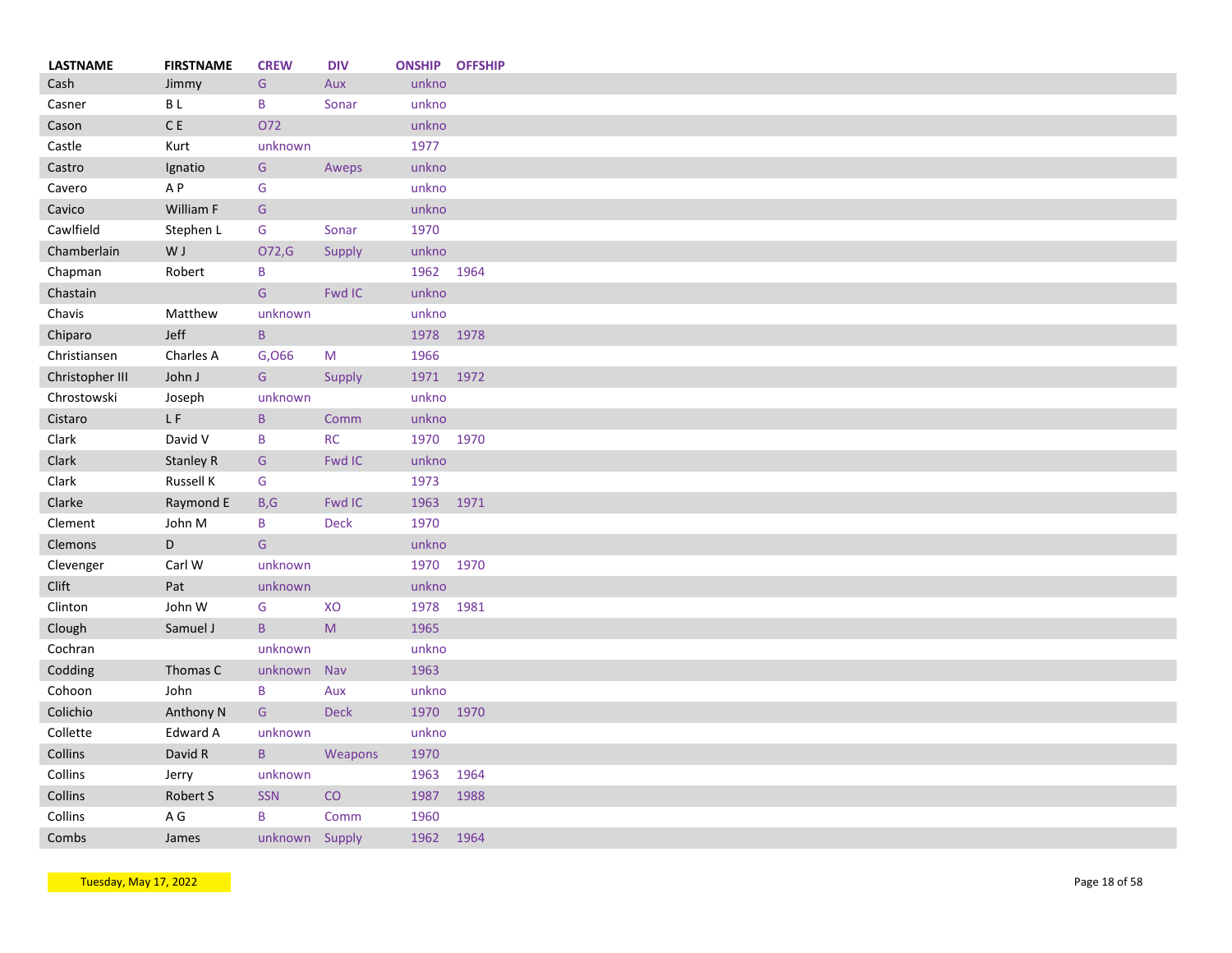| <b>FIRSTNAME</b> | <b>CREW</b>                                                                                                                                                                                                                                                       | <b>DIV</b>                                                                                                                                                                                                                      |                                                                                    | <b>OFFSHIP</b>                                                                                                                                                                                                           |
|------------------|-------------------------------------------------------------------------------------------------------------------------------------------------------------------------------------------------------------------------------------------------------------------|---------------------------------------------------------------------------------------------------------------------------------------------------------------------------------------------------------------------------------|------------------------------------------------------------------------------------|--------------------------------------------------------------------------------------------------------------------------------------------------------------------------------------------------------------------------|
|                  |                                                                                                                                                                                                                                                                   |                                                                                                                                                                                                                                 |                                                                                    | 1982                                                                                                                                                                                                                     |
|                  |                                                                                                                                                                                                                                                                   |                                                                                                                                                                                                                                 |                                                                                    |                                                                                                                                                                                                                          |
|                  |                                                                                                                                                                                                                                                                   |                                                                                                                                                                                                                                 |                                                                                    |                                                                                                                                                                                                                          |
|                  |                                                                                                                                                                                                                                                                   |                                                                                                                                                                                                                                 |                                                                                    | 1966                                                                                                                                                                                                                     |
|                  |                                                                                                                                                                                                                                                                   |                                                                                                                                                                                                                                 |                                                                                    |                                                                                                                                                                                                                          |
|                  |                                                                                                                                                                                                                                                                   |                                                                                                                                                                                                                                 |                                                                                    | 1988                                                                                                                                                                                                                     |
|                  |                                                                                                                                                                                                                                                                   |                                                                                                                                                                                                                                 |                                                                                    | 1966                                                                                                                                                                                                                     |
|                  |                                                                                                                                                                                                                                                                   |                                                                                                                                                                                                                                 |                                                                                    | 1978                                                                                                                                                                                                                     |
|                  |                                                                                                                                                                                                                                                                   |                                                                                                                                                                                                                                 |                                                                                    |                                                                                                                                                                                                                          |
|                  |                                                                                                                                                                                                                                                                   |                                                                                                                                                                                                                                 |                                                                                    | 1964                                                                                                                                                                                                                     |
|                  |                                                                                                                                                                                                                                                                   |                                                                                                                                                                                                                                 |                                                                                    |                                                                                                                                                                                                                          |
|                  |                                                                                                                                                                                                                                                                   |                                                                                                                                                                                                                                 |                                                                                    |                                                                                                                                                                                                                          |
|                  |                                                                                                                                                                                                                                                                   |                                                                                                                                                                                                                                 |                                                                                    |                                                                                                                                                                                                                          |
|                  |                                                                                                                                                                                                                                                                   |                                                                                                                                                                                                                                 |                                                                                    |                                                                                                                                                                                                                          |
|                  |                                                                                                                                                                                                                                                                   |                                                                                                                                                                                                                                 |                                                                                    | 1980                                                                                                                                                                                                                     |
|                  |                                                                                                                                                                                                                                                                   |                                                                                                                                                                                                                                 |                                                                                    | 1978                                                                                                                                                                                                                     |
|                  |                                                                                                                                                                                                                                                                   |                                                                                                                                                                                                                                 |                                                                                    | 1980                                                                                                                                                                                                                     |
|                  | $\mathsf{B}$                                                                                                                                                                                                                                                      |                                                                                                                                                                                                                                 | unkno                                                                              |                                                                                                                                                                                                                          |
| Joseph F         | G                                                                                                                                                                                                                                                                 | Weapons                                                                                                                                                                                                                         | 1970                                                                               | 1973                                                                                                                                                                                                                     |
| Theodore         | <b>SSN</b>                                                                                                                                                                                                                                                        |                                                                                                                                                                                                                                 | 1983                                                                               | 1989                                                                                                                                                                                                                     |
| John             | unknown                                                                                                                                                                                                                                                           |                                                                                                                                                                                                                                 | 1960                                                                               | 1963                                                                                                                                                                                                                     |
| Paul E           | G                                                                                                                                                                                                                                                                 | E.                                                                                                                                                                                                                              | 1961                                                                               |                                                                                                                                                                                                                          |
| Charles          |                                                                                                                                                                                                                                                                   |                                                                                                                                                                                                                                 | unkno                                                                              |                                                                                                                                                                                                                          |
| David J          | G                                                                                                                                                                                                                                                                 |                                                                                                                                                                                                                                 | 1967 1970                                                                          |                                                                                                                                                                                                                          |
| Jim              | unknown                                                                                                                                                                                                                                                           |                                                                                                                                                                                                                                 | unkno                                                                              |                                                                                                                                                                                                                          |
| Early            | <b>B,SSN</b>                                                                                                                                                                                                                                                      | <b>Missile</b>                                                                                                                                                                                                                  | 1978                                                                               | 1981                                                                                                                                                                                                                     |
| Frank            | unknown                                                                                                                                                                                                                                                           |                                                                                                                                                                                                                                 | 1962                                                                               | 1965                                                                                                                                                                                                                     |
| GH               | O72                                                                                                                                                                                                                                                               | <b>Missile</b>                                                                                                                                                                                                                  | unkno                                                                              |                                                                                                                                                                                                                          |
| R G              | B                                                                                                                                                                                                                                                                 |                                                                                                                                                                                                                                 | unkno                                                                              |                                                                                                                                                                                                                          |
| Clifford G       | $\, {\bf B} \,$                                                                                                                                                                                                                                                   | Sonar                                                                                                                                                                                                                           | 1965                                                                               |                                                                                                                                                                                                                          |
| W G              |                                                                                                                                                                                                                                                                   |                                                                                                                                                                                                                                 | 1961                                                                               |                                                                                                                                                                                                                          |
|                  |                                                                                                                                                                                                                                                                   |                                                                                                                                                                                                                                 |                                                                                    |                                                                                                                                                                                                                          |
|                  |                                                                                                                                                                                                                                                                   |                                                                                                                                                                                                                                 |                                                                                    |                                                                                                                                                                                                                          |
|                  |                                                                                                                                                                                                                                                                   |                                                                                                                                                                                                                                 |                                                                                    |                                                                                                                                                                                                                          |
|                  |                                                                                                                                                                                                                                                                   |                                                                                                                                                                                                                                 |                                                                                    |                                                                                                                                                                                                                          |
|                  |                                                                                                                                                                                                                                                                   |                                                                                                                                                                                                                                 |                                                                                    |                                                                                                                                                                                                                          |
| Alan R           | ${\mathsf G}$                                                                                                                                                                                                                                                     | E.                                                                                                                                                                                                                              | 1974                                                                               | 1978                                                                                                                                                                                                                     |
|                  | K E<br>Michael<br>Mark<br>Gregory<br>Derek E<br>$\sf J$ $\sf G$<br>Joseph<br>John D<br>Donald R<br>Ron<br>Bill<br>Robert J<br>Thomas K<br>Dana<br>Robert J<br>Richard D<br>Michael<br>$\mathsf{F} \ \mathsf{C}$<br>M <sub>D</sub><br>SF<br>$\sf J$ $\sf F$<br>D D | B<br>unknown<br>unknown<br>G<br>unknown<br>072<br><b>SSN</b><br>G<br>O72<br>unknown<br>unknown<br>$\mathsf{B}$<br>unknown<br>$\mathsf{B}$<br>${\mathsf G}$<br>unknown<br>${\mathsf G}$<br>$\mathsf B$<br>G<br>$\, {\bf B}$<br>G | Aux<br>Nav<br>Nav<br>Weapons<br>Supply<br>unknown RC<br>$\sf IC$<br><b>Missile</b> | <b>ONSHIP</b><br>1960<br>1978<br>unkno<br>unkno<br>1966<br>unkno<br>1987<br>1966<br>1972<br>unkno<br>1962<br>1965<br>unkno<br>1976 1978<br>1980<br>unknown TAD:Yeoman<br>1976<br>1979<br>unkno<br>1961<br>unkno<br>unkno |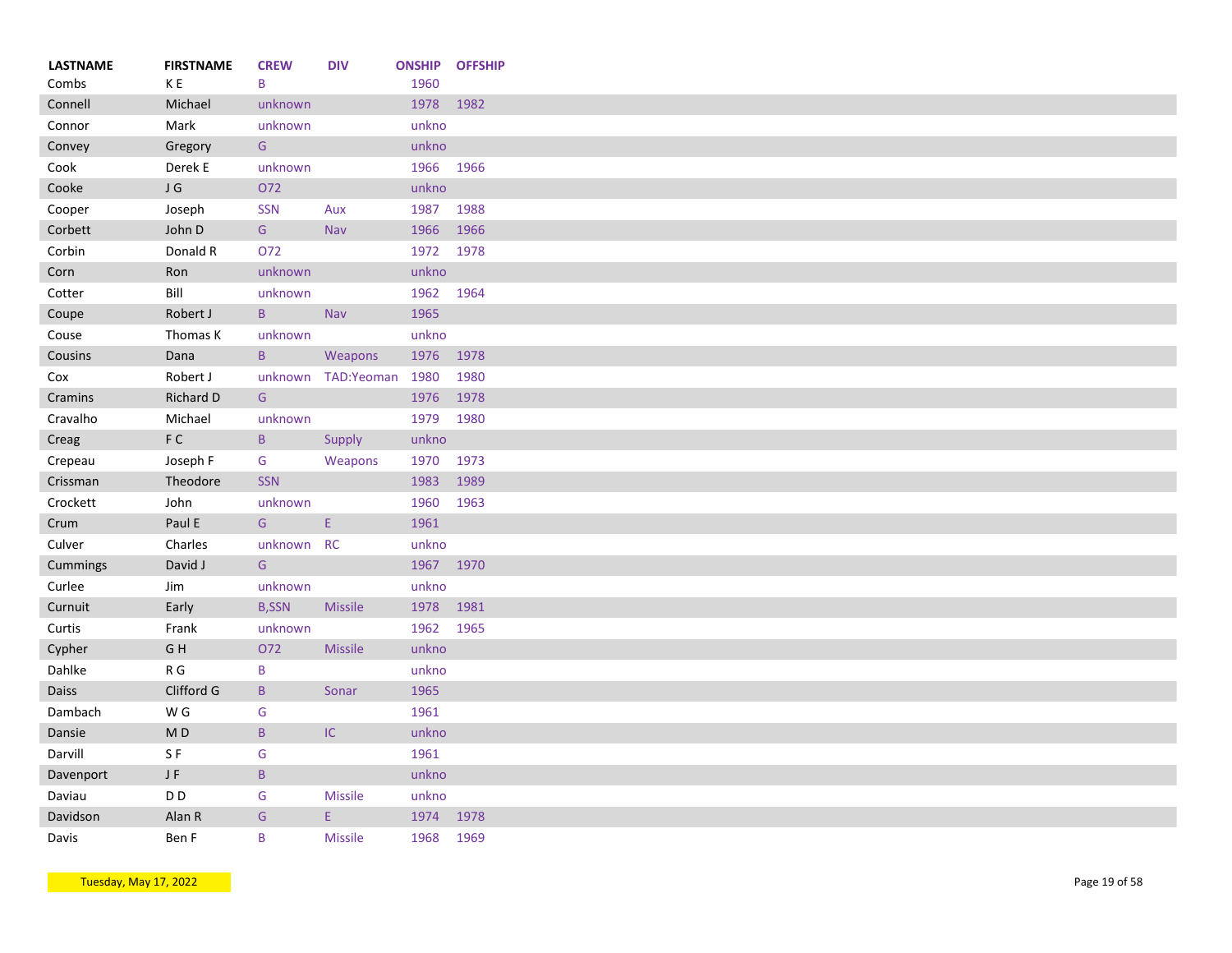| <b>LASTNAME</b> | <b>FIRSTNAME</b> | <b>CREW</b>     | <b>DIV</b>                                                                                                 | <b>ONSHIP OFFSHIP</b> |      |
|-----------------|------------------|-----------------|------------------------------------------------------------------------------------------------------------|-----------------------|------|
| Davis           | D A              | G               | <b>Missile</b>                                                                                             | unkno                 |      |
| Davis           | Myron            | B               | <b>RC</b>                                                                                                  | 1970                  |      |
| Davis           | Dan              | unknown         |                                                                                                            | 1981                  |      |
| Davis           | Jim              | SSN             |                                                                                                            | 1988                  | 1990 |
| Davis           | Raymond R        | $\mathsf B$     | M                                                                                                          | unkno 1966            |      |
| Davison         | James R          | B               | Weapons                                                                                                    | 1970                  | 1972 |
| Deabenderfer    | William          | G               | E.                                                                                                         | 1970                  | 1971 |
| Deer            | John             | G               | Aux                                                                                                        | 1970                  |      |
| Delicati        | Kenneth C        | $\mathsf{B}$    | IC                                                                                                         | 1971                  |      |
| Delozier Jr     | Theodore C       | B               | <b>Missile</b>                                                                                             | 1965                  |      |
| Dement          | Tom              | ${\mathsf G}$   | RC                                                                                                         | unkno                 |      |
| Dendy           | Tom              | <b>SSN</b>      | <b>DCA</b>                                                                                                 | unkno                 |      |
| Denzien, Sr.    | James R          | unknown         |                                                                                                            | 1972 1972             |      |
| DeShields       | WR               | O72,G           | Missile                                                                                                    | unkno                 |      |
| <b>Desselle</b> | Ronald P         | SSN             |                                                                                                            | 1985                  | 1989 |
| Dickerson Jr    | Eugene           | G               | <b>Deck</b>                                                                                                | 1970                  |      |
| Dieckmann Jr    | Charles P        | <b>SSN</b>      | M                                                                                                          | 1982                  | 1987 |
| DiFrancesco     | AR               | B               |                                                                                                            | unkno                 |      |
| <b>Dirks</b>    | Harry "Gene"     |                 |                                                                                                            | 1965                  | 1965 |
| Dobis           | Steve J          | B               | <b>RC</b>                                                                                                  | 1975                  | 1977 |
| Dombross        | William M        | unknown         |                                                                                                            | 1976                  | 1980 |
| Donaldson Jr    | John J           | <b>SSN</b>      |                                                                                                            | 1990                  | 1991 |
| Donatell        | Loren F          | O66,B           | E.                                                                                                         | 1966                  | 1968 |
| Donker          | Mike R           | G,072           | Nav                                                                                                        | unkno                 |      |
|                 | G M              | O72             |                                                                                                            | unkno                 |      |
| Donley          |                  |                 | M                                                                                                          | 1965                  |      |
| Dorman          | <b>Buddie C</b>  | B               |                                                                                                            |                       |      |
| Dougherty       | AD               | $\, {\bf B} \,$ |                                                                                                            | unkno                 |      |
| Dow             | David A          | B               |                                                                                                            | 1970 1972             |      |
| Downey          | David A          | G               | $\mathsf{M}% _{T}=\mathsf{M}_{T}\!\left( a,b\right) ,\ \mathsf{M}_{T}=\mathsf{M}_{T}\!\left( a,b\right) ,$ | unkno                 |      |
| Doyle           | JJ               | G               |                                                                                                            | unkno                 |      |
| Doyle           | Patrick F        | ${\mathsf G}$   | Supply                                                                                                     | 1976 1979             |      |
| Drew            | $\mathsf R$ L    | O72             |                                                                                                            | unkno                 |      |
| Dring           | Arthur           | ${\mathsf G}$   | Aux                                                                                                        | 1970                  |      |
| Drown           | Fred E           |                 |                                                                                                            | 1970                  | 1973 |
| <b>Druck</b>    | James F          | $\mathsf B$     | Nav                                                                                                        | 1965                  |      |
| Drummond        |                  | ${\mathsf G}$   |                                                                                                            | unkno                 |      |
| Duarte          | Gerald E         | G               |                                                                                                            | 1974 1977             |      |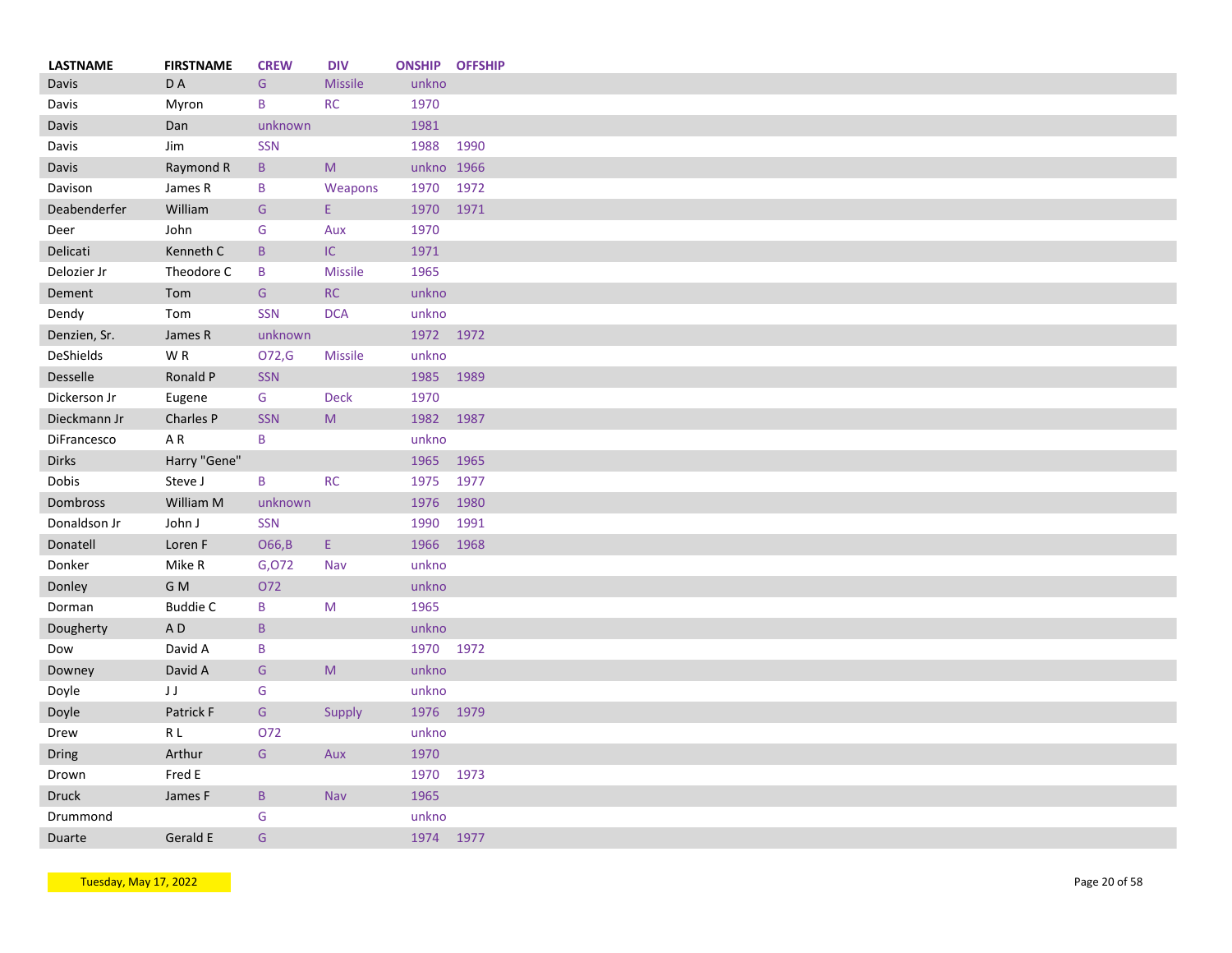| <b>LASTNAME</b> | <b>FIRSTNAME</b>        | <b>CREW</b>     | <b>DIV</b>                                                                                                 |       | <b>ONSHIP OFFSHIP</b> |
|-----------------|-------------------------|-----------------|------------------------------------------------------------------------------------------------------------|-------|-----------------------|
| Dugan           | R                       | G               | <b>Missile</b>                                                                                             | unkno |                       |
| Dugger          | Donald R                | $\, {\bf B}$    | $\mathsf{M}% _{T}=\mathsf{M}_{T}\!\left( a,b\right) ,\ \mathsf{M}_{T}=\mathsf{M}_{T}\!\left( a,b\right) ,$ | 1975  | 1978                  |
| Duke            | J W                     | B               | Sonar                                                                                                      | unkno |                       |
| Dunaway         | $\mathsf{A} \mathsf{G}$ | ${\mathsf G}$   | Sonar                                                                                                      | unkno |                       |
| Duncan          | John D                  | G               |                                                                                                            | 1962  | 1964                  |
| Dungan          | Edward                  | unknown         | Nav                                                                                                        | 1965  | 1966                  |
| Dunn            | Robert C                | <b>SSN</b>      | Weapons                                                                                                    | 1987  | 1990                  |
| Durant          | Tim <sub>C</sub>        | ${\mathsf G}$   | RC                                                                                                         | 1977  | 1980                  |
| Durrette        | Fredric R               | B               | Aux                                                                                                        | 1967  | 1969                  |
| Dussault        | Peter J                 | $\mathsf{B}$    | Fwd IC                                                                                                     | 1971  | 1973                  |
| Duval           | Richard                 | B               | Admin                                                                                                      | 1969  |                       |
| Dyroff          | Frederic C              | unknown         |                                                                                                            | unkno |                       |
| Easterly        | David P                 | $\mathsf B$     | Sonar                                                                                                      | 1979  | 1979                  |
| Ecker           | Ronald L                | unknown         |                                                                                                            | 1979  | 1980                  |
| Edison          | C G                     | B               |                                                                                                            | 1960  |                       |
| Edwards         | Kenneth R               | $\mathsf{B}$    | <b>Missile</b>                                                                                             | unkno |                       |
| Edwards         | Robert W                | <b>SSN</b>      | M                                                                                                          | 1986  | 1991                  |
| Ehlers          | John                    | <b>B,SSN</b>    | <b>DCA</b>                                                                                                 | 1979  |                       |
| Eichler         | D <sub>D</sub>          | B               | <b>Deck</b>                                                                                                | unkno |                       |
| Eldridge        | RJ                      | ${\mathsf G}$   | Sonar                                                                                                      | unkno |                       |
| Ellis           | John W                  | G               | Sonar                                                                                                      | 1970  |                       |
| <b>Ellis</b>    | Kenneth D               | unknown         |                                                                                                            | unkno |                       |
| Ellis           | Richard A               | <b>SSN</b>      | M                                                                                                          | 1989  | 1991                  |
| Elsworth        | James                   | ${\mathsf G}$   | <b>Deck</b>                                                                                                | 1971  |                       |
| Ely             | Dennie B                | B               | Torpedo                                                                                                    | 1965  |                       |
| Emborsky        | Dennis M                | G               |                                                                                                            | unkno |                       |
| Endicott        | C L                     | B               | <b>Fire Control</b>                                                                                        | unkno |                       |
| Engerbretson    |                         | $\mathsf B$     | Chaplain                                                                                                   | unkno |                       |
|                 |                         |                 |                                                                                                            |       |                       |
| Enright         | Joseph                  |                 | Eng                                                                                                        |       |                       |
| Erolin          | Jimmy D                 | unknown         |                                                                                                            | unkno |                       |
| Erxleben        | Greg                    | <b>SSN</b>      |                                                                                                            | 1989  | 1989                  |
| Ethington       | Roy                     | $\, {\bf B} \,$ |                                                                                                            | 1968  | 1970                  |
| Evans           | Stephen A               | <b>SSN</b>      |                                                                                                            | 1989  | 1991                  |
| Evans           | Robert G                | $\, {\bf B} \,$ | Supply                                                                                                     | 1965  |                       |
| Evans           | David M                 | O72,G           | <b>RC</b>                                                                                                  | 1974  | 1977                  |
| Ewing           | Martin F                | $\sf B$         |                                                                                                            | 1968  | 1970                  |
| Faella          | James J                 | B               | <b>Missile</b>                                                                                             | 1965  |                       |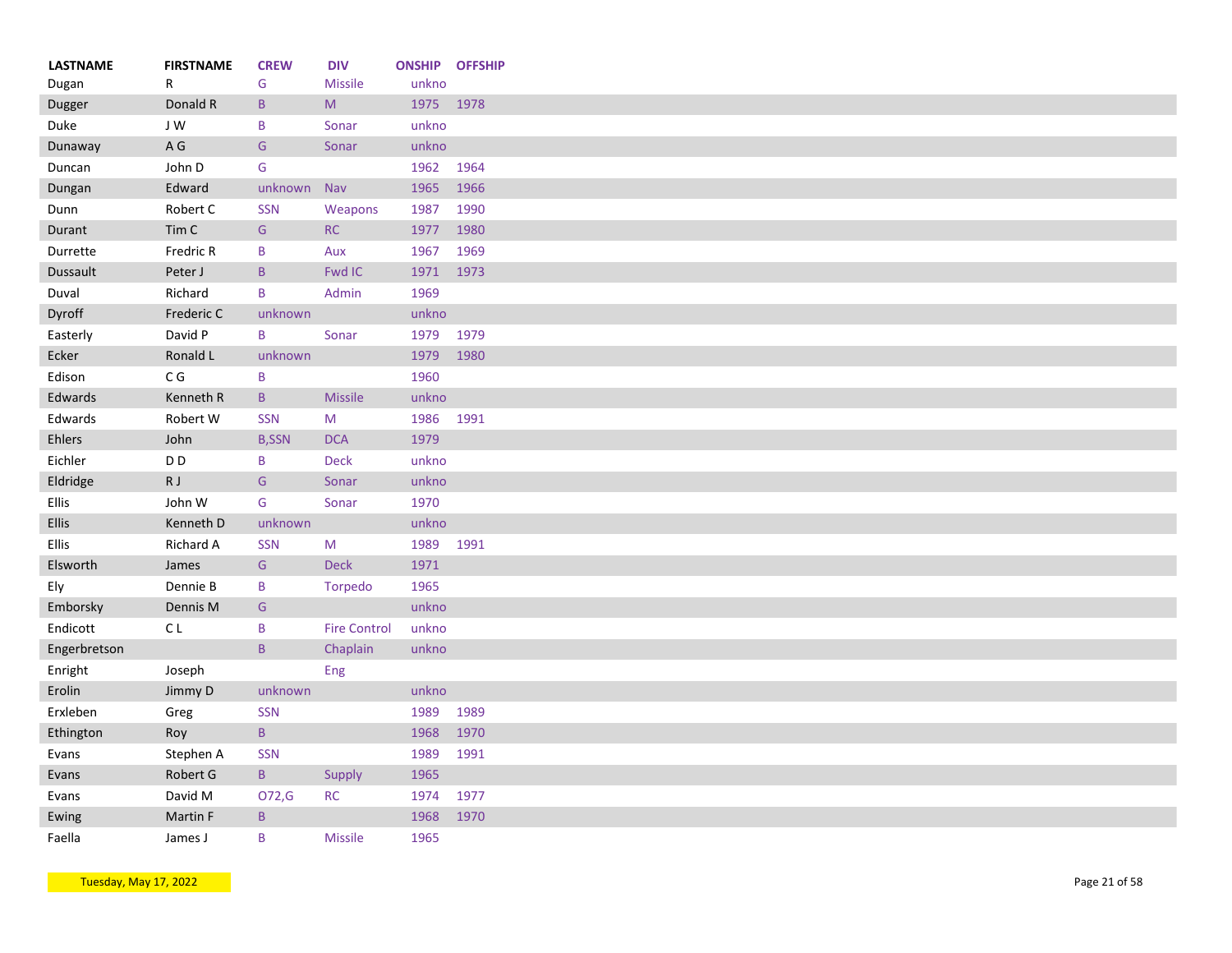| <b>LASTNAME</b> | <b>FIRSTNAME</b>         | <b>CREW</b>    | <b>DIV</b>                                                                     |           | <b>ONSHIP OFFSHIP</b> |
|-----------------|--------------------------|----------------|--------------------------------------------------------------------------------|-----------|-----------------------|
| Falkner         | Ray E                    | $\mathsf{B}$   | Aux                                                                            | unkno     |                       |
| Fankhauser      | Samuel R                 | unknown        |                                                                                | unkno     |                       |
| Fant            | D                        | G              | Aux                                                                            | unkno     |                       |
| Fargo           | Thomas B                 | B              |                                                                                | unkno     |                       |
| Farin           | Edwin                    | <b>SSN</b>     |                                                                                | 1989      | 1990                  |
| Farley          |                          | SSN            |                                                                                | 1980      | 1981                  |
| Faulk           | A M                      | ${\mathsf G}$  |                                                                                | unkno     |                       |
| Faulkner Jr     | Chester "Butc            | <b>SSN</b>     | Aux                                                                            | 1985 1988 |                       |
| Fay             | M B                      | $\mathsf{B}$   |                                                                                | unkno     |                       |
| Felter          | VA                       | B              |                                                                                | unkno     |                       |
| Fenwick         | $\mathsf R$ L            | $\mathsf{B}$   | Nav                                                                            | unkno     |                       |
| Fernandez       | Manuel                   | unknown        |                                                                                | unkno     |                       |
| Fernlund        | David                    | <b>SSN</b>     |                                                                                | 1982 1984 |                       |
| Ferraresso      | Paul C                   | G              | Supply                                                                         | 1970      |                       |
| Fettig          | Walter                   | $\mathsf{B}$   |                                                                                | 1964      | 1964                  |
| Ficcaglia       | Michael A                | G              | Nav                                                                            | 1967      |                       |
| Fields          |                          | $\mathsf{B}$   |                                                                                | unkno     |                       |
| Figelski        | Ron                      | unknown        |                                                                                | 1972      |                       |
| Finney          | Carl E                   | <b>B,072,G</b> | Comm                                                                           | unkno     |                       |
| Fish            | James E                  | unknown        |                                                                                | unkno     |                       |
| Fisher          | Carl                     | $\mathsf{B}$   | RC                                                                             | unkno     |                       |
| Fisher          | R W                      | O72            |                                                                                | unkno     |                       |
|                 |                          |                | Torpedo                                                                        |           |                       |
| Flores          | V G                      | G              | Supply                                                                         | unkno     |                       |
| Fluder Jr       | E M                      | 072            |                                                                                | unkno     |                       |
| Forrest         | Charles                  | G              |                                                                                | 1976 1979 |                       |
| Foster          | M E                      | O72            | Nav                                                                            | unkno     |                       |
| Foster          | Jim                      | ${\mathsf G}$  |                                                                                | unkno     |                       |
| Foster Jr       | Gregory M                |                | Sonar                                                                          | 1975 1976 |                       |
| Foulsham        | $\mathsf{C}\,\mathsf{K}$ | O72            |                                                                                | unkno     |                       |
| Francis         | Robert R                 | G              | RC                                                                             | 1970      |                       |
| Frantz          | Gene                     | unknown Aux    |                                                                                | unkno     |                       |
| Franzen         | Herman E                 | B              | <b>Fire Control</b>                                                            | 1960      |                       |
| Fratamico       | Frank L                  | $\mathsf{B}$   | $\mathsf{E}% _{0}\left( t\right) \equiv\mathsf{E}_{\mathrm{H}}\left( t\right)$ | 1965      | 1967                  |
| Frederickson    | Arthur D                 | unknown        |                                                                                | unkno     |                       |
| Freehling       | $\mathsf R$ G            | $\sf{B}$       |                                                                                | 1960      |                       |
| Fremin          | FL                       | O72,G          | Nav                                                                            | unkno     |                       |
| Fricke          | $\mathsf{J}$             | ${\mathsf G}$  |                                                                                | unkno     |                       |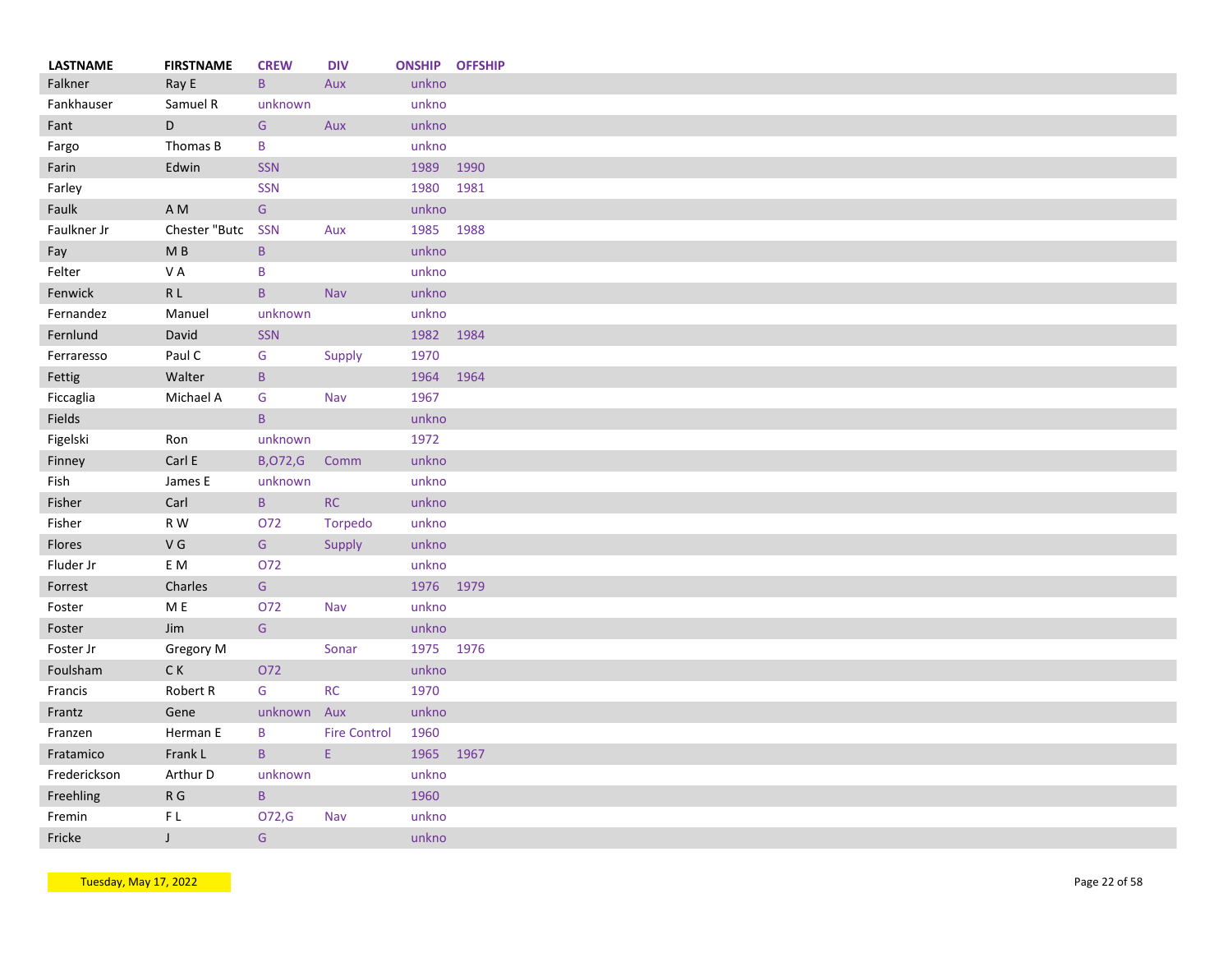| <b>LASTNAME</b><br>Fuller | <b>FIRSTNAME</b><br>Fred B | <b>CREW</b>     | <b>DIV</b>     | <b>ONSHIP</b><br>1963 | <b>OFFSHIP</b><br>1963 |
|---------------------------|----------------------------|-----------------|----------------|-----------------------|------------------------|
| Fultz                     | Bill                       | unknown         |                | 1975                  | 1977                   |
| Funk                      | Larry P                    | B               | Aux            | 1969                  | 1972                   |
| Gallardo                  | $\mathsf{L}\ \mathsf{C}$   | O72,G           | Supply         | unkno                 |                        |
| Gallimore                 | HJ                         | B               | M              | 1972                  | 1975                   |
| Gant                      | Tommy                      | ${\mathsf G}$   | Aux            | 1970                  |                        |
| Garner                    | Ronald S                   |                 |                | 1983                  | 1986                   |
| Garrison                  | R <sub>L</sub>             | $\, {\bf B} \,$ | $\mathsf{FT}$  | unkno                 |                        |
| Gault                     | Gary                       | G               | Aux            | 1963                  |                        |
| Gauthier                  | Norman J                   | $\mathsf{B}$    | Weapons        | 1965                  |                        |
| Gaynier                   | <b>Brian</b>               | unknown         |                | 1983                  | 1983                   |
| Gele                      | Roy P                      | G               |                | unkno                 |                        |
| Gero                      | Ronald                     | <b>SSN</b>      |                | 1988                  |                        |
| Gerringer                 | D B                        | ${\mathsf G}$   | Torpedo        | unkno                 |                        |
| Gerry                     | Michael W                  | B               | Deck           | 1970                  |                        |
| Gervase                   | Ronald J                   | <b>SSN</b>      |                | 1987 1990             |                        |
| Gibbs                     | D K                        | O72             |                | unkno                 |                        |
| Giers                     | M G                        | G               | <b>Nav</b>     | unkno                 |                        |
| Giffin                    | Michael                    | unknown         |                | 1970 1972             |                        |
| Giffin                    | Michael D                  | Nav             | Nav            | 1970 1972             |                        |
| Gignac                    | William H                  | B               |                | 1960                  |                        |
| Gilger                    | HR                         | $\mathsf{B}$    | M              | unkno                 |                        |
| Gillespy                  | M W                        | G               | Torpedo        | 1961                  |                        |
| Gillies                   | Ray                        | unknown         |                | unkno                 |                        |
| Gilliland                 |                            | $\sf B$         | Nav            | 1976 1979             |                        |
| Glenn                     | Arthur                     | unknown         |                | unkno                 |                        |
| Goersch                   | James P                    | B               | Ε              | 1962 1962             |                        |
| Gold                      |                            | $\mathsf{B}$    |                | unkno                 |                        |
| Gonzolez                  |                            | G,SSN           | <b>Missile</b> | 1980                  | 1981                   |
| Gonzolves                 |                            | $\, {\bf B} \,$ | Missile        | unkno                 |                        |
| Goodall                   | John                       | G               | Supply         | 1976                  | 1979                   |
| Goodall                   | Charles                    | <b>B,SSN</b>    | Missile        | 1980                  | 1981                   |
| Gordon                    | John P                     | B               |                | 1965                  |                        |
| <b>Gortner MD</b>         | David                      | ${\mathsf G}$   | Med            | 1970                  | 1970                   |
| Graham                    | Robert G                   | G               | Med            | unkno                 |                        |
| Graham                    | D W                        | ${\mathsf G}$   | Torpedo        | 1961                  |                        |
| Grau                      | David G                    | unknown         |                | 1979                  | 1980                   |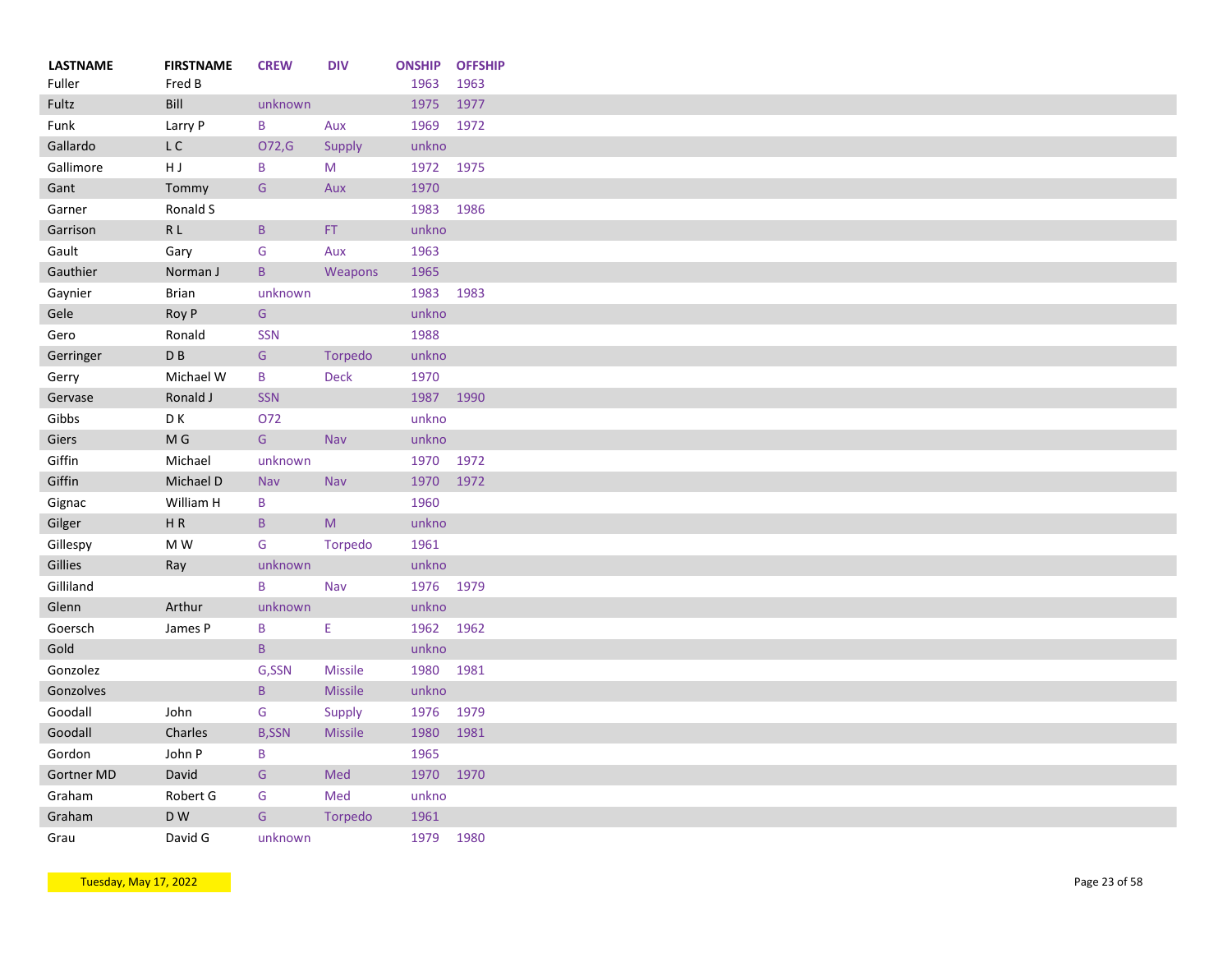| <b>LASTNAME</b> | <b>FIRSTNAME</b>         | <b>CREW</b>     | <b>DIV</b> | <b>ONSHIP OFFSHIP</b> |      |
|-----------------|--------------------------|-----------------|------------|-----------------------|------|
| Gray            | SJ                       | O72             |            | unkno                 |      |
| Gray            | Ernest H                 | B               | Sonar      | 1970                  |      |
| Grayson         | HR                       | G               |            | unkno                 |      |
| Green           | Alan L                   | B               | Admin      | 1970                  |      |
| Griffen         | $\mathsf{M}\,\mathsf{D}$ | $\, {\sf B}$    | Nav        | unkno                 |      |
| Grim            | PD                       | G               | Comm       | unkno                 |      |
| Guffey          | <b>BE</b>                | O72,G           |            | unkno                 |      |
| Gundelach       | William E                | B               | Fwd IC     | 1977 1979             |      |
| Gurden          | Gregory                  | unknown Torpedo |            | 1976                  | 1977 |
| Hackbarth       | David A                  | B               |            | 1960                  | 1962 |
| Hackett         |                          | G, B            | Med        | 1965                  | 1969 |
| Haddock         | Harold D                 | B               |            | 1978                  | 1980 |
| Hadley          | Jan W                    | unknown         |            | 1963                  | 1969 |
| Hager           | Luther                   | G               |            | 1960                  |      |
| Hahn            | Gary L                   | $\mathsf{B}$    | Comm       | unkno                 |      |
| Hahn            | Richard W                | O72             | Nav        | unkno                 |      |
| Hale            | Thomas W                 | B               | Aux        | 1975                  | 1979 |
| Hall            | Patrick                  | unknown         | Sonar      | 1976 1979             |      |
| Hamilton        | Ronnie                   | unknown         |            | unkno                 |      |
| Hammond         | B L                      | B               | Sonar      | unkno                 |      |
| Hampton         | Charles                  | G               | <b>Nav</b> | 1968                  |      |
| Hansen          | Christian                | B               | Fwd IC     | 1977                  |      |
|                 | <b>Russell E</b>         | $\mathsf{B}$    | Nav        | 1975 1978             |      |
| Hanson          |                          |                 |            |                       |      |
| Hardy           | W C                      | O72             |            | unkno                 |      |
| Hardy           | Jack                     | unknown         |            | 1974                  | 1975 |
| Harness         | Kenneth                  | unknown         |            | 1976                  | 1979 |
| Harpell         | Seth                     | SSN             |            | 1988                  | 1991 |
| Harper          | Fred                     | $\sf{B}$        |            | unkno                 |      |
| Harrigan        | Michael                  | unknown         |            | unkno                 |      |
| Harris          | JW                       | B               |            | 1975                  |      |
| Harrison        | Richard                  | G               | Supply     | unkno                 |      |
| Hart            | George M                 | B               | E          | 1970                  |      |
| Hart            | Kenneth M                | ${\mathsf G}$   |            | unkno                 |      |
| Hart            | R L                      | ${\mathsf G}$   | Weapons    | 1961                  |      |
| Harvey          | FD                       | O72             |            | unkno                 |      |
| Harvison        | Larry                    | B               | Comm       | 1970                  |      |
| Hatch           | WF                       | O72,G           |            | unkno                 |      |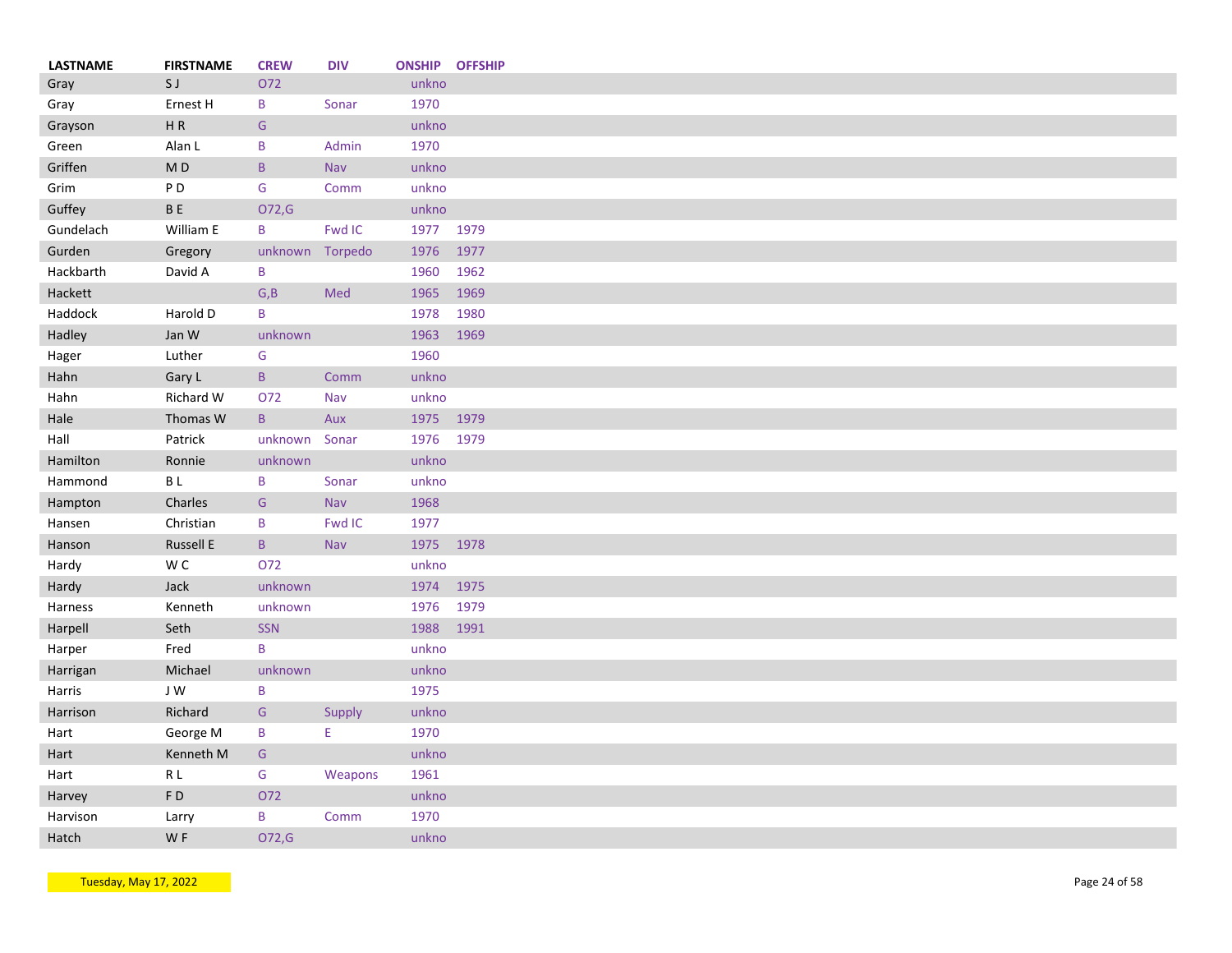| <b>LASTNAME</b> | <b>FIRSTNAME</b> | <b>CREW</b>     | <b>DIV</b>                                                                                                 | <b>ONSHIP</b> | <b>OFFSHIP</b><br>1986 |
|-----------------|------------------|-----------------|------------------------------------------------------------------------------------------------------------|---------------|------------------------|
| Haugen          | Christian N      | unknown         |                                                                                                            | 1986          |                        |
| Havrilla        | Jerry E          | $\mathsf{B}$    | Nav                                                                                                        | unkno         |                        |
| Hayden          | George A         | $\, {\bf B}$    | <b>Missile</b>                                                                                             | 1965          |                        |
| Hayes           | <b>BA</b>        | O72             | Comm                                                                                                       | unkno         |                        |
| Haynes          | Robert S         | B               | <b>Deck</b>                                                                                                | 1970          |                        |
| Hayter          | J P              | O72,G           |                                                                                                            | unkno         |                        |
| Healey          | Jeremy S         | unknown         |                                                                                                            | unkno         |                        |
| Heibel          | Richard P        | O72,G           | ${\sf M}$                                                                                                  | 1973 1975     |                        |
| Heise           | William          | B               | Ε                                                                                                          | 1970          |                        |
| Hendershot      | Ralph            | ${\mathsf G}$   |                                                                                                            | unkno         |                        |
| Hennig          | Robert           | unknown         |                                                                                                            | unkno         |                        |
| Hensley         | Paul             | SSN             | M                                                                                                          | 1985          | 1990                   |
| Herndon         | Chuck            | G               |                                                                                                            | unkno         |                        |
| Herrington      | Terry L          | unknown         |                                                                                                            | 1973 1977     |                        |
| Hewitt          | JH               | B               |                                                                                                            | unkno         |                        |
| Heytink         | Roger M "Tin     | ${\mathsf G}$   | Aux                                                                                                        | 1964 1967     |                        |
| Hicks           | SD               | B               | <b>Fire Control</b>                                                                                        | unkno         |                        |
| Hill            | Ernest C         | SSN             | Supply                                                                                                     | 1984          | 1988                   |
| Hill            | R W              | G               |                                                                                                            | unkno         |                        |
| Hill            | A C              | O72,G           |                                                                                                            | unkno         |                        |
| Hill            | N V              | $\sf B$         |                                                                                                            | unkno         |                        |
| Hill            | James J          | $\, {\bf B} \,$ | RC                                                                                                         | 1965 1965     |                        |
| Hill            | Charles          | G               | Aux                                                                                                        |               |                        |
| Hill            | Roger B          | $\mathsf B$     | XO                                                                                                         | 1978          | 1981                   |
| Hill            | David            | SSN             | Supply                                                                                                     | unkno         |                        |
| Himle           | AD               | $\, {\bf B} \,$ |                                                                                                            | unkno         |                        |
| Hingle          | GD               | B               |                                                                                                            | unkno         |                        |
| Hodges          | Gary             | $\, {\bf B} \,$ | $\mathsf{M}% _{T}=\mathsf{M}_{T}\!\left( a,b\right) ,\ \mathsf{M}_{T}=\mathsf{M}_{T}\!\left( a,b\right) ,$ | 1977          | 1980                   |
| Hodnell         |                  | <b>SSN</b>      | Sonar                                                                                                      | unkno 1991    |                        |
| Hogan           | G E              | ${\mathsf G}$   | <b>Fire Control</b>                                                                                        | 1961          |                        |
| Hogg            | G C              | B               | Sonar                                                                                                      | unkno         |                        |
| Hogue           | J W              | $\mathsf{B}$    | E.                                                                                                         | unkno         |                        |
| Holcomb         | Michael W        | unknown         |                                                                                                            | 1980          |                        |
|                 | Michael          | SSN             | Aux                                                                                                        | unkno         |                        |
| Holeton         |                  |                 |                                                                                                            |               |                        |
| Holmes          | R J              | $\sf B$         | RC                                                                                                         | unkno         |                        |
| Holmes          | Charles          | unknown         |                                                                                                            | 1963          |                        |
| Holroyd         | Stephen W        | B               | Supply                                                                                                     | 1974          |                        |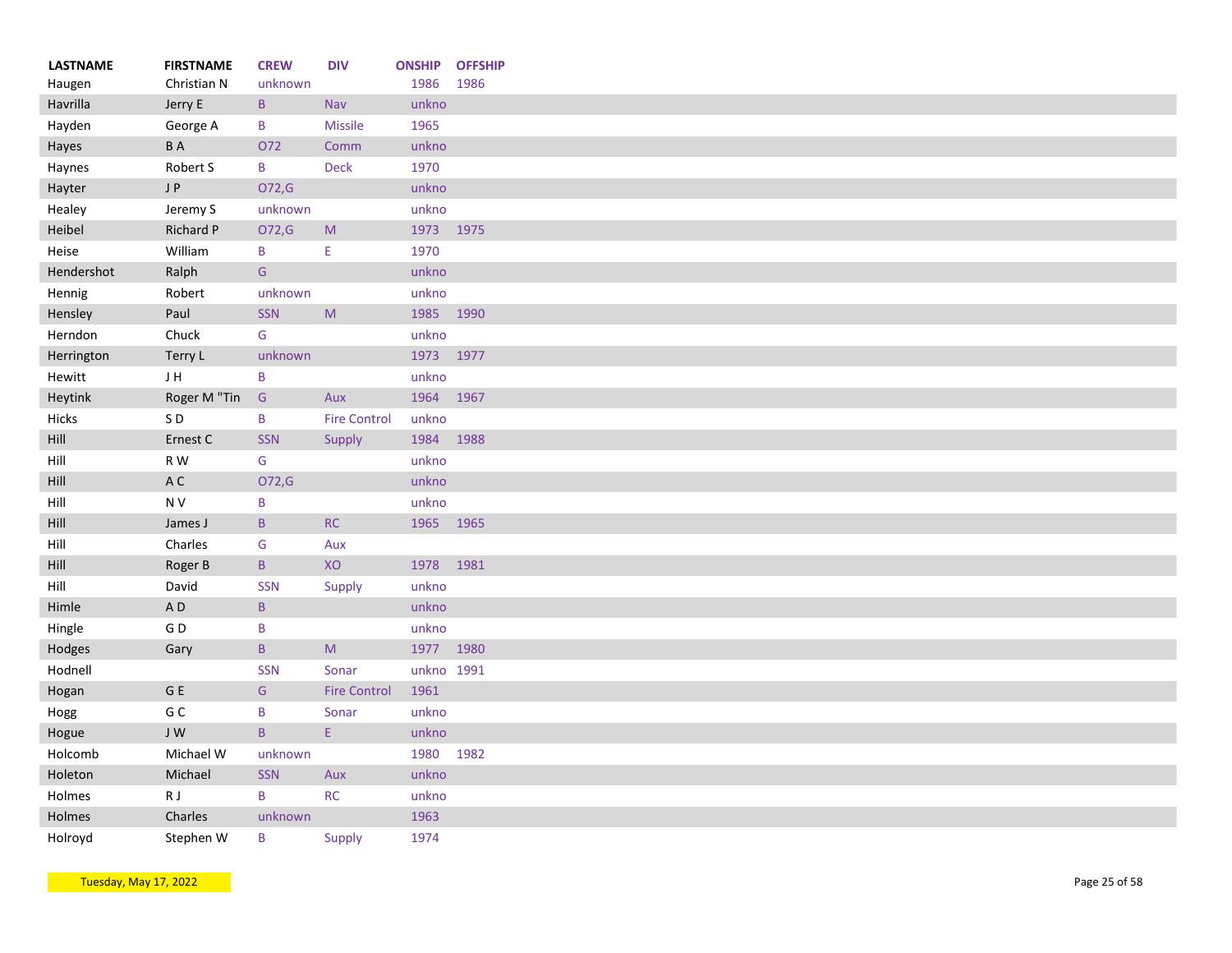| <b>LASTNAME</b> | <b>FIRSTNAME</b>    | <b>CREW</b>     | <b>DIV</b>  | <b>ONSHIP</b> | <b>OFFSHIP</b> |
|-----------------|---------------------|-----------------|-------------|---------------|----------------|
| Holsapple       | David P             | $\mathsf{B}$    | E.          | 1970          |                |
| Holshouser      | Jeffrey R           | B               |             | 1969          | 1972           |
| Horne           | Robert S            | <b>SSN</b>      |             | 1982          | 1984           |
| Hoskins         | Kent                | B               | Aux         | 1980          | 1982           |
| Hottinger       | Gerald F            | <b>SSN</b>      | E           | 1987          | 1991           |
| Howard          | Detrick C           | B               | Weapons     | unkno         |                |
| Howard          | Jerry A             | $\mathsf{B}$    |             | 1976          | 1976           |
| Howard Jr       | Kenneth L           | G               | M           | 1970          |                |
| Humphrey        | $\mathsf R$ A       | G               | E/RC        | unkno         |                |
| Humphries       | Wofford             | G               |             | unkno         |                |
| Hunley          | ${\sf R}$ ${\sf E}$ | $\mathsf{B}$    | Supply      | unkno         |                |
| Hunt            | Larry               | unknown         |             | 1978          |                |
| Hunter          | Edward G            | $\mathsf B$     |             | 1970          |                |
| Hurley          | John M              | G               | Supply      | unkno         |                |
| Hurtt           | Hugh F              | G               | Supply      | 1961          |                |
| Husk            | Rod                 | G               | RC          | unkno         |                |
| Hutcheson       | Jerry W             | ${\mathsf G}$   |             | 1975 1978     |                |
| Hutchinson      | Douglas C           | ${\mathsf G}$   | Missile     | unkno         |                |
| Huzdovich       | J M                 | $\, {\bf B} \,$ | E.          | unkno         |                |
|                 | W E                 |                 |             |               |                |
| Ide             |                     | B               |             | unkno         |                |
| Inman           |                     | $\mathsf B$     | Weapons     | 1966          |                |
| Inscoe          | Bruce W             | <b>SSN</b>      |             | 1985          | 1987           |
| Jacobson        | <b>Bruce A</b>      | $\mathsf B$     | Aux         | 1965          |                |
| Jamerson        | James W             | B               | Supply      | 1965          |                |
| James           | Jim W               | G               |             | 1977          | 1978           |
| Jarrell         | $R$ $P$             | O72             |             | unkno         |                |
| Jarrell         | Patton              | $\, {\bf B} \,$ | Weapons     | 1968          |                |
| Jasinski        | Charles R           | B               | Aux         | 1965          |                |
| Jasmin          | Donald G            | B               |             | 1977          |                |
| Jenkins         | James               | SSN             | Nav         | 1985          | 1987           |
| Jensen          | Gary D              | <b>SSN</b>      | CO          | 1988          | 1988           |
| Johnson         | Vincent L           | G               | Aux         | 1970          |                |
| Johnson         | Kenneth A           | ${\mathsf G}$   | Torpedo     | 1970          | 1970           |
| Johnson         | Tommy J             | $\, {\bf B}$    | Nav         | 1971          |                |
| Johnson         | Robert C            | $\mathsf B$     | Nav         | 1970          |                |
| Johnson         | E A                 | B               | Torpedo     | 1975          |                |
| Johnson         | James R             | B               | <b>Deck</b> | 1970          | 1970           |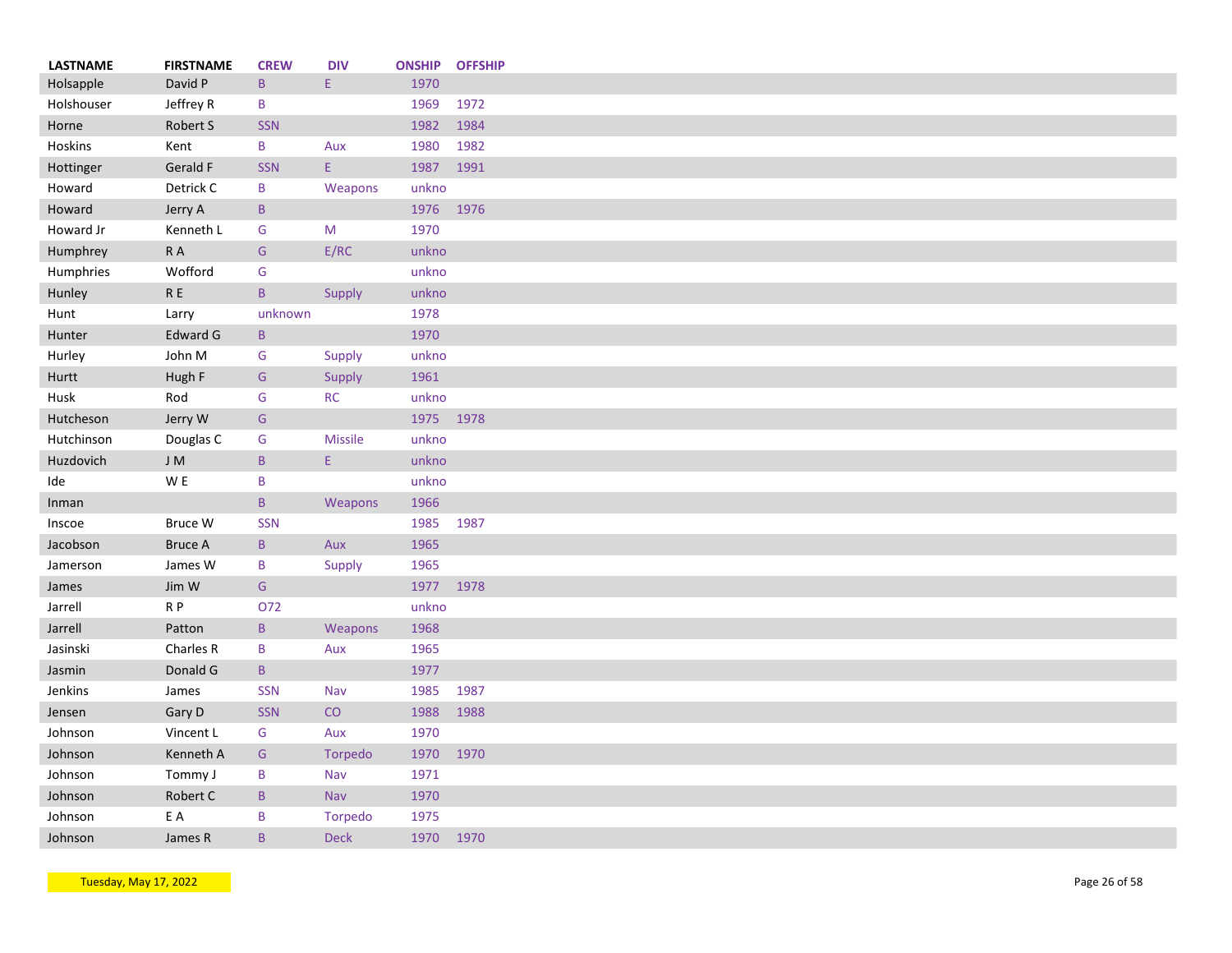| <b>LASTNAME</b> | <b>FIRSTNAME</b> | <b>CREW</b>   | <b>DIV</b>          |            | <b>ONSHIP OFFSHIP</b> |
|-----------------|------------------|---------------|---------------------|------------|-----------------------|
| Johnson         | D L              | O72           | Med                 | unkno      |                       |
| Johnson         | Erick            | SSN           |                     | 1989       |                       |
| Johnson         | Stephen F        | G             | Nav                 | 1970       |                       |
| Johnson         | William          | G             |                     | unkno      |                       |
| Johnson         | ER               | G             | Admin               | 1961       |                       |
| Johnson Jr      | R W              | ${\mathsf G}$ |                     | 1961       |                       |
| Johnston        | William L        | G             | Nav                 | 1975 1980  |                       |
| Jones           | Merlin           | unknown       |                     | 1966       |                       |
| Jones           | J G              | O72           |                     | unkno      |                       |
| Jones           | D A              | $\mathsf{B}$  | <b>Deck</b>         | unkno      |                       |
| Jones           | R H              | B             |                     | 1960       |                       |
| Jones           | Leslie K         | $\mathsf B$   | Sonar               | unkno 1969 |                       |
| Jones           | Harris           | SSN           |                     | 1988 1991  |                       |
| Jones           | R J              | O72,G         | Torpedo             | unkno      |                       |
| Jones           | Jerry E          | unknown       | Engineering         | 1961       | 1963                  |
| Jones           | Shane            | SSN           |                     | 1990       | 1991                  |
| Jones           | Larry R          | unknown       |                     | 1967       | 1970                  |
| Jones           | JD               | O72,G         | IC                  | unkno      |                       |
| Jones           | Robert W         | G             | <b>Fire Control</b> | 1970       |                       |
| Jones           | Albert           | $\mathsf B$   | Comm                | 1970 1970  |                       |
| Kallio          | A H              | B             | <b>Fire Control</b> | unkno      |                       |
| Kane            | Timothy J        | unknown       |                     | unkno      |                       |
| Katska          | George J         | B             |                     | 1979       | 1980                  |
| Kauffman        | James V          | SSN           | $\mathsf{E}$        | 1990       | 1991                  |
| Kearney         | Dave             | <b>B,SSN</b>  | <b>Missile</b>      | 1978       | 1981                  |
| Keenan          | Thomas J         | G             | <b>MPA</b>          | unkno      |                       |
| Kelan           | Gary W           | unknown       |                     | 1982       | 1983                  |
| Kellerhals      |                  | <b>SSN</b>    | Weapons             | unkno 1991 |                       |
| Kelley          | Joseph R         | B             | <b>Deck</b>         | 1970       |                       |
|                 |                  |               | E                   |            |                       |
| Kelley          | Steven J         | unknown       |                     | 1964       | 1970                  |
| Kelly           | Jack R           | B             | $\sf IC$            | 1970       | 1971                  |
| Kennington      | Jody A           | $\mathsf B$   | Supply              | 1972       | 1974                  |
| Keough          | Paul             | B             |                     | 1970       |                       |
| Kepner          | Edward           | unknown       | Sonar               | 1967       | 1969                  |
| Kevwitch        | Donald R         | G             | Sonar               | unkno      |                       |
| Keyes           | Jeffrey          | $\mathsf{B}$  |                     | 1970       |                       |
| Kidd            | Roger            | B             |                     | unkno      |                       |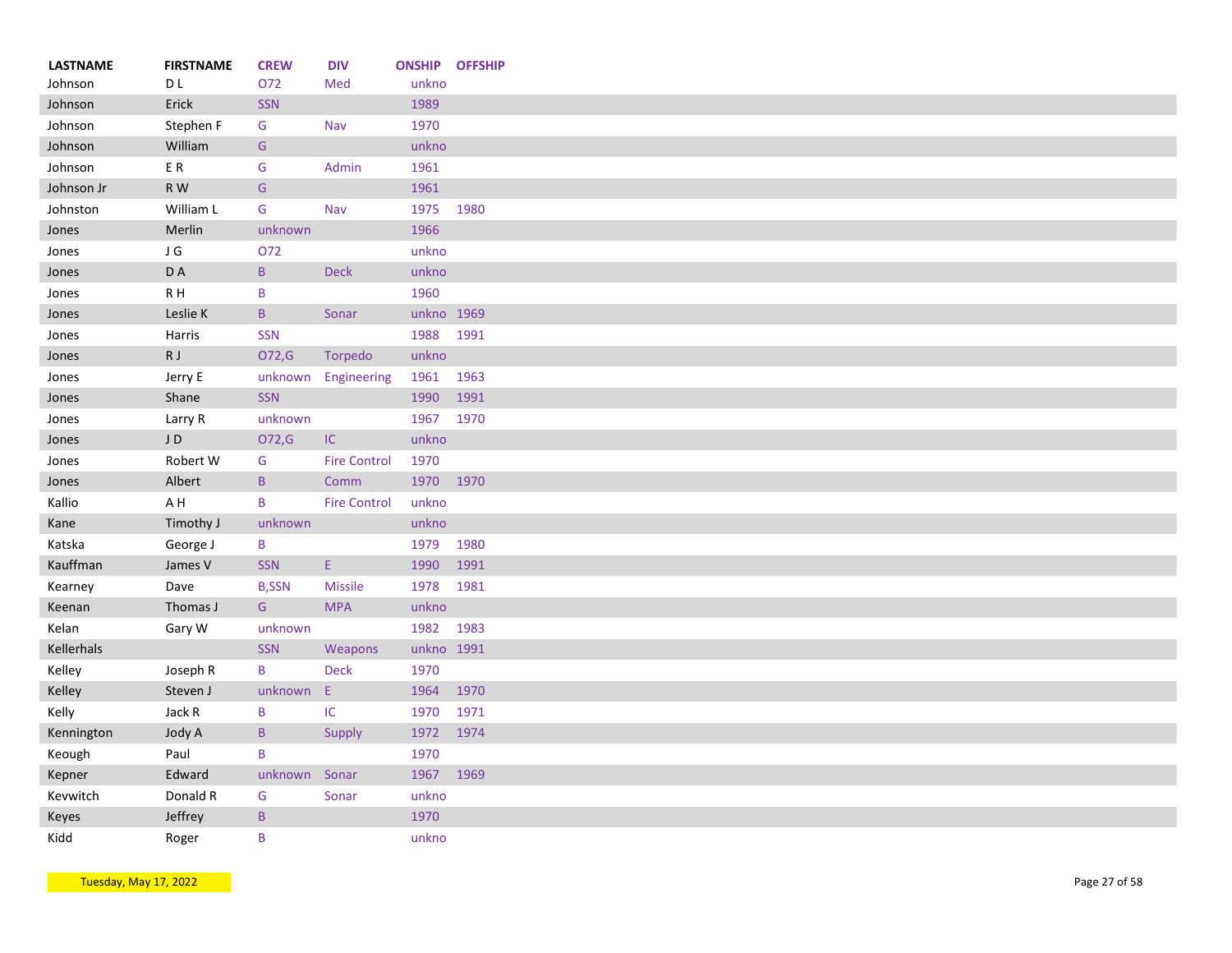| <b>LASTNAME</b> | <b>FIRSTNAME</b>         | <b>CREW</b>   | <b>DIV</b>                                                                                                 | <b>ONSHIP OFFSHIP</b> |      |
|-----------------|--------------------------|---------------|------------------------------------------------------------------------------------------------------------|-----------------------|------|
| <b>King</b>     | Jerry A                  | unknown       |                                                                                                            | unkno                 |      |
| Kingseed        | Jeb B                    | G             | <b>DCA</b>                                                                                                 | 1971 1975             |      |
| Kinsolving      | $\sf J$ R                | $\sf{B}$      | $\sf IC$                                                                                                   | unkno                 |      |
| Kish            | David J                  | O66           | Aux                                                                                                        | unkno                 |      |
| Kissiah         | Irwin W                  | O72,G         | Supply                                                                                                     | unkno                 |      |
| Kitchen         | Richard                  | G,072         | Nav                                                                                                        | 1972                  |      |
| Klein           | R <sub>M</sub>           | 072           |                                                                                                            | unkno                 |      |
| Klinkenburg     | Chuck                    | unknown       |                                                                                                            | unkno                 |      |
| Kmetz           | George                   | ${\mathsf G}$ | <b>Missile</b>                                                                                             | unkno                 |      |
| Knighton        | Ken                      | <b>SSN</b>    | <b>RCA</b>                                                                                                 | unkno                 |      |
| Kohl            | Gary                     | $\mathsf B$   | RC                                                                                                         | 1970                  |      |
| Kohut           | John                     | B             |                                                                                                            | unkno                 |      |
| Korchnak        | Jon                      | unknown       |                                                                                                            | unkno                 |      |
| Korf            | Dean                     |               |                                                                                                            |                       |      |
| Kotch           | George                   | unknown       |                                                                                                            | 1979                  | 1981 |
| Kotranza        | Robert R                 | B             | M                                                                                                          | 1965                  |      |
| Kowalski        | $\mathsf{E}\ \mathsf{N}$ | $\mathsf{B}$  | $\mathsf{M}% _{T}=\mathsf{M}_{T}\!\left( a,b\right) ,\ \mathsf{M}_{T}=\mathsf{M}_{T}\!\left( a,b\right) ,$ | unkno                 |      |
| Kowatch         | John                     | unknown       |                                                                                                            | 1984                  |      |
| Kramel          | <b>Walter E</b>          | $\mathsf{B}$  | Nav                                                                                                        | 1976                  | 1980 |
| Kramme          | Fred                     | unknown       |                                                                                                            | 1976                  | 1978 |
| Krawczak        | Joseph                   | <b>SSN</b>    | ${\sf M}$                                                                                                  | 1988                  | 1991 |
| Kreemer         | L E                      | B             | Nav                                                                                                        | unkno                 |      |
| Kreinik         | Eugene G                 | $\mathsf B$   | <b>MPA</b>                                                                                                 | 1967 1970             |      |
| Kriley          | Gary J                   | G             | Sonar                                                                                                      | unkno                 |      |
|                 | R A                      | <b>B,072</b>  | <b>Missile</b>                                                                                             | unkno                 |      |
| Krogg           |                          |               |                                                                                                            |                       |      |
| Kunik           | ΤL                       | B             |                                                                                                            | unkno                 |      |
| Kurek           | Richard D                | $\mathsf{B}$  | M                                                                                                          | 1976 1979             |      |
| Kwiatkowski     |                          | B             | FireControl                                                                                                | 1977                  | 1980 |
| Laframboise     | Michael N                | $\mathsf B$   | <b>Nav</b>                                                                                                 | 1970                  | 1972 |
| Laizure         | Lee                      | unknown       |                                                                                                            | 1964                  | 1971 |
| Lambright       | Ralph E                  | unknown       |                                                                                                            | unkno                 |      |
| Lamica          | G T                      | G             |                                                                                                            | unkno                 |      |
| Larrabee        | Michael J                | G             | <b>Deck</b>                                                                                                | 1970                  |      |
| Larsen          | Fred R                   | ${\mathsf G}$ | E                                                                                                          | 1975                  | 1979 |
| Larson          | David L                  | G             |                                                                                                            | 1970                  | 1970 |
| Larson          | Alan                     | B             | <b>RC</b>                                                                                                  | 1965                  |      |
| LaSalvia        | Ronald A                 | <b>SSN</b>    | Nav                                                                                                        | unkno                 |      |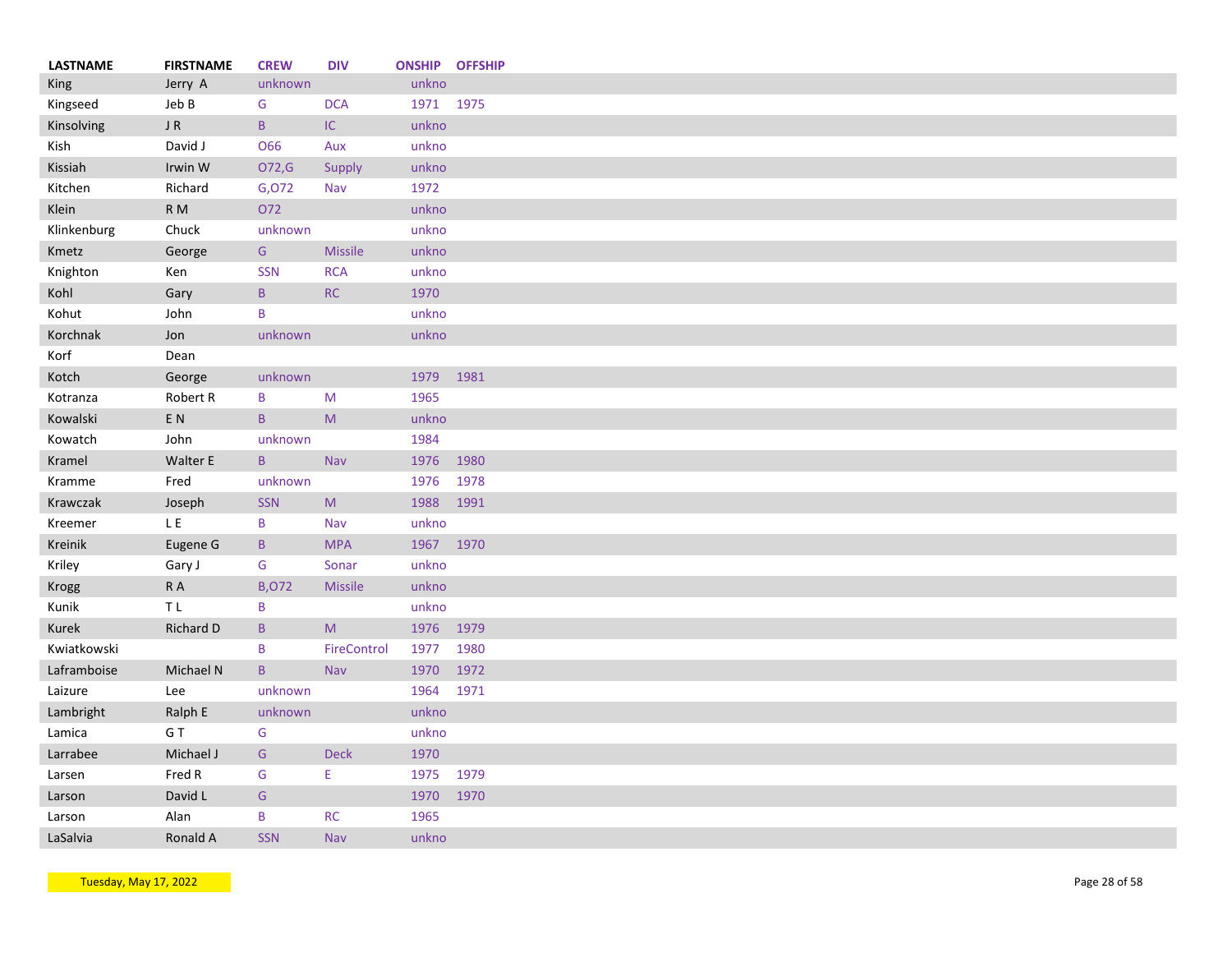| <b>LASTNAME</b> | <b>FIRSTNAME</b>       | <b>CREW</b>   | <b>DIV</b>  |           | <b>ONSHIP OFFSHIP</b> |
|-----------------|------------------------|---------------|-------------|-----------|-----------------------|
| Lautzenheiser   | JE                     | G             | Fwd IC      | unkno     |                       |
| Leavell         | Calvin                 | unknown       | Admin       | 1979      | 1980                  |
| Lehman          | M E                    | B             | Nav         | unkno     |                       |
| Lehman          | Kenneth M              | $\mathsf{B}$  | Nav         | 1970      |                       |
| Leisener        | Terry                  | unknown       | Comm        | 1977      |                       |
| Leonard         | Edwin A                | ${\mathsf G}$ |             | 1970      |                       |
| Leone           | Salvatore              | G             | Nav         | 1970      |                       |
| Lewis           | <b>Bruce A</b>         | unknown       |             | 1972 1973 |                       |
| Linscott III    | SK                     | G             | Med         | 1961      |                       |
| Little          | Oddis A                | $\mathsf{B}$  | M           | 1970      |                       |
| Littrell        | D W                    | 072           | Nav         | unkno     |                       |
| Lockhart        | Robert                 | G             |             | 1962 1963 |                       |
| Lockman         | Arden A                | B             | Ε.          | 1970      | 1970                  |
| Lofgren         | $\mathsf A\,\mathsf M$ | $\, {\bf B}$  | <b>TM</b>   | unkno     |                       |
| Long            | Bruce O                | B             |             | 1973 1977 |                       |
| Longwell        | <b>BF</b>              | $\sf{B}$      |             | unkno     |                       |
| Lopez           | Juan                   | B             | Comm        |           |                       |
| Lott S H        |                        | ${\mathsf G}$ | Nav         | unkno     |                       |
| Love            | Steven C               | $\sf B$       | Weapons     | 1972 1972 |                       |
| Love            | Lawrence A             | $\mathsf B$   |             | 1961      | 1964                  |
| Lowery          | Mark                   | unknown       |             | 1979      | 1980                  |
| Lowrey          | Michael                | $\, {\bf B}$  | Supply      | 1969      | 1970                  |
| Luffy           | Tim                    | <b>SSN</b>    | Eng         |           |                       |
| Lynch           | Leonard                | ${\mathsf G}$ |             | unkno     |                       |
| Macintosh       | William                | unknown       |             | unkno     |                       |
| Mackowski       | James A                | $\mathsf{B}$  |             | unkno     |                       |
| MacLachian      | Scott                  | unknown       |             | 1980      | 1981                  |
| Magallanes      | Rudyard                | $\mathsf B$   | Supply      | 1967      | 1970                  |
| Magtaas         | JJ                     | B             |             | unkno     |                       |
| Magtaas         | Rolando G              | O72           |             | unkno     |                       |
| Mahoe           | Leonard A              | B             | Comm        | 1968      | 1970                  |
| Mahone          | W P                    | ${\mathsf G}$ |             | 1961      |                       |
| Majors          | Allen F                | B             | Torpedo     | 1965      | 1966                  |
| Mallen          | Frank H                | $\mathsf B$   | M           | 1964      |                       |
|                 | M A                    | G             |             | unkno     |                       |
| Manny           |                        | G             | Supply<br>M | 1960      |                       |
| Manzi           |                        |               |             |           |                       |
| Marbut          | Allyn G                | G             | RC          | 1961 1963 |                       |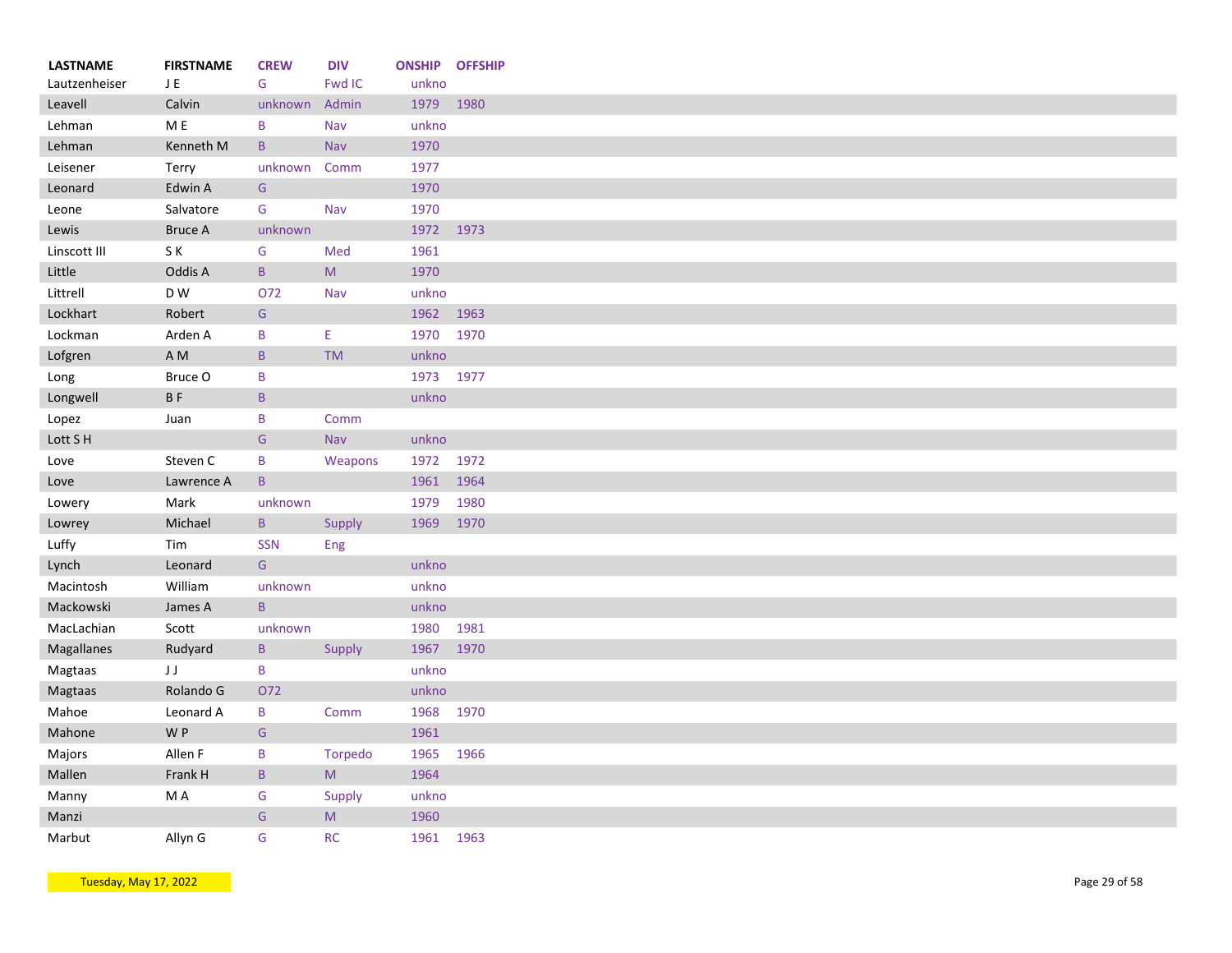| LASTNAME   | <b>FIRSTNAME</b>          | <b>CREW</b>     | <b>DIV</b>     | <b>ONSHIP</b> | <b>OFFSHIP</b> |
|------------|---------------------------|-----------------|----------------|---------------|----------------|
| Marchi     | Joseph                    | unknown         |                | 1963          | 1964           |
| Marker     | ΤJ                        | B               | Ops            | unkno         |                |
| Marks      | John                      | unknown         |                | 1968          |                |
| Marks      | Danny J                   | 072             |                | unkno         |                |
| Markum III | L M                       | $\mathsf{B}$    | Weapons        | 1960          |                |
| Marques    | Mark                      | SSN             |                | 1988          | 1990           |
| Martin     | $\mathsf{L}\ \mathsf{N}$  | $\mathsf B$     | Ops            | unkno         |                |
| Martin     | T.                        | G               | Supply         | unkno         |                |
| Martin     | John R                    | unknown         |                | unkno         |                |
| Martin     | P C                       | <b>B,072</b>    | Sonar          | unkno         |                |
| Martin     | Robert W                  | G               | Aux            | 1970          |                |
| Martin     | Duane                     | unknown         | <b>RL</b>      | 1981 1983     |                |
| Martinez   | (Face)                    | G,SSN           | <b>Missile</b> | 1980          | 1981           |
| Massey     | Kim                       | <b>B,SSN</b>    | Missile        | 1977          | 1981           |
| Mather     | James                     | ${\mathsf G}$   |                | 1968          | 1972           |
| Mathis     | Harry L                   | B               |                | 1959          | 1962           |
| May        | M G                       | O72,G           |                | unkno         |                |
| May        | E P                       | O72             |                | unkno         |                |
| Mayer      | William E                 | G               | Supply         | 1969          | 1972           |
| Mayo       |                           | <b>SSN</b>      |                | 1980          | 1983           |
| Mazzarella | John F                    | $\mathsf{B}$    | Torpedo        | 1970          |                |
| McAtamney  | Charles                   | G               |                | 1961          |                |
|            |                           |                 |                | unkno         |                |
| McBurney   | Ronald L                  | unknown         |                |               | 1964           |
| McCabe     | John                      | unknown         |                | 1964          |                |
| McCabe     | $\mathsf{E} \ \mathsf{C}$ | $\, {\bf B} \,$ | XO             | unkno         |                |
| McCartney  | JH                        | 072             | Nav            | unkno         |                |
| McCollum   | Robert F                  | G               | Weapons        | unkno         |                |
| McCord     | Dallas                    | B               | Comm           | 1976 1979     |                |
| McCormick  | Frank                     | ${\mathsf G}$   | E.             | 1970          |                |
| McCoy      | Richard C                 | B               |                | 1973          | 1978           |
| McCrossin  | J P                       | O72             |                | unkno         |                |
| McDaniel   | WD                        | O72             |                | unkno         |                |
| McDaniel   | <b>BA</b>                 | $\sf B$         |                | unkno         |                |
| McFarland  | Douglas G                 | ${\mathsf G}$   | Aux            | 1970          |                |
| McGarry    | Ralph E                   | $\mathsf B$     |                | unkno         |                |
| McGrath    | Peter                     | B               | M              | 1970          |                |
| McKeen     | E E                       | B               | Sonar          | unkno         |                |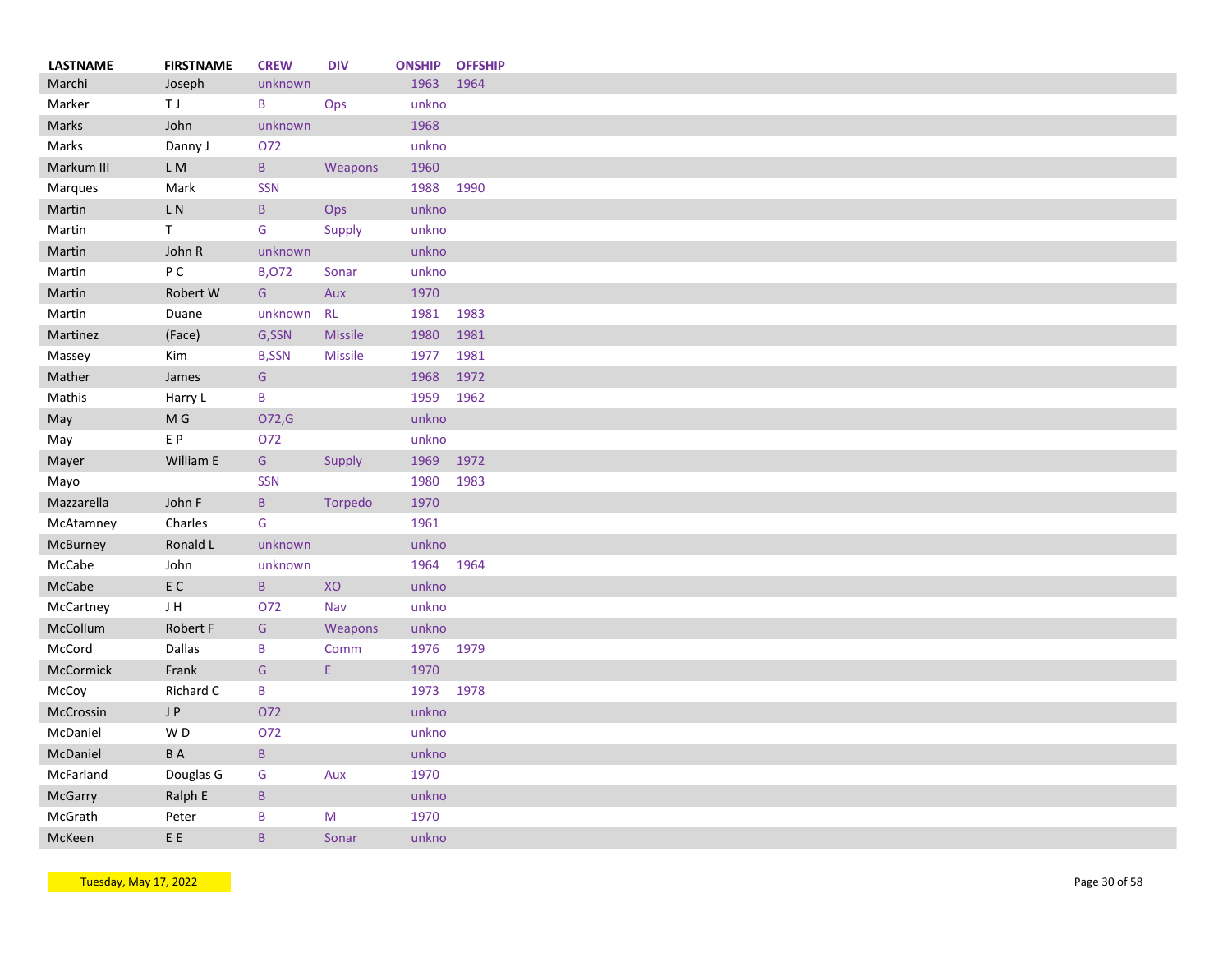| <b>LASTNAME</b> | <b>FIRSTNAME</b>         | <b>CREW</b>     | <b>DIV</b>          | <b>ONSHIP</b> | <b>OFFSHIP</b> |
|-----------------|--------------------------|-----------------|---------------------|---------------|----------------|
| McKinzey        | <b>Bob</b>               | unknown         |                     | 1961          |                |
| McLellan        | David J                  | $\, {\bf B} \,$ | Supply              | 1961          | 1965           |
| McMahon         | Michael                  | B               | Supply              | 1976          | 1979           |
| McNamara        | Michael T                | $\mathsf B$     | Nav                 | 1970          |                |
| McNichols Sr    | John P                   | B               | Ops                 | 1961          | 1963           |
| McShane         | Richard                  | G               | <b>Missile</b>      | unkno         |                |
| McTigue         | Richard L                | $\, {\bf B}$    | <b>Fire Control</b> | unkno 1970    |                |
| Meahl           | Paul J                   | ${\mathsf G}$   |                     | unkno         |                |
| Meany           | Pat                      | G               | Aux                 | unkno         |                |
| Mellinger       |                          | $\mathsf{B}$    | Torpedo             | unkno         |                |
| Mellon          | G K                      | unknown         | <b>TM</b>           | unkno         |                |
| Menick          | F J                      | G               |                     | unkno         |                |
| Mercer          | Ron                      | B               |                     | 1968          |                |
| <b>Metts</b>    | $\mathsf{L}$             | $\mathsf B$     | Nav                 | unkno         |                |
| Metz            | Harold D                 | G               |                     | unkno         |                |
| Meyer           | Jack                     | $\mathsf{B}$    |                     | 1968 1972     |                |
| Middendorf      | C E                      | G               | Supply              | unkno         |                |
| Mika            | Anthony                  | unknown         |                     | unkno         |                |
| Milano          | P <sub>D</sub>           | G               | <b>RC</b>           | unkno         |                |
| <b>Milbeck</b>  | $\mathsf{L}\:\mathsf{D}$ | ${\mathsf G}$   |                     | 1961          |                |
| Miller          | Robert T                 | B               | Supply              | 1970          |                |
| Miller          | S W                      | G               |                     | 1960          |                |
| Miller          | Ken                      | SSN             | Weapons             | unkno         |                |
| Miller          |                          | $\, {\bf B} \,$ | FireControl         | 1976          | 1978           |
| Miller          | Michael G                | G               | <b>RC</b>           | 1965          | 1967           |
| Miller          | Benjamin                 | unknown         |                     | 1980          | 1982           |
| Miller          |                          | B               | Supply              | 1967          | 1969           |
| Miller          | Charles J                | G               | M                   | 1970          |                |
| Miller          | Steve                    | B               | <b>Missile</b>      | unkno         |                |
| Miller          | Carl                     | unknown         |                     | 1976          | 1977           |
| Miller          | Gregory P                | <b>SSN</b>      |                     | 1988          | 1991           |
| Miller          | Robert W                 | G               | Comm                | 1970          |                |
| Miller Jr       | Frederick W              | B               | E                   | 1965          |                |
| Milliken        | <b>BW</b>                | $\, {\bf B} \,$ |                     | 1960          |                |
| Mills           | Wayne L                  | G               | Torpedo             | 1974          |                |
| <b>Mills</b>    | D A                      | $\sf{B}$        | E.                  | unkno         |                |
| Miracle         | Eugene                   | G               | Aux                 | unkno         |                |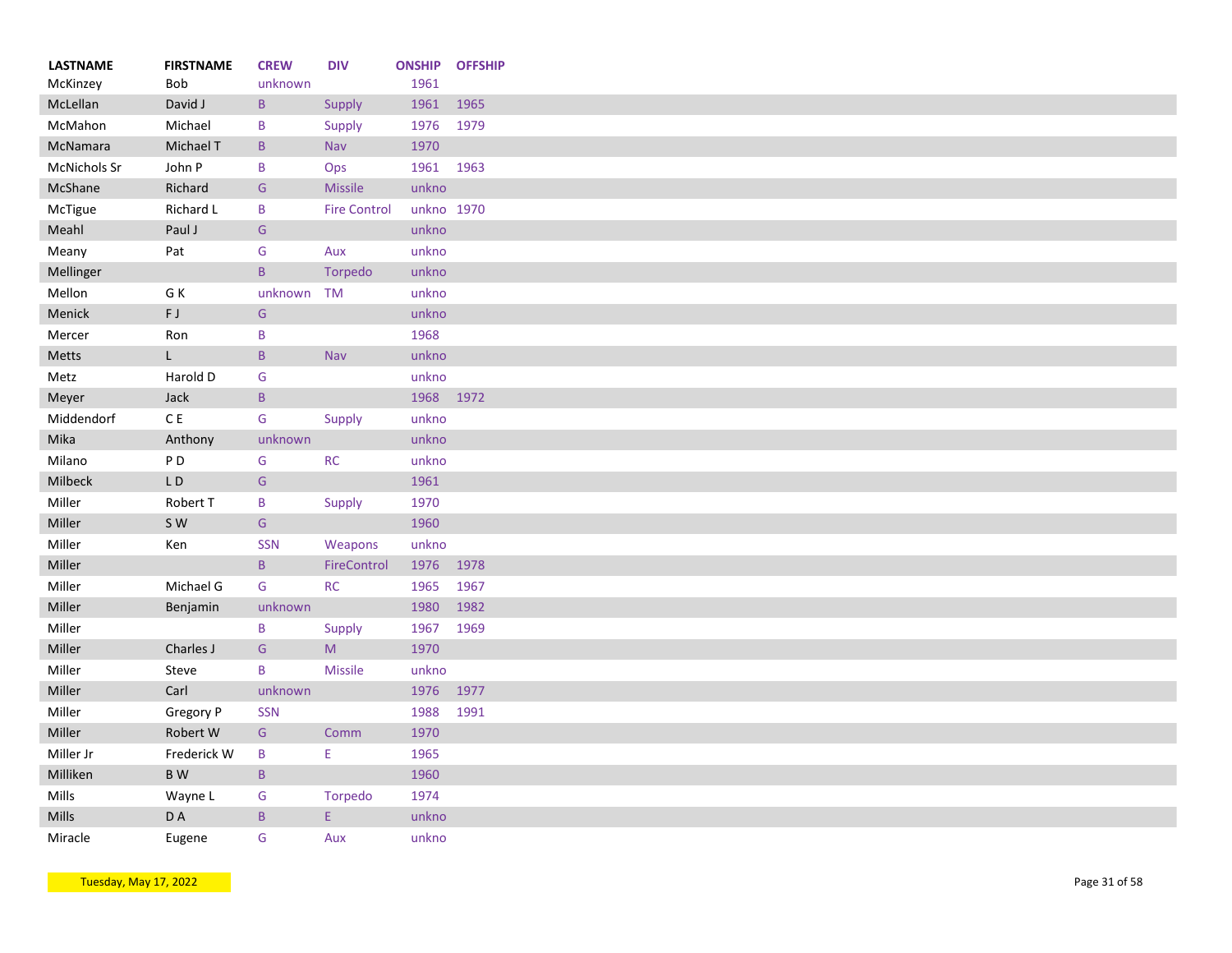| <b>LASTNAME</b> | <b>FIRSTNAME</b> | <b>CREW</b>  | <b>DIV</b>     | <b>ONSHIP</b> | <b>OFFSHIP</b> |
|-----------------|------------------|--------------|----------------|---------------|----------------|
| Misola          | Bernardo M       | G            | Supply         | 1970          |                |
| Mitchell        | <b>BR</b>        | B            | Supply         | unkno         |                |
| Mitchell        | Clark S          | G            | M              | 1963          | 1965           |
| Mitchell II     | JW               | G            |                | 1961          |                |
| Moffat          | James W          | G            | Med            | 1964          | 1965           |
| Moffett         | Carl W           | unknown      |                | 1985          | 1985           |
| Molter          | Richard K        | $\mathsf{B}$ | Weapons        | 1976          | 1977           |
| Monte           | Richard          | B            |                | 1979          | 1981           |
| Moore           | David            | <b>SSN</b>   |                | 1985          | 1989           |
| Moore           | Russell P        | G            | M              | 1970          |                |
| Moore           | Ronald           | G            |                | unkno         |                |
| Morini          | John             | G            | Missile        | unkno         |                |
| Morris          | Nicholas         | G            | M              | 1970          | 1971           |
| Morris          | Thomas           | <b>SSN</b>   |                | 1990          | 1991           |
| Morrow          | Emil D           | B            | Eng            | 1971 1975     |                |
| Mortensen       | JT.              | 072          |                | unkno         |                |
|                 | Edward P         | B            | E.             | 1964          | 1968           |
| Mourain         |                  |              |                |               |                |
| Moyer           | Wayne            | B            |                | 1966          |                |
| Mozerelli       | Roger            | unknown      |                | unkno         |                |
| Murray          | Gerald F         | unknown      | Med            | 1976 1976     |                |
| <b>Myers</b>    | John             | <b>SSN</b>   |                | 1982          | 1985           |
| Nann            |                  | G            |                | unkno         |                |
| Negron          | $\mathsf{C}$     | G            | Nav            | unkno         |                |
| Nelson          | Randy L          | <b>SSN</b>   | M              | 1986 1991     |                |
| Nelson          | ${\sf R}$ C      | O72          |                | unkno         |                |
| Nelson          | Jimmy            | unknown E    |                | 1980          | 1981           |
| Nelson          |                  | $\, {\bf B}$ | Supply         | 1967          | 1969           |
| Nestor          |                  | B            | <b>Missile</b> | 1976          | 1978           |
| Newby           | Kenneth          | <b>B,SSN</b> | Missile        | 1979          | 1981           |
| Newsome         | James C          | G            | Med            | 1967          |                |
| Newton          | Howard W         | B            | Ε.             | 1965          |                |
| Nicholaou       | P L              | G            |                | unkno         |                |
| <b>Niles</b>    | James L          | B            | Supply         | 1968          | 1969           |
| Noble           | John             | unknown      |                | 1986          | 1991           |
| Nolan           | D J              | B            | Nav            | unkno         |                |
| Noonan          | David R          | B            | E.             | 1970          |                |
| Nordling        | Olaf             | <b>SSN</b>   | Med            | unkno         |                |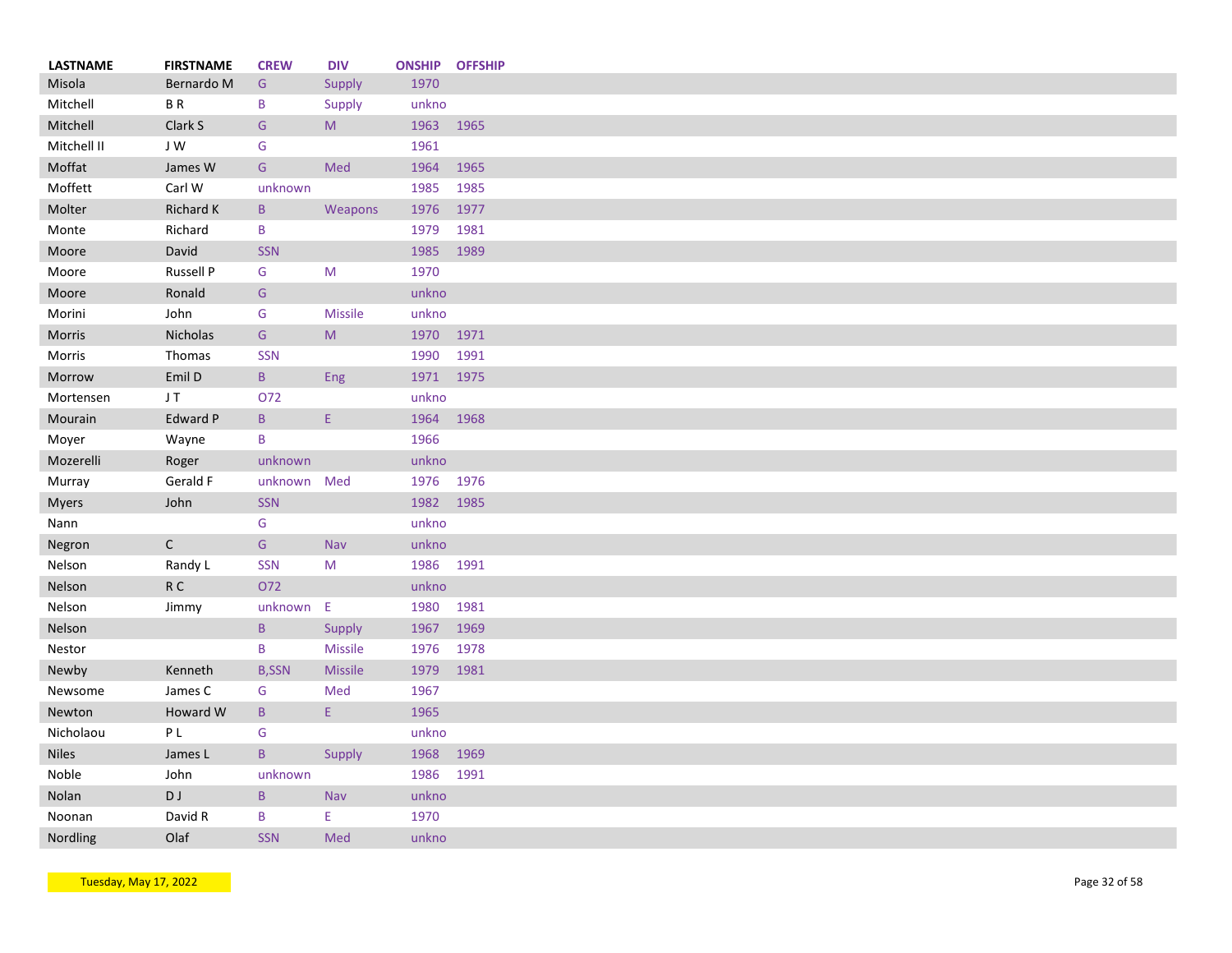| <b>FIRSTNAME</b> | <b>CREW</b>                                                                                                                                                                                                                        | <b>DIV</b>                                                                                                                                                                                        | <b>ONSHIP OFFSHIP</b>                                                                                                                                                                                                    |                                                                                                                                                                                                                  |
|------------------|------------------------------------------------------------------------------------------------------------------------------------------------------------------------------------------------------------------------------------|---------------------------------------------------------------------------------------------------------------------------------------------------------------------------------------------------|--------------------------------------------------------------------------------------------------------------------------------------------------------------------------------------------------------------------------|------------------------------------------------------------------------------------------------------------------------------------------------------------------------------------------------------------------|
|                  |                                                                                                                                                                                                                                    |                                                                                                                                                                                                   |                                                                                                                                                                                                                          | 1990                                                                                                                                                                                                             |
|                  |                                                                                                                                                                                                                                    |                                                                                                                                                                                                   |                                                                                                                                                                                                                          |                                                                                                                                                                                                                  |
|                  |                                                                                                                                                                                                                                    |                                                                                                                                                                                                   |                                                                                                                                                                                                                          |                                                                                                                                                                                                                  |
|                  |                                                                                                                                                                                                                                    |                                                                                                                                                                                                   |                                                                                                                                                                                                                          |                                                                                                                                                                                                                  |
|                  |                                                                                                                                                                                                                                    |                                                                                                                                                                                                   |                                                                                                                                                                                                                          |                                                                                                                                                                                                                  |
|                  |                                                                                                                                                                                                                                    |                                                                                                                                                                                                   |                                                                                                                                                                                                                          |                                                                                                                                                                                                                  |
|                  |                                                                                                                                                                                                                                    |                                                                                                                                                                                                   |                                                                                                                                                                                                                          |                                                                                                                                                                                                                  |
|                  |                                                                                                                                                                                                                                    |                                                                                                                                                                                                   |                                                                                                                                                                                                                          |                                                                                                                                                                                                                  |
|                  |                                                                                                                                                                                                                                    |                                                                                                                                                                                                   |                                                                                                                                                                                                                          | 1983                                                                                                                                                                                                             |
|                  | $\, {\bf B} \,$                                                                                                                                                                                                                    |                                                                                                                                                                                                   | 1965                                                                                                                                                                                                                     |                                                                                                                                                                                                                  |
| Tim L            | B                                                                                                                                                                                                                                  |                                                                                                                                                                                                   | unkno                                                                                                                                                                                                                    |                                                                                                                                                                                                                  |
| Patrick          | unknown                                                                                                                                                                                                                            |                                                                                                                                                                                                   | unkno                                                                                                                                                                                                                    |                                                                                                                                                                                                                  |
| TP               | G                                                                                                                                                                                                                                  | Fwd IC                                                                                                                                                                                            | unkno                                                                                                                                                                                                                    |                                                                                                                                                                                                                  |
| Odell            | unknown                                                                                                                                                                                                                            |                                                                                                                                                                                                   | 1981 1982                                                                                                                                                                                                                |                                                                                                                                                                                                                  |
| Timothy          |                                                                                                                                                                                                                                    |                                                                                                                                                                                                   | 1981                                                                                                                                                                                                                     | 1986                                                                                                                                                                                                             |
| Kenneth S        | unknown                                                                                                                                                                                                                            |                                                                                                                                                                                                   | 1974                                                                                                                                                                                                                     | 1976                                                                                                                                                                                                             |
| James H          | B                                                                                                                                                                                                                                  | E/RC                                                                                                                                                                                              | 1960                                                                                                                                                                                                                     | 1965                                                                                                                                                                                                             |
| Ozan M           | unknown                                                                                                                                                                                                                            |                                                                                                                                                                                                   | 1970 1970                                                                                                                                                                                                                |                                                                                                                                                                                                                  |
|                  | unknown                                                                                                                                                                                                                            |                                                                                                                                                                                                   |                                                                                                                                                                                                                          |                                                                                                                                                                                                                  |
|                  |                                                                                                                                                                                                                                    |                                                                                                                                                                                                   |                                                                                                                                                                                                                          |                                                                                                                                                                                                                  |
|                  |                                                                                                                                                                                                                                    |                                                                                                                                                                                                   |                                                                                                                                                                                                                          |                                                                                                                                                                                                                  |
|                  |                                                                                                                                                                                                                                    |                                                                                                                                                                                                   |                                                                                                                                                                                                                          |                                                                                                                                                                                                                  |
|                  |                                                                                                                                                                                                                                    |                                                                                                                                                                                                   |                                                                                                                                                                                                                          |                                                                                                                                                                                                                  |
|                  |                                                                                                                                                                                                                                    |                                                                                                                                                                                                   |                                                                                                                                                                                                                          |                                                                                                                                                                                                                  |
|                  |                                                                                                                                                                                                                                    |                                                                                                                                                                                                   |                                                                                                                                                                                                                          |                                                                                                                                                                                                                  |
|                  |                                                                                                                                                                                                                                    |                                                                                                                                                                                                   |                                                                                                                                                                                                                          |                                                                                                                                                                                                                  |
|                  |                                                                                                                                                                                                                                    |                                                                                                                                                                                                   |                                                                                                                                                                                                                          |                                                                                                                                                                                                                  |
|                  |                                                                                                                                                                                                                                    |                                                                                                                                                                                                   |                                                                                                                                                                                                                          |                                                                                                                                                                                                                  |
| L.               | G                                                                                                                                                                                                                                  | Comm                                                                                                                                                                                              |                                                                                                                                                                                                                          |                                                                                                                                                                                                                  |
| David            | ${\mathsf G}$                                                                                                                                                                                                                      | Ε                                                                                                                                                                                                 | unkno                                                                                                                                                                                                                    |                                                                                                                                                                                                                  |
| David L          | O72,G                                                                                                                                                                                                                              | E.                                                                                                                                                                                                | unkno 1977                                                                                                                                                                                                               |                                                                                                                                                                                                                  |
| ΚL               | B                                                                                                                                                                                                                                  | Weapons                                                                                                                                                                                           | 1971 1974                                                                                                                                                                                                                |                                                                                                                                                                                                                  |
| Craig A          | unknown                                                                                                                                                                                                                            |                                                                                                                                                                                                   | 1969 1971                                                                                                                                                                                                                |                                                                                                                                                                                                                  |
| Efron            | B                                                                                                                                                                                                                                  | Comm                                                                                                                                                                                              |                                                                                                                                                                                                                          |                                                                                                                                                                                                                  |
|                  |                                                                                                                                                                                                                                    |                                                                                                                                                                                                   | 1960                                                                                                                                                                                                                     |                                                                                                                                                                                                                  |
|                  |                                                                                                                                                                                                                                    |                                                                                                                                                                                                   |                                                                                                                                                                                                                          | 1977                                                                                                                                                                                                             |
|                  |                                                                                                                                                                                                                                    |                                                                                                                                                                                                   |                                                                                                                                                                                                                          | 1962                                                                                                                                                                                                             |
|                  |                                                                                                                                                                                                                                    |                                                                                                                                                                                                   |                                                                                                                                                                                                                          |                                                                                                                                                                                                                  |
|                  | Jeff<br>Kurt<br>Ted<br>Fred R<br>David<br>J P<br>Patrick<br>Phillip<br>Donald E<br>Bob?<br>J C<br>Carl H<br>E J<br>T.<br>R L<br>Lee<br>William A<br>Rudolph B<br>$\sf J$ $\sf G$<br>Terry L<br>Henry W<br>$\mathsf{D}\,\mathsf{B}$ | unknown<br>SSN<br>B<br>O72,G<br>unknown<br>$\mathsf{B}$<br>G<br>$\mathsf{B}$<br>unknown<br>G<br>G<br>$\, {\bf B} \,$<br>G<br>G<br>unknown<br>G<br><b>SSN</b><br>$\sf{B}$<br>B<br>$\mathsf B$<br>G | $\mathsf{E}$<br><b>Missile</b><br>Comm<br><b>Fire Control</b><br>$\mathsf{M}% _{T}=\mathsf{M}_{T}\!\left( a,b\right) ,\ \mathsf{M}_{T}=\mathsf{M}_{T}\!\left( a,b\right) ,$<br>unknown Executive<br>CO<br>CO<br>Aux<br>Ε | unkno<br>1984<br>1976 1979<br>unkno<br>1975<br>unkno<br>1975 1977<br>1966<br>1979<br>unkno<br>unkno<br>1973 1975<br>unkno<br>unkno<br>unkno<br>unkno<br>1977 1979<br>1981 1985<br>unkno<br>1973<br>1962<br>unkno |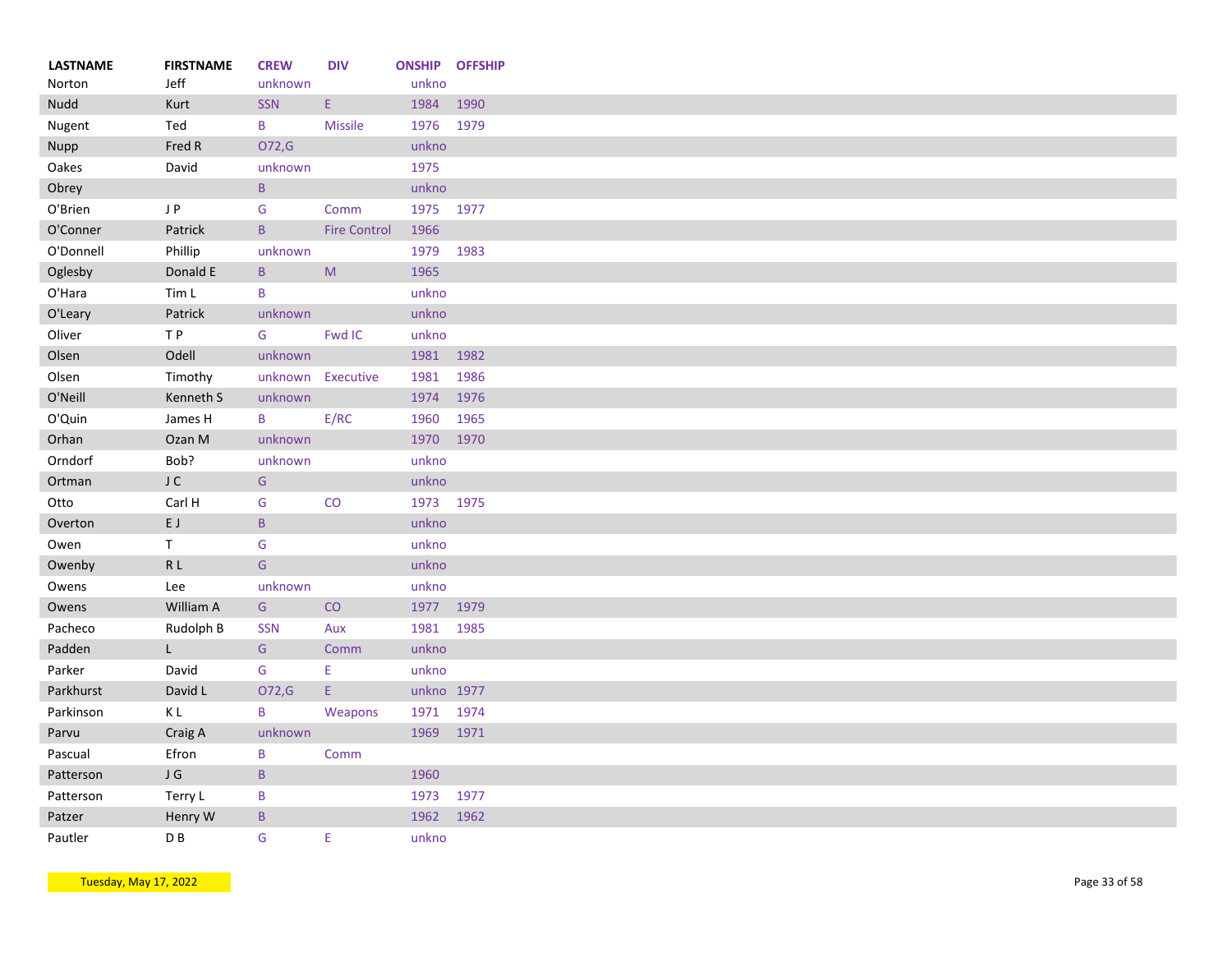| <b>LASTNAME</b> | <b>FIRSTNAME</b>   | <b>CREW</b>     | <b>DIV</b>          | <b>ONSHIP OFFSHIP</b> |      |
|-----------------|--------------------|-----------------|---------------------|-----------------------|------|
| Pavel Jr        | $\sf J$<br>$\sf J$ | $\mathsf{B}$    |                     | 1960                  |      |
| Pawelak         | Michael            | G               |                     | unkno                 |      |
| Peacock         | James T            | <b>SSN</b>      | Ε.                  | 1983                  | 1987 |
| Pearson         | Donald             | G               | Supply              | 1964                  |      |
| Peavey          | Edward             | unknown         | Comm                | 1975                  | 1979 |
| Penna           | Alexander A        | B               | Aux                 | 1965                  | 1965 |
| Perrott         | Terry              | unknown         |                     | 1977                  |      |
| Perry           | James E            | B               | <b>Missile</b>      | 1965                  |      |
| Petersen        | Robert F           | G               | <b>Fire Control</b> | 1975 1979             |      |
| Petersen        | Phillip L          | G               |                     | unkno                 |      |
|                 | Paul               | $\mathsf{B}$    |                     | 1968                  |      |
| Petras          |                    |                 |                     |                       |      |
| Petri           |                    | unknown         |                     | unkno                 |      |
| Petro           | John T             | B               |                     | unkno                 |      |
| Petrone         | Robert             | unknown         |                     | unkno                 |      |
| Petty           | Daniel             | unknown Torpedo |                     | 1978 1978             |      |
| Pheasant        | R B                | B               | Med                 | unkno                 |      |
| Phillips        | J G                | G               | Torpedo             | 1961                  |      |
| Phillips        | Ralph F            | B               | Missile             | 1965                  |      |
| Photinos Jr     | William P          | ${\mathsf G}$   |                     | 1961                  |      |
| Piatt           | Chip E             | O72,G           |                     | unkno                 |      |
| Pikett          | Keith A            | B               | Ε.                  | 1970                  |      |
| Pillsbury       | Neil               | G,066           | <b>RC</b>           | 1965                  |      |
| Pinckney        | Robert B           | G               | Torpedo             | 1970                  |      |
| Piper           | Michael            | B               | M                   | 1970                  |      |
| Pollack         | Charles D          | B               | XO                  | 1964                  | 1966 |
| Pollard         | PE                 | G               | Sonar               | unkno                 |      |
| Porter          | Ralph A            | B               | Torpedo             | 1970                  |      |
| Pounds          | R L                | B               | Comm                | unkno                 |      |
|                 |                    |                 |                     |                       |      |
| Powers          |                    | $\mathsf B$     | Supply              | 1977                  | 1980 |
| Pratt           | Elwood S           | O66, B          | Torpedo             | 1966                  | 1969 |
| Pratt           | D <sub>M</sub>     | $\sf{B}$        | <b>Nav</b>          | unkno                 |      |
| Preu            | LE.                | 072             | Ops                 | unkno                 |      |
| Pribesh         | John W             | unknown         | Missile             | 1966                  | 1967 |
| Price           | David B            | SSN             |                     | 1984                  | 1986 |
| Prince          | E A                | O72             |                     | unkno                 |      |
| Proiette        | Alfred             | G               | Torpedo             | 1970                  |      |
| Putnam          | Bobby J            | unknown         |                     | 1973 1973             |      |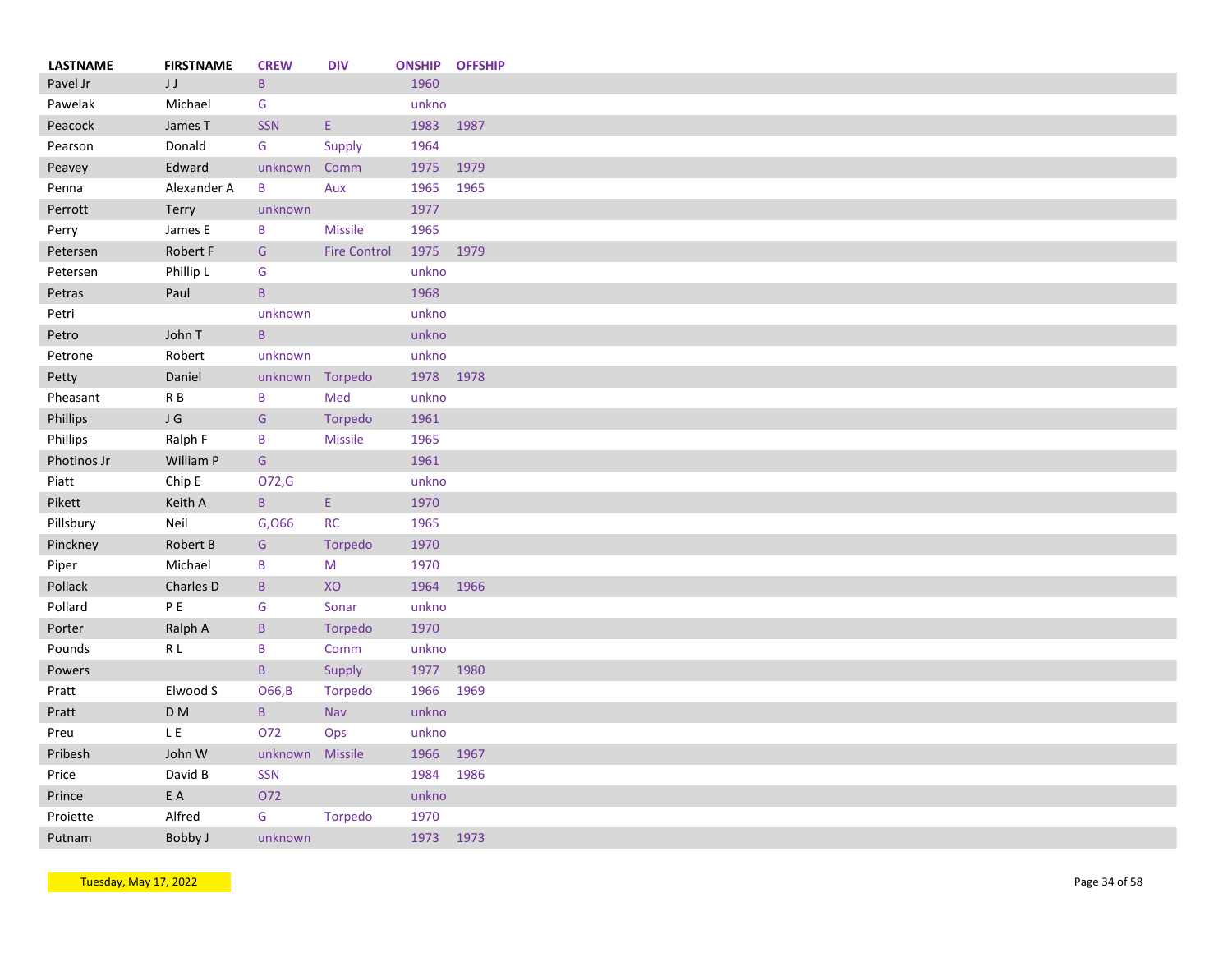| <b>LASTNAME</b><br>Quartuccio | <b>FIRSTNAME</b><br>Peter | <b>CREW</b><br>B | <b>DIV</b>          | <b>ONSHIP</b><br>1962 | <b>OFFSHIP</b> |
|-------------------------------|---------------------------|------------------|---------------------|-----------------------|----------------|
| Rabon                         | J P                       | B                |                     | 1960                  |                |
| Racoski                       | John J                    | B                |                     | unkno                 |                |
| Rader                         | R W                       | <b>B,072,G</b>   |                     | unkno                 |                |
|                               |                           |                  | IC                  | 1979                  | 1980           |
| Rago                          | Terry                     | unknown          |                     |                       |                |
| Ramos                         | Robert                    | G                | ${\sf M}$           | 1963                  | 1964           |
| Ramsey                        | Ed A                      | unknown          |                     | unkno                 |                |
| Ransom                        | <b>Russell R</b>          | SSN              | Sonar               | 1990                  | 1991           |
| Ray                           | D <sub>L</sub>            | B                | <b>Fire Control</b> | unkno                 |                |
| Rear                          | Gregory                   | <b>SSN</b>       | Aux                 | 1984                  | 1988           |
| Redmond                       | RD                        | B                | M                   | unkno                 |                |
| Reed                          | Tommy D                   | B                | M                   | 1965                  |                |
| Rees                          | L B                       | B                | <b>Fire Control</b> | unkno                 |                |
| Reikkinen                     | $\mathsf K$               | G                | Comm                | unkno                 |                |
| Reilly                        | David J                   | B                | E.                  | 1965                  |                |
| Reische                       | David F                   | SSN              |                     | 1985                  | 1989           |
| Remaley                       | Dave M                    | B                |                     | unkno                 |                |
| Renfro                        | $\mathsf{L}\,\mathsf{L}$  | G                | <b>Missile</b>      | unkno                 |                |
| Resley                        | Daniel G                  | unknown          |                     | unkno                 |                |
| Revie                         | James J                   | B                | <b>Fire Control</b> | 1974                  | 1978           |
| Reynolds                      | George A                  | B                |                     | 1960                  |                |
| Reynolds                      | Theodore A                | B                | Weapons             | 1965                  |                |
| Reynolds                      | Michael W                 | <b>SSN</b>       | Sonar               | 1989                  | 1991           |
| Rhoads                        | Charles E                 | B                | Comm                | unkno                 |                |
| Rich                          | G L                       | G                | Comm/Sonar unkno    |                       |                |
| Richards                      | Mark                      | unknown          | Sonar               | 1981                  | 1982           |
| Riddle                        | E                         | G                |                     | 1972                  |                |
| <b>Rios</b>                   | F <sub>D</sub>            | G                |                     | unkno                 |                |
| Risch                         | Harold                    | G                | <b>Deck</b>         | 1970                  |                |
| Ritter                        | John V                    | $\mathsf B$      | Weapons             | 1976                  | 1978           |
| Roberts                       | Arnold R                  | B                | Med                 | 1970                  | 1970           |
|                               | Narvil                    | B                | Nav                 | 1970                  |                |
| Roberts                       | R R                       | B                |                     |                       |                |
| Robinson                      |                           |                  |                     | unkno                 |                |
| Robinson                      |                           | G                |                     | unkno                 |                |
| Robinson                      | James F                   | G                | M                   | 1971                  |                |
| Rock                          | Ronald C                  | unknown          | Aux                 | 1968                  | 1971           |
| Rodearmel                     | John E                    | unknown          |                     | 1964                  | 1966           |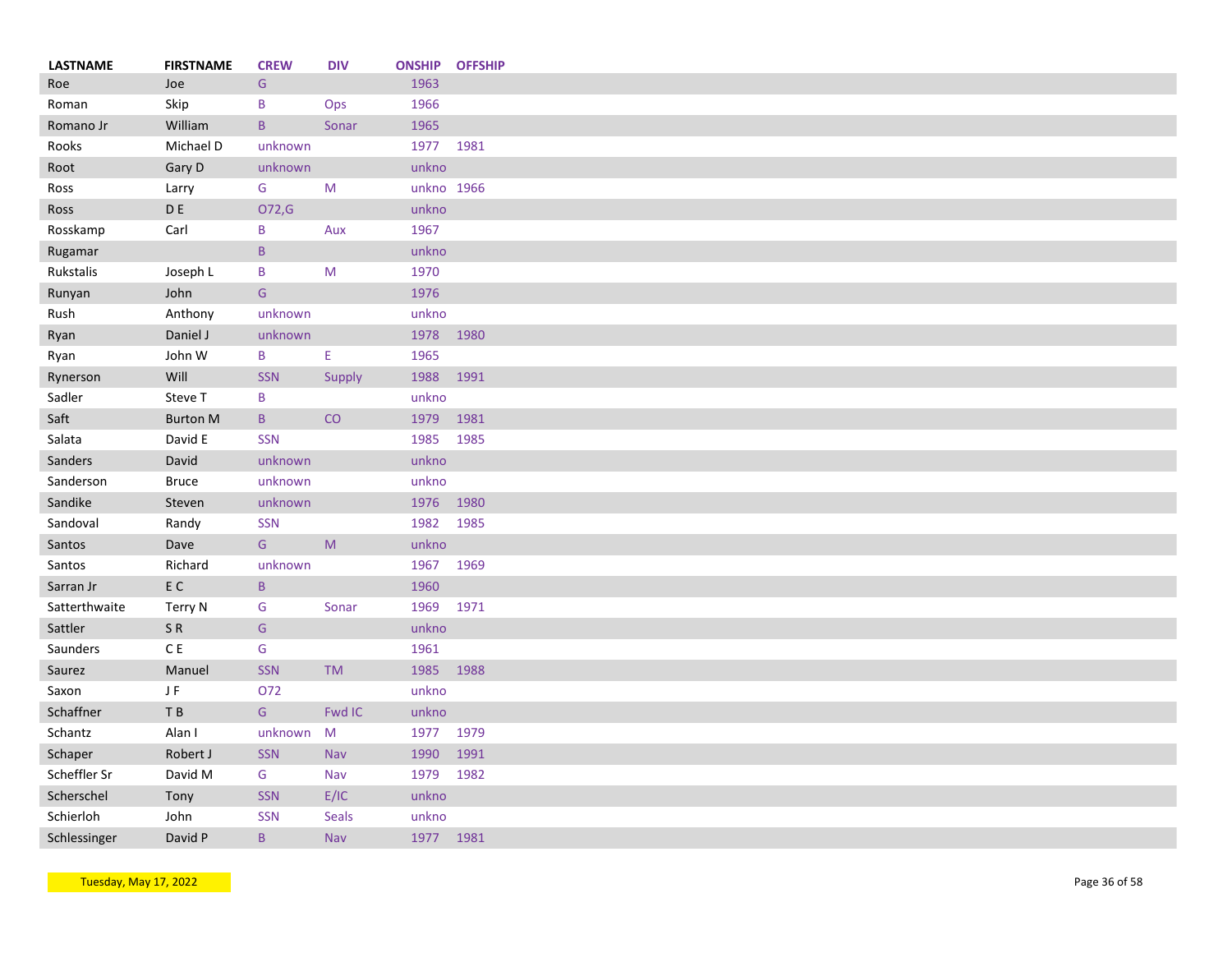| <b>LASTNAME</b> | <b>FIRSTNAME</b> | <b>CREW</b>     | <b>DIV</b>          | <b>ONSHIP</b> | <b>OFFSHIP</b> |
|-----------------|------------------|-----------------|---------------------|---------------|----------------|
| Schmidt         | John A           | unknown         |                     | 1962          | 1965           |
| Schmidt         | Edward           | $\, {\bf B} \,$ | Nav                 | 1970          | 1972           |
| Schmidt         | $\mathsf C$ E    | B               |                     | unkno         |                |
| Schmidt         | Milton W         | G               | Nav                 | 1970          | 1970           |
| Schoeberl       | JJ               | <b>B,072</b>    | Supply              | unkno         |                |
| Schoeller       | D <sub>S</sub>   | G               | Supply              | unkno         |                |
| Schram          | JL               | B               |                     | unkno         |                |
| Schultz         | J <sub>L</sub>   | ${\mathsf G}$   | Ops                 | unkno         |                |
| Schultz Jr      | Gary             | unknown         |                     | unkno         |                |
| Schumacher Jr   | Howard H         | unknown         |                     | 1968          |                |
| Schweitzer      | Eric             | unknown         |                     | unkno         |                |
| Scionti         | Richard J        | $\mathsf{B}$    | Sonar               | 1965          |                |
| Sears           | R <sub>S</sub>   | B               | Supply              | unkno         |                |
| Secor           | Bryon K          | G               | M                   | 1970          |                |
| Segur           | Darwin S         | unknown         |                     | unkno         |                |
| Senko           | J S              | $\mathsf{B}$    | Nav                 | unkno         |                |
| Sermier         | Robert F         | G               |                     | 1970          | 1970           |
| Shafer          |                  | $\, {\bf B} \,$ | Sonar               | 1978          | 1980           |
| Shanahan Jr     | ΤJ               | B               | <b>Fire Control</b> | 1960          |                |
| Sharer          | Steven D         | <b>B,SSN</b>    | RC                  | 1978          | 1981           |
| Sharpe          |                  | unknown         |                     | unkno         |                |
| Shaw            | Thomas W         | $\mathsf{B}$    | M                   | 1977          | 1980           |
| Shaw            | John D           | unknown         | XO                  | unkno         |                |
| <b>Shears</b>   | SR               | $\, {\bf B} \,$ | Comm                | unkno         |                |
| Shelton         | RD               | B               | Comm                | unkno         |                |
| Shelton         | $\mathsf{R}$     | $\mathsf{B}$    |                     | 1961          |                |
|                 |                  |                 | Weapons             |               |                |
| Shelton         | William          | unknown         |                     | unkno         |                |
| Sherrick        | Larry            | G               | Weapons             | 1969 1971     |                |
| Shipman         |                  | SSN             | Sonar               | unkno 1991    |                |
| Shirk           | Kent W           | G               | RC                  | 1976 1979     |                |
| Sibula          | Steve            | G               | Nav                 | unkno         |                |
| Sidor           | <b>Brian D</b>   | unknown         |                     | unkno         |                |
| Sieckowski      | Wayne D          | G               | Supply              | 1974 1975     |                |
| Siemans         |                  | $\, {\bf B} \,$ | <b>Missile</b>      |               |                |
| Sierra          | A                | G               | Supply              | 1972          |                |
| Sims            | <b>Richard K</b> | unknown         |                     | 1974          | 1978           |
| Sinsel          | <b>Brian R</b>   | SSN             |                     | 1982          | 1987           |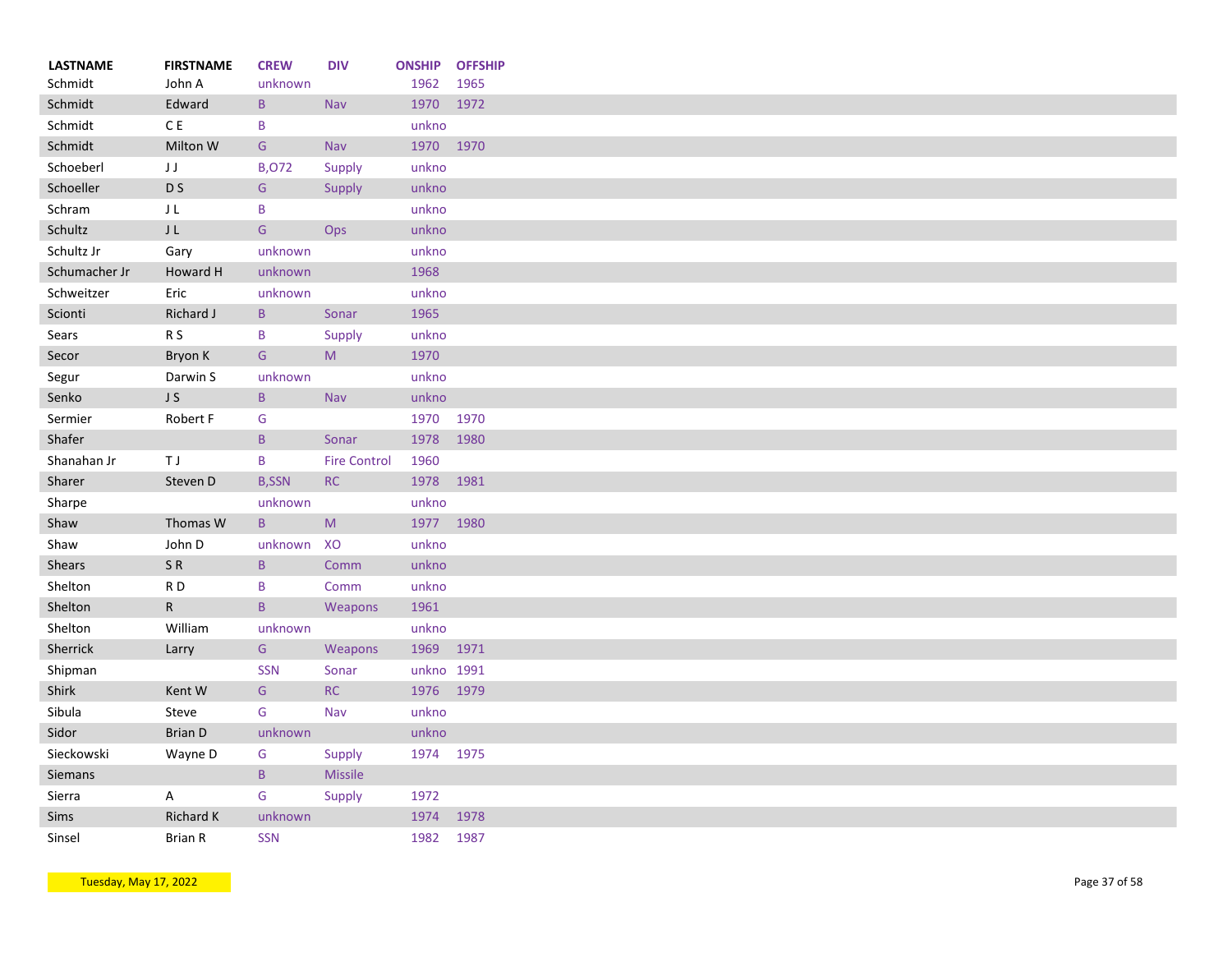| <b>LASTNAME</b> | <b>FIRSTNAME</b>    | <b>CREW</b>     | <b>DIV</b>          |              | <b>ONSHIP OFFSHIP</b> |
|-----------------|---------------------|-----------------|---------------------|--------------|-----------------------|
| Sisemore        | Ron                 | G               | E.                  | 1967         | 1969                  |
| Sisk            | Richard A           | B               | Aux                 | 1967 1970    |                       |
| Sisk            |                     | $\mathsf{B}$    | Comm                | unkno        |                       |
| Sizelove        | C J                 | G               |                     | 1961         |                       |
| Skarda          | Jim A               | G               | Supply              | unkno        |                       |
| Sliss Jr        | S                   | $\, {\bf B}$    | Supply              | unkno        |                       |
| Smith           | Wayne K             | <b>SSN</b>      |                     | 1990         | 1991                  |
| Smith           | William D           | B               |                     | 1961         | 1964                  |
| Smith           | Al L                | $\mathsf{B}$    | Aweps               | 1971         | 1974                  |
| Smith           | D W                 | unknown         | Sonar               | 1965         | 1969                  |
| Smith           | Patrick             | unknown Missile |                     | 1974         |                       |
| Smith           | William L           | B               | Comm                | 1974 1977    |                       |
| Smith           | Donald G            | $\, {\bf B} \,$ | Weapons             | 1965         |                       |
| Smith           | Larry R             | G               | Torpedo             | 1970         |                       |
| Smith           | Rex L               | $\, {\bf B} \,$ | M                   | 1970         |                       |
| Smith           | Kirk                | <b>SSN</b>      |                     | unkno 1991   |                       |
| Smith           | ${\sf J}$ ${\sf E}$ | G               |                     | 1964         |                       |
| Smith           | James L             | G               |                     | 1961         |                       |
| Smith           | ${\sf J}$ E         | O72,G           | Fwd IC              | unkno        |                       |
| Smith           | RD                  | B               | <b>Missile</b>      | unkno        |                       |
| Smith           | HJ.                 | O72             | <b>Nav</b>          | unkno        |                       |
| Smith           | Robin L             | G               |                     | 1976 1979    |                       |
| Smith           | Glen D              |                 | unknown Weapons     | 1981 1983    |                       |
| Smith III       | A J                 | B               | Nav                 | 1960         |                       |
| Smith Jr        | James D             | G               | <b>Fire Control</b> | 1970         |                       |
|                 | Richard             |                 | Med                 |              |                       |
| Smock           |                     | unknown         |                     | 1969<br>1966 | 1970                  |
| Smrcina         |                     | $\mathsf{B}$    | <b>Nav</b>          |              |                       |
| Snidely         |                     | B               | Torpedo             | 1977         | 1980                  |
| <b>Snipes</b>   | D A                 | $\mathsf{B}$    | Comm                | unkno        |                       |
| Snyder          | Daniel K            | <b>B,072,G</b>  | Nav                 | 1972         | 1980                  |
| Snyder          | Stephen R           | unknown         |                     | 1975         | 1975                  |
| Snyder          | James D             | unknown         |                     | 1967 1970    |                       |
| Solanoy         | $\mathsf E$ G       | ${\mathsf G}$   | Comm                | unkno        |                       |
| Sotelo          |                     | $\, {\bf B}$    | <b>Missile</b>      |              |                       |
| Sowell          | Thaddeus J          | $\mathsf B$     | Torpedo             | 1961         |                       |
| Sowell          | Thaddeus J          | B               | Torpedo             | unkno 1971   |                       |
| Sparkman        | $\mathsf T$ L       | $\mathsf{B}$    | E.                  | unkno        |                       |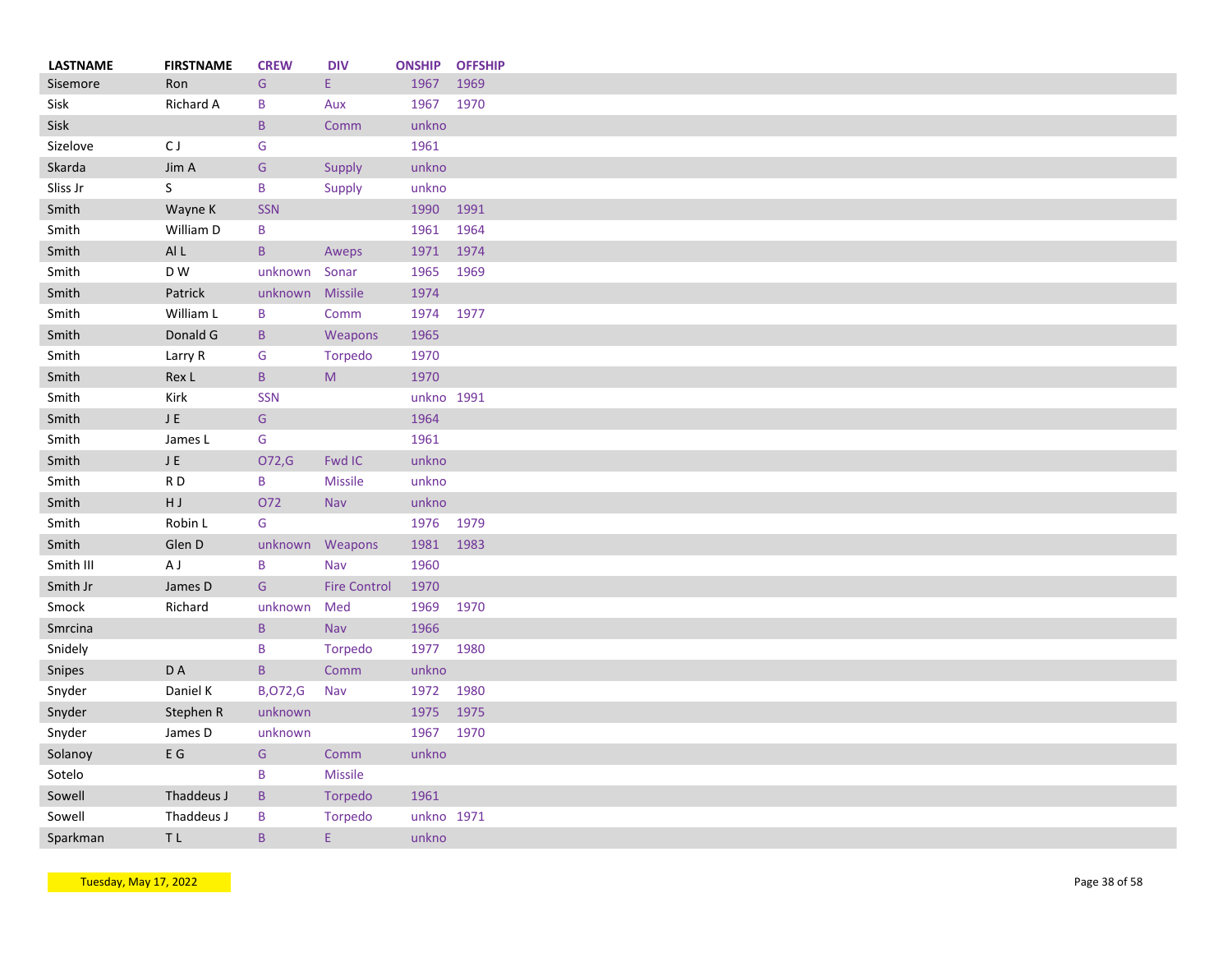| <b>LASTNAME</b> | <b>FIRSTNAME</b><br>John S | <b>CREW</b><br>O72,G | <b>DIV</b><br>Fwd IC                                                                                       | <b>ONSHIP OFFSHIP</b><br>unkno |      |
|-----------------|----------------------------|----------------------|------------------------------------------------------------------------------------------------------------|--------------------------------|------|
| Sparks          | William C                  | $\overline{B}$       |                                                                                                            | 1969                           |      |
| Spath           |                            |                      |                                                                                                            |                                | 1974 |
| Spells          | Nathan                     | unknown              |                                                                                                            | 1981                           | 1981 |
| Spence          | William M                  | SSN                  |                                                                                                            | 1989                           | 1991 |
| Spence          | Phillip                    | unknown              | Admin                                                                                                      | 1974                           |      |
| Spencer         | Joseph                     | G                    | Nav                                                                                                        | 1976                           | 1977 |
| Spencer         | Christopher A unknown      |                      |                                                                                                            | unkno                          |      |
| Spracher        | Timothy P                  | unknown              |                                                                                                            | unkno                          |      |
| Stanley         | Ernest J                   | G                    | Nav                                                                                                        | 1965                           | 1969 |
| <b>Stark</b>    | Donald W                   | $\mathsf{B}$         | Nav                                                                                                        | 1970                           |      |
| Starkel         | David                      | unknown              |                                                                                                            | unkno                          |      |
| Starkey         | Gregory                    | unknown              |                                                                                                            | 1979                           | 1982 |
| Stenger         | Grantland                  | unknown              | Sonar                                                                                                      | 1977 1979                      |      |
| Stephenson      | $\mathsf R$ A              | G                    | $\sf IC$                                                                                                   | unkno                          |      |
| Sterling        | SD                         | 072                  |                                                                                                            | unkno                          |      |
| Steven          | James                      | <b>SSN</b>           | ${\sf M}$                                                                                                  | 1986                           | 1987 |
| Stevens         | Scott R                    | <b>SSN</b>           | M                                                                                                          | 1985                           | 1989 |
| Stewart         | R V                        | $\sf{B}$             | Supply                                                                                                     | unkno                          |      |
| Stiffey         | Jan A                      | B                    | M                                                                                                          | 1984                           | 1985 |
| Stoll           | Ralph H                    | $\mathsf B$          |                                                                                                            | 1978                           | 1981 |
| Stowell         | Thomas J                   | $\sf B$              |                                                                                                            | 1970                           |      |
| Stratton        | George                     | unknown              |                                                                                                            | 1961                           |      |
| Striley         | Darold D                   | B                    | Sonar                                                                                                      | 1975 1978                      |      |
| Strode          | W                          | G                    | Torpedo                                                                                                    | unkno                          |      |
| Strong          | Charles                    | <b>B,SSN</b>         | <b>Missile</b>                                                                                             | 1979                           | 1981 |
| Stuart          | Dan                        | unknown              |                                                                                                            | 1961                           |      |
|                 |                            |                      |                                                                                                            |                                |      |
| Stubbe          | Alan L                     | G                    |                                                                                                            | 1975                           | 1978 |
| Sturgeon        | John A                     | $\, {\bf B} \,$      | $\mathsf{M}% _{T}=\mathsf{M}_{T}\!\left( a,b\right) ,\ \mathsf{M}_{T}=\mathsf{M}_{T}\!\left( a,b\right) ,$ | 1969                           |      |
| Sullivan        | Florian E                  | unknown              |                                                                                                            | 1970                           | 1970 |
| Sullivan        |                            | $\mathsf B$          | Aux                                                                                                        | unkno                          |      |
| Sundin          | JD                         | G                    |                                                                                                            | unkno                          |      |
| Sunseri         | Joseph N                   | $\mathsf B$          | Nav                                                                                                        | 1965                           |      |
| Surrey          | JF                         | B                    | E                                                                                                          | unkno                          |      |
| Sutton          | Harold D                   | $\sf{B}$             | ${\sf M}$                                                                                                  | 1965                           |      |
| Sutton          | James K                    | <b>SSN</b>           |                                                                                                            | 1986                           | 1988 |
| Swartz          | Richard                    | SSN                  |                                                                                                            | 1990                           | 1991 |
| Swint           | Gary                       | <b>B,SSN</b>         | <b>Missile</b>                                                                                             | 1979                           | 1981 |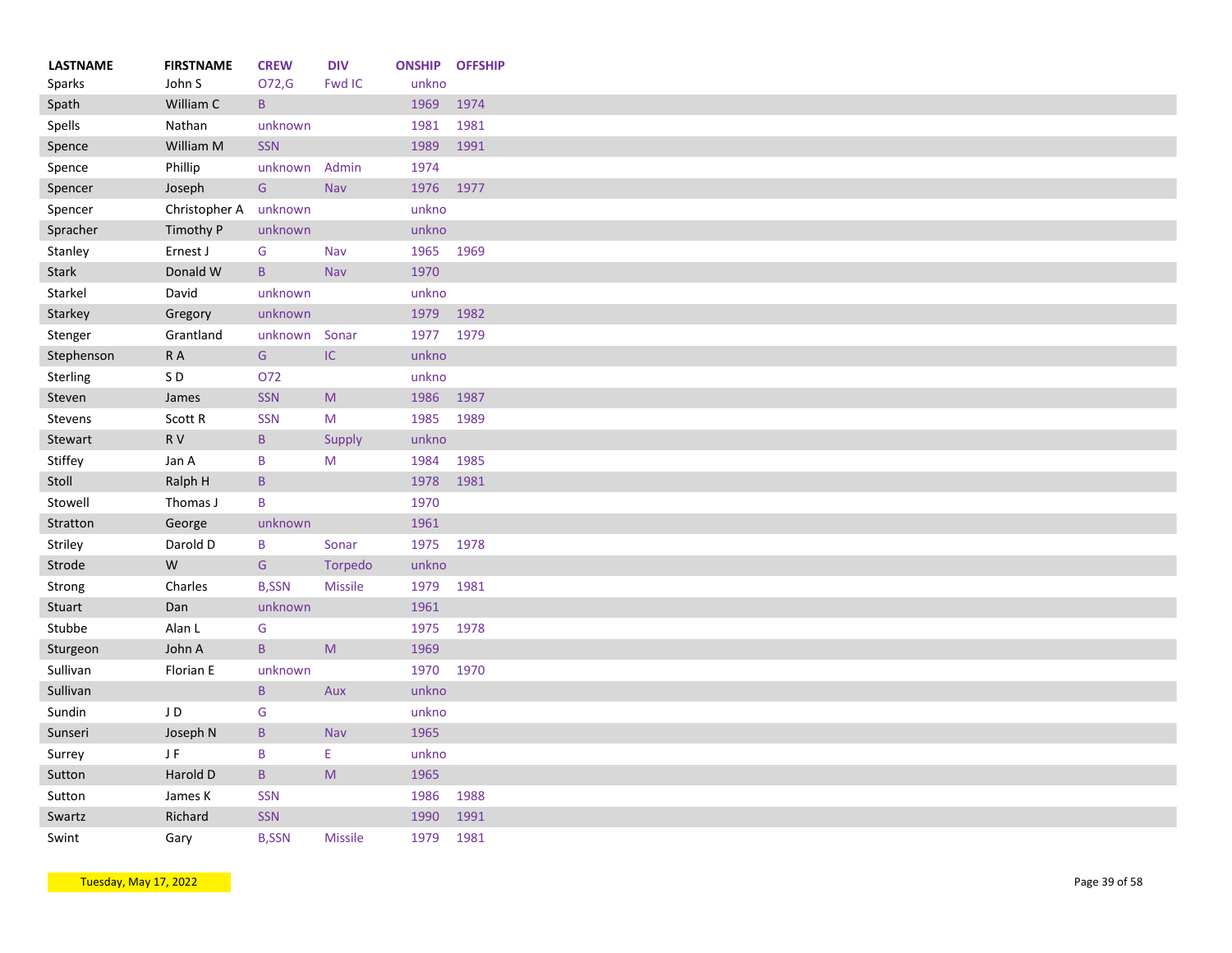| <b>LASTNAME</b> | <b>FIRSTNAME</b> | <b>CREW</b>   | <b>DIV</b>     | <b>ONSHIP</b> | <b>OFFSHIP</b> |
|-----------------|------------------|---------------|----------------|---------------|----------------|
| Swoyer          | Jeff             | SSN           | E.             | 1986          | 1990           |
| Takats          | Terry            | <b>SSN</b>    | Parche         | unkno         |                |
| Tanner          | Stephen          | ${\mathsf G}$ | ${\sf M}$      | 1970          |                |
| Taves           | D E              | B             | <b>MT</b>      | unkno         |                |
| Taylor          | JA               | $\mathsf{B}$  | Nav            | unkno         |                |
| Taylor          | Allen E          | O72           | IC.            | unkno         |                |
| Taylor          | D P              | O72           | Torpedo        | unkno         |                |
| Taylor          |                  | B             | Comm           | 1976          |                |
| Taylor III      | Charles A        | ${\mathsf G}$ |                | unkno         |                |
| Teasley         | D L              | B             | Nav            | unkno         |                |
| Tedesco         | Steve            | <b>B,SSN</b>  | <b>Missile</b> | 1979          |                |
| Teixeira        | A R              | B             |                | 1960          |                |
| Tesarz          | Rich             | unknown       |                | 1975 1978     |                |
|                 | Philip           | B             | Aux            | 1970          |                |
| Tess            |                  |               |                |               |                |
| Tew             | $\mathsf A$      | ${\mathsf G}$ |                | unkno         |                |
| Thomas          | Robert E         | unknown       |                | unkno         |                |
| Thomas          | William W        | G             | Med            | 1974          |                |
| Thomas          | Robert M         | <b>SSN</b>    |                | unkno 1990    |                |
| Thomas          | K                | G             | Comm           | unkno         |                |
| Thomas          | Ronald L         | G             | M              | 1969          | 1972           |
| Thomas          | Terrence L       | $\sf{B}$      |                | 1970          |                |
| Thompson        | Mark A           | G             |                | 1975          |                |
| Thompson        | <b>Bruce</b>     | unknown       |                | 1978          |                |
| Thompson        | Dave C           | B             | Torpedo        | 1970          | 1970           |
| Thompson        | Jeff             | <b>SSN</b>    | <b>CRA</b>     | unkno 1991    |                |
| Tilford         | William S        | B             | M              | 1970          |                |
| Tison           | Donald C         | $\mathsf{B}$  |                | unkno         |                |
| Todd            | George           | G             |                | 1979          | 1980           |
| Todd            | $\sf J$ B        | $\mathsf B$   | <b>TM</b>      | unkno         |                |
| Toland          | Ronald L         | B             | M              | 1970          |                |
| Townsend        | G W              | B             | Comm           | unkno         |                |
| Townsend        | JJ               | B             |                | unkno         |                |
|                 | T G              | 072           | Torpedo        | unkno         |                |
| <b>Tracy</b>    | Robert           | SSN           |                | 1986          |                |
| Travers         |                  |               |                |               |                |
| Trotter         | Monroe A         | B             |                | unkno         |                |
| Truelove        | E P              | B             |                | unkno         |                |
| Truitt          | Harry V          | B             | Nav            | 1970 1972     |                |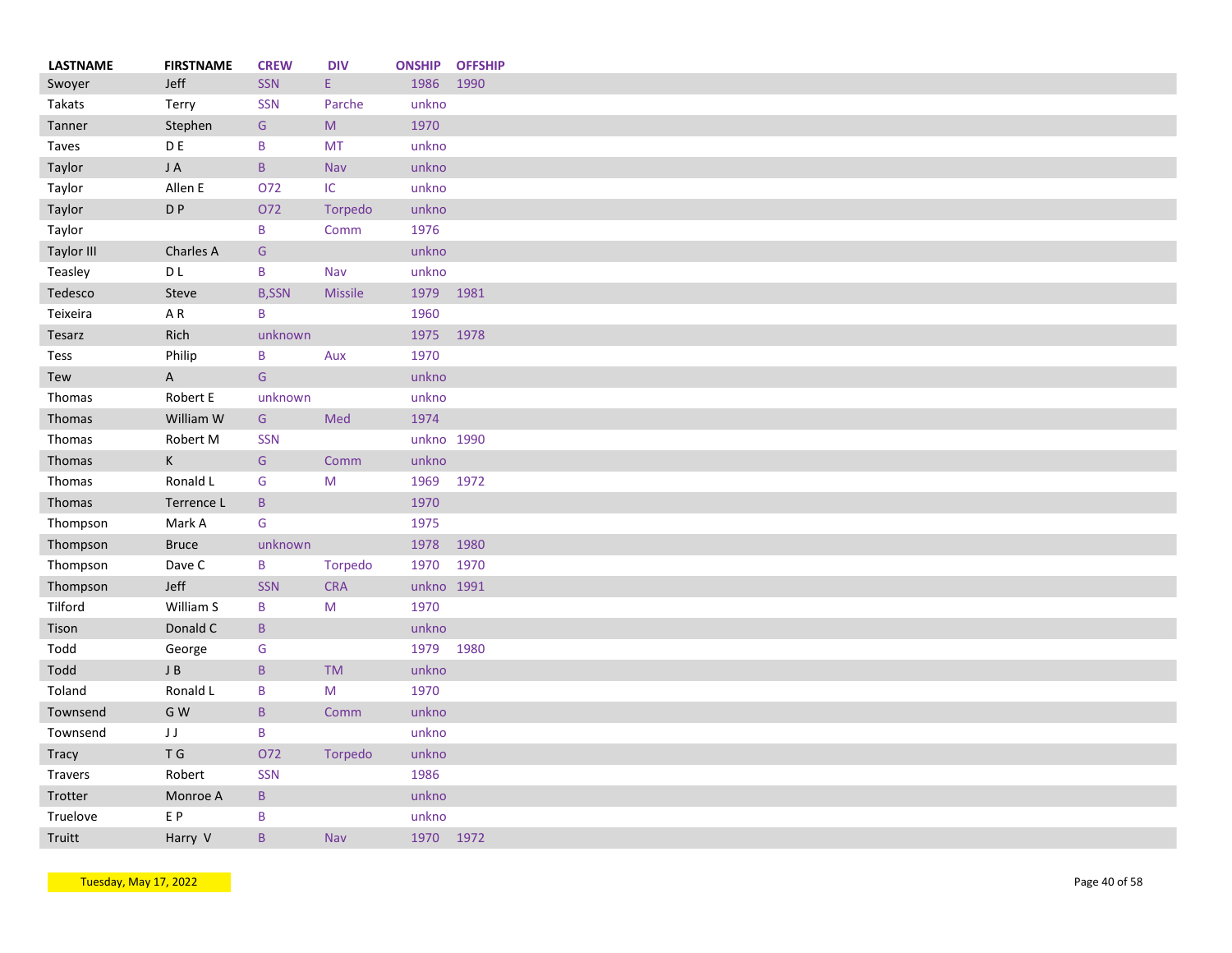| <b>LASTNAME</b> | <b>FIRSTNAME</b> | <b>CREW</b>  | <b>DIV</b>                                                                                                 | <b>ONSHIP</b> | <b>OFFSHIP</b> |
|-----------------|------------------|--------------|------------------------------------------------------------------------------------------------------------|---------------|----------------|
| Tufu            | Ace S            | G            | Sonar                                                                                                      | 1974          |                |
| Tupper          | Richard F        | $\sf{B}$     | $\mathsf{M}% _{T}=\mathsf{M}_{T}\!\left( a,b\right) ,\ \mathsf{M}_{T}=\mathsf{M}_{T}\!\left( a,b\right) ,$ | 1970          |                |
| Turner          | James G          | B            | Aux                                                                                                        | 1970          | 1971           |
| Turner          | Jim              | $\sf{B}$     |                                                                                                            | unkno         |                |
| Turner          | D G              | G            | Supply                                                                                                     | unkno         |                |
| Tyson           | Donald           | G            | Supply                                                                                                     | unkno         |                |
| Unger           | Richard J        | B            |                                                                                                            | 1967          | 1969           |
| Usilton         | William B        | unknown      |                                                                                                            | 1963          | 1965           |
| Ussellman       |                  | B            | FireControl                                                                                                | 1979          | 1980           |
| Vallejo         | Edward A         | B            | M                                                                                                          | 1970          |                |
| Vance           | David L          | B            | M                                                                                                          | 1970          |                |
| VanDoorn        | Roger A          | unknown      |                                                                                                            | unkno         |                |
| Vaughan         | <b>Brent</b>     | <b>SSN</b>   |                                                                                                            | 1988          | 1991           |
| Vaughan         | Teddy            | G            | <b>Fire Control</b>                                                                                        | 1970          |                |
| Verderber       | Gregory          | <b>SSN</b>   | M                                                                                                          | 1982          | 1985           |
| Vermilye        | Ron              | G            | Nav                                                                                                        | 1969          | 1972           |
| Vlosich         | Andrew           | <b>SSN</b>   | Sonar                                                                                                      | 1986          | 1986           |
| Voss            | G C              | $\sf{B}$     | FT.                                                                                                        | unkno         |                |
| Voyles          | Gary             | G            | Aux                                                                                                        | 1970          |                |
| Waddell         | Mark             | <b>SSN</b>   | <b>DDS</b>                                                                                                 | unkno         |                |
| Wadkins         | Robert J         | B            | Supply                                                                                                     | 1963          | 1966           |
| Waggoner        | Richie           | unknown      |                                                                                                            | 1966          |                |
| Walden          | Kenneth D        | unknown      |                                                                                                            | unkno         |                |
| Waldron         | Dale O           | $\sf{B}$     |                                                                                                            | 1970          | 1976           |
| Walker          | D L              | G            | Comm                                                                                                       | unkno         |                |
| Walker          | Stephen G        | G            | Sonar                                                                                                      | 1970 1970     |                |
| Wallace         | Ben              | unknown      |                                                                                                            | unkno         |                |
| Walmsley        | Steven C         | $\mathsf{B}$ | Torpedo                                                                                                    | 1974          | 1976           |
| Walsh           | P S              | B            |                                                                                                            | unkno         |                |
| Walters         | William T        | unknown      |                                                                                                            | 1979          | 1981           |
|                 |                  |              |                                                                                                            |               | 1989           |
| Wamsher         | James M          | <b>SSN</b>   |                                                                                                            | 1987          |                |
| Warden          | John             | SSN          |                                                                                                            | 1988          | 1991           |
| Wareham         | C T              | O72          | Torpedo                                                                                                    | unkno         |                |
| Warner          |                  | $\sf{B}$     | Supply                                                                                                     | 1976          | 1978           |
| Warrick         | Robert           | unknown      |                                                                                                            | 1979          |                |
| Waters          | Michael          | unknown      | Comm                                                                                                       | 1978          | 1981           |
| Waters          | ?                | B            | Comm                                                                                                       | 1979          |                |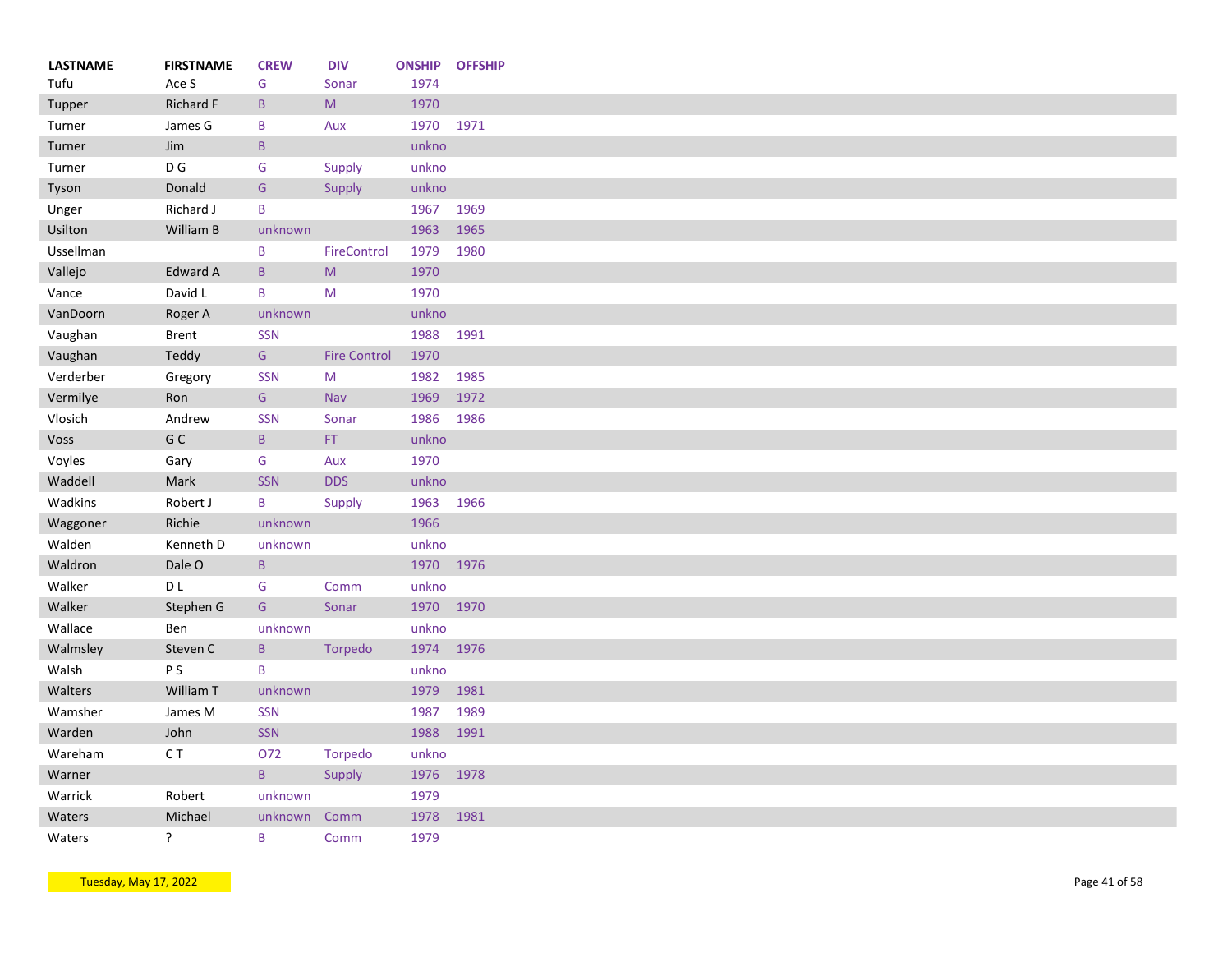| <b>LASTNAME</b> | <b>FIRSTNAME</b>   | <b>CREW</b>  | <b>DIV</b>          |           | <b>ONSHIP OFFSHIP</b> |
|-----------------|--------------------|--------------|---------------------|-----------|-----------------------|
| Weaver          | Charles T          | B            | XO                  | 1974      | 1978                  |
| Weaver          | KW                 | O72          | Sonar               | unkno     |                       |
| Webb            | FJ                 | $\, {\bf B}$ |                     | unkno     |                       |
| Webb            | Gary               | unknown      |                     | 1977 1979 |                       |
| Weikert         | John P             | G            | CO                  | 1975      | 1977                  |
| Weindner        | Jack M             | B            | Ε.                  | 1970      |                       |
| Weinstein       | George F           | G            | <b>Missile</b>      | 1963      | 1969                  |
| Weis            | Oliver T           | G            | <b>Fire Control</b> | 1961 1965 |                       |
| Weller          | Tim                | unknown      |                     | unkno     |                       |
| Weller          | Richard A          | B            | <b>RC</b>           | unkno     |                       |
| Wells           | $\sf J$<br>$\sf J$ | $\mathsf{B}$ | Sonar               | 1960      |                       |
| Wenk            | Dennis J           | B            |                     | 1965      |                       |
| Wessinger       | $\sf H$ B          | unknown      |                     | unkno     |                       |
| Westcott        | M K                | B            | M                   | unkno     |                       |
| Wetzel          | Robert L           | G            |                     | 1967 1971 |                       |
| Wheatstone      |                    | G            |                     | unkno     |                       |
| Wheeler         | Shryl              | G            | E                   | 1970      |                       |
| White           | <b>Brian</b>       |              |                     | unkno     |                       |
|                 |                    | unknown      |                     |           |                       |
| Whiteley        | Ronald R           | $\sf{B}$     | Weapons             | 1962 1965 |                       |
| Whitfield       | J                  | O72          | Supply              | unkno     |                       |
| Whitted         | Kenneth R          | B            | <b>Nav</b>          | 1971 1976 |                       |
| Whitty          | Dennis             | G            | Nav                 | 1970      |                       |
| Wideman         | W A                | G            |                     | unkno     |                       |
| Widerman        | Richard A          | B            | E.                  | 1969      |                       |
| Wikstrom        | SE                 | 072          | <b>Fire Control</b> | unkno     |                       |
| Wiley           |                    | unknown      |                     | unkno     |                       |
| Wilhelm         | ${\mathsf G}$ D    | G            |                     | 1961      |                       |
| Wilkoff         | Wayne              | B            | <b>Deck</b>         | 1969      | 1970                  |
| Wilks           | Gerald L           | $\, {\sf B}$ | Med                 | 1969      | 1970                  |
| Williams        | $\mathsf C$ B      | B            |                     | 1960      |                       |
| Williams        | R <sub>L</sub>     | B            |                     | 1960      |                       |
| Williams        | Gilbert L          | G            |                     | unkno     |                       |
| Williams        | Gary B             | G            | Torpedo             | 1967 1970 |                       |
| Williams Jr     | J E                | G            | <b>Fire Control</b> | 1961      |                       |
| Wilson          | Michael            | $\, {\sf B}$ | M                   | 1970      |                       |
| Wilson          | Vernon D           | <b>B,072</b> | <b>Missile</b>      | unkno     |                       |
| Wilson          | $\mathsf C$ E      | 072,G        | Torpedo             | unkno     |                       |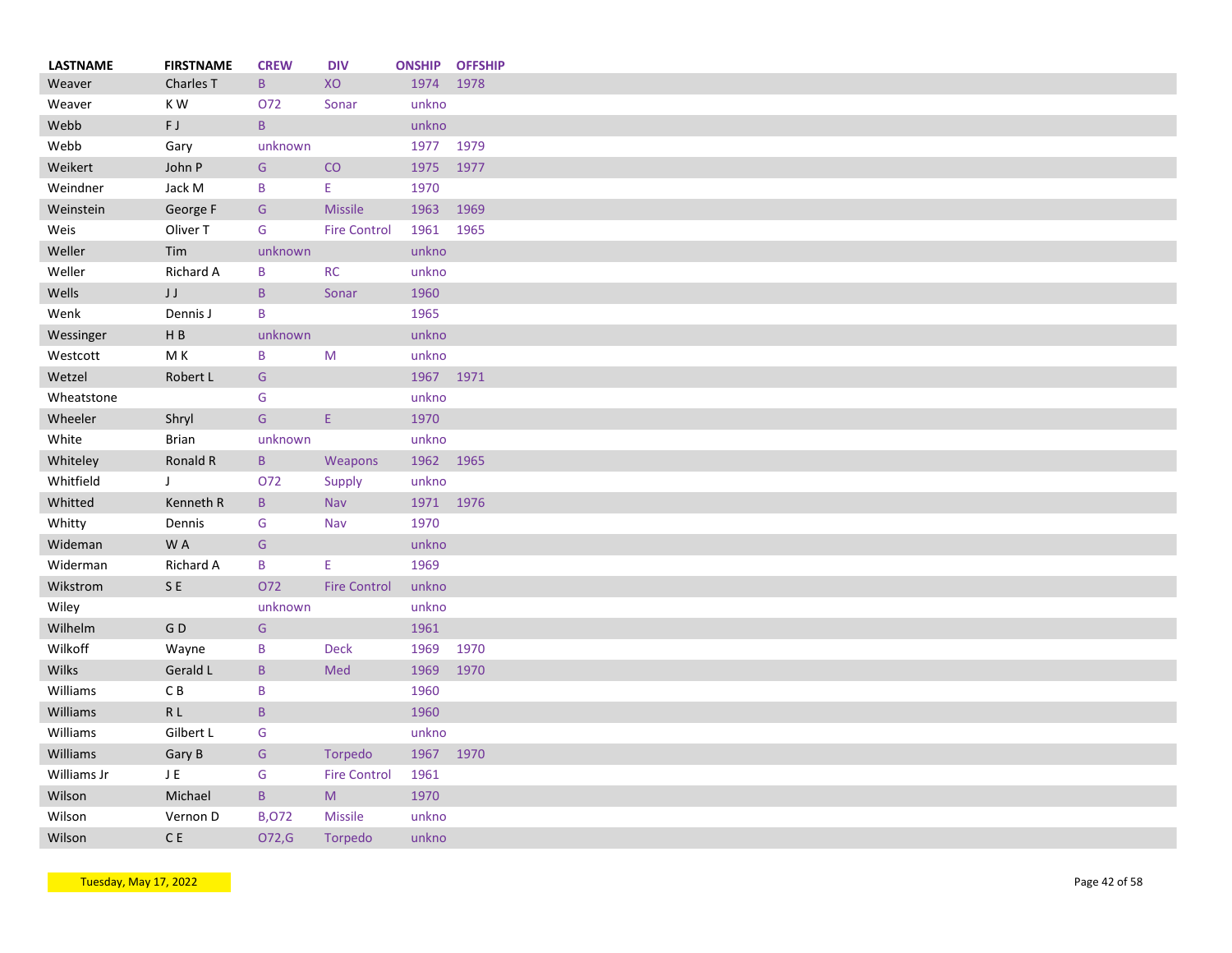| <b>LASTNAME</b><br>Wilson | <b>FIRSTNAME</b><br>Scott O | <b>CREW</b><br>B | <b>DIV</b><br><b>Deck</b>              | <b>ONSHIP</b><br>1977 | <b>OFFSHIP</b><br>1979 |
|---------------------------|-----------------------------|------------------|----------------------------------------|-----------------------|------------------------|
| Wilson                    | E A                         | unknown          | Comm                                   | 1965                  | 1966                   |
| Wilson                    | <b>Brian</b>                | B                | <b>Deck</b>                            | 1970                  |                        |
| Wilson                    | ${\sf J}$ L                 | $\sf B$          |                                        | unkno                 |                        |
| Wilson                    | James T                     | B                | Ops                                    | 1970                  |                        |
| Wiltsie                   | Ronald J                    | $\mathsf B$      | CO                                     | 1972                  | 1975                   |
| Winkler                   | John C                      | B                | RC                                     | 1969                  |                        |
| Winter                    | Lawrence J                  | $\mathsf{B}$     | $\mathsf{E}^{\scriptscriptstyle \top}$ | 1970                  |                        |
| Wittig                    | Donald                      | B                | Weapons                                | 1970                  | 1970                   |
| Woford                    | LW                          | ${\mathsf G}$    | <b>Fire Control</b>                    | 1961                  |                        |
| Wolf                      | Douglas J                   | G                | Comm                                   | 1970                  | 1971                   |
| Wood                      | Michael                     | SSN              | SDV                                    | unkno                 |                        |
| Wood                      | John B                      | B                | A                                      | 1960                  | 1964                   |
| Woodrum                   |                             | unknown          | Sonar                                  | 1976                  |                        |
| Woodward                  | Allen C                     | B                |                                        | unkno                 |                        |
| Woolery                   | Barry O                     | G                | Supply                                 | 1967 1970             |                        |
| Worthem                   | R L                         | G                |                                        | unkno                 |                        |
| Wright                    | Jay                         | $\, {\bf B} \,$  | Supply                                 | 1976 1979             |                        |
| Wright                    | ${\sf R}$ E                 | G                | Nav                                    | unkno                 |                        |
| Wright                    | Larry                       | $\mathsf B$      | Torpedo                                | unkno                 |                        |
| Wright                    | FL                          | B                |                                        | unkno                 |                        |
| Wright                    |                             | ${\mathsf G}$    | Supply                                 | unkno                 |                        |
| Wright                    | LM                          | 072              |                                        | unkno                 |                        |
| Wright                    | JD                          | ${\mathsf G}$    | <b>Missile</b>                         | unkno                 |                        |
| Wright                    | J C                         | 072              |                                        | unkno                 |                        |
| Wright                    |                             | unknown          |                                        | unkno                 |                        |
| Xander Jr                 | HA                          | B                |                                        | 1960                  |                        |
| Yager                     |                             | $\, {\bf B}$     | <b>MPA</b>                             | 1976                  | 1979                   |
| Young                     | James R                     | G                | Sonar                                  | 1970                  | 1970                   |
| Young                     | ${\mathsf G}$               | ${\mathsf G}$    | Comm                                   | 1972                  |                        |
| Zajac                     | Gary R                      | B                |                                        | unkno                 |                        |
| Zezulka                   | Kenneth                     | unknown          |                                        | 1966                  | 1973                   |
| Ziegler                   | R V                         | B                |                                        | unkno                 |                        |
| Zimmerman                 | D A                         | O72              | Torpedo                                | unkno                 |                        |
| Zizelman                  | Roger C                     | B                | Torpedo                                | 1965                  |                        |
| Zulkowski                 | T C                         | 072              |                                        | unkno                 |                        |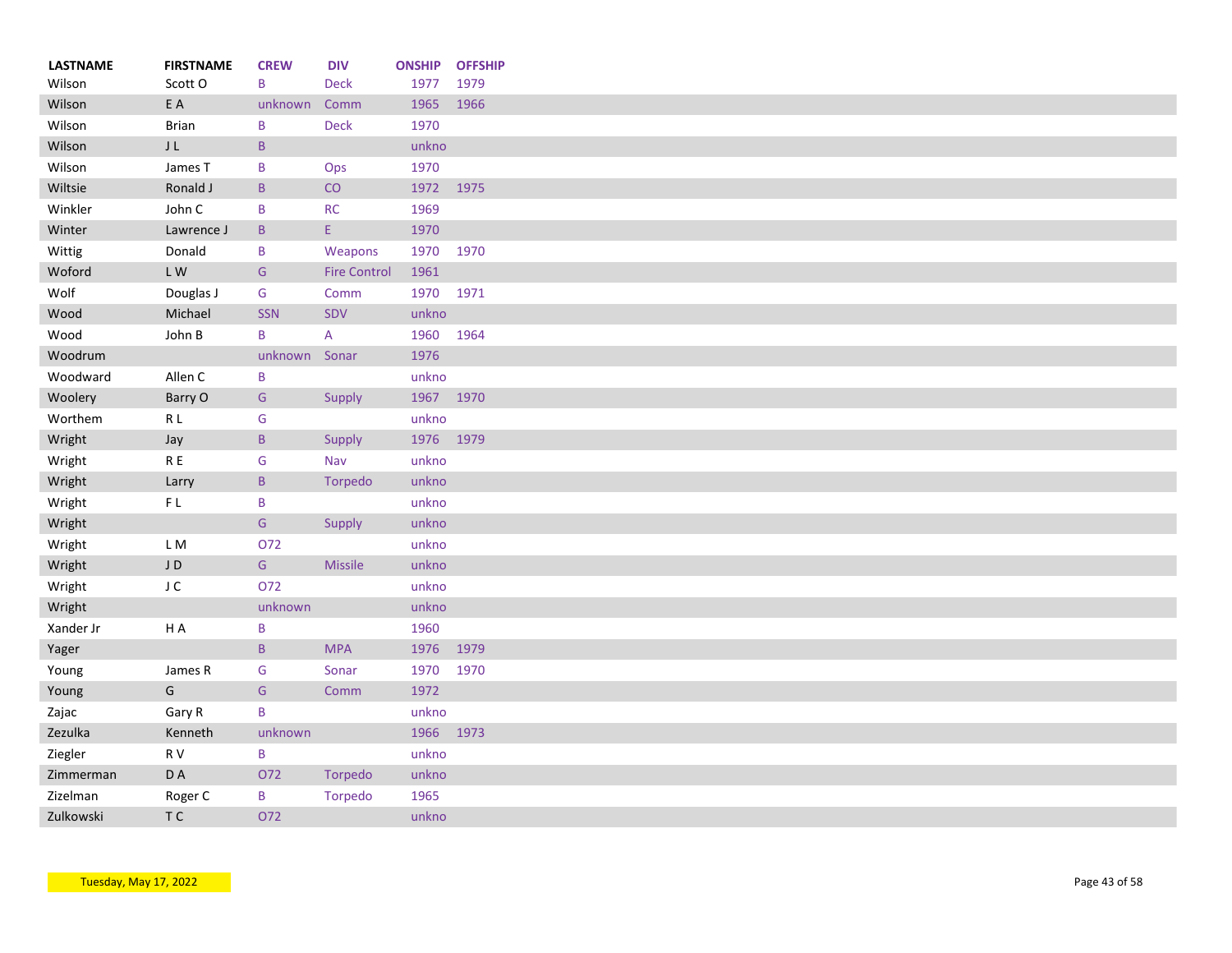| <b>LASTNAME</b> | <b>FIRSTNAME</b>             | <b>CREW</b>  | <b>DIV</b>     | <b>ONSHIP OFFSHIP</b> |      |                  |  |
|-----------------|------------------------------|--------------|----------------|-----------------------|------|------------------|--|
|                 | <b>Member Type: Vet-Lost</b> |              |                |                       |      | <b>Total: 24</b> |  |
| Anthony         | Ken E                        | O72,B        | <b>RC</b>      | 1973 1977             |      |                  |  |
| Beal            | Emerson L                    | B, G         | Aux            | 1963                  | 1971 |                  |  |
| Diesel          | Charles                      | G            | Weapons        | 1961                  | 1963 |                  |  |
| Dinwiddie       | David E                      | <b>SSN</b>   | Aux            | 1985                  | 1989 |                  |  |
| Dopirak Sr      | William J                    | B            | Nav            | 1971 1972             |      |                  |  |
| Gibbons         | Dan G                        | <b>SSN</b>   | Supply         | 1989                  | 1991 |                  |  |
| Grover          | Frank K                      | B,G          | Comm           | 1964                  | 1970 |                  |  |
| Kratch          | David A                      | G            |                | 1962                  | 1964 |                  |  |
| LaMontagne      | Ronnie "Rosc                 | B            | Nav            | 1969                  | 1973 |                  |  |
| Luce            | Scott                        | O72          |                | unkno                 |      |                  |  |
| Mahaffey        | Michael P                    | <b>SSN</b>   | <b>QM</b>      | 1981                  | 1985 |                  |  |
| Moore           | Gary A                       | G            | Ε.             | 1969                  | 1972 |                  |  |
| Moran III       | George T                     | B            | Aux            | 1969                  | 1971 |                  |  |
| Schroeder       | Thomas G                     | $\mathsf{B}$ | Comm           | 1967                  | 1968 |                  |  |
| Smith           | Gary J                       | G            | Weapons        | 1964                  | 1966 |                  |  |
| Smith           | William E                    | $\mathsf B$  | Weapons        | 1961 1964             |      |                  |  |
| Snyder          | Richard "Scot                | <b>SSN</b>   | Supply         | 1985                  | 1987 |                  |  |
| Steinhauer      | Bernard J                    | G            | M              | 1976                  | 1978 |                  |  |
| Swart           | Gary R                       | O72          | <b>Missile</b> | 1973 1975             |      |                  |  |
| Sykes           | Thomas M                     | G            | Nav            | 1962                  | 1964 |                  |  |
| Thompson        | Robert E                     | G            | Sonar          | 1975                  | 1977 |                  |  |
| Thurlow         | <b>Reginald A</b>            | G            | Ops            | 1962                  | 1966 |                  |  |
| Wallace         | James W                      | B            | Supply         | 1975 1977             |      |                  |  |
| Wilhite         | Barry A                      | G            | Comm           | unkno                 |      |                  |  |

## **Member Type: Newsletter <b>Total: 8**

| Alexander  | Walter | <b>NA</b> | <b>NA</b> |
|------------|--------|-----------|-----------|
| Caliger    | Arline | <b>NA</b> | <b>NA</b> |
| Danitschek | Sharon | <b>NA</b> | <b>NA</b> |
| Hanson     | Curt   | <b>NA</b> | <b>NA</b> |
| Murray     | Donald | <b>NA</b> | <b>NA</b> |
| Ogg        | Paul   | <b>NA</b> | <b>NA</b> |
| Rossi      | Larry  | <b>NA</b> | <b>NA</b> |
| Sander     | Skip   | <b>NA</b> | <b>NA</b> |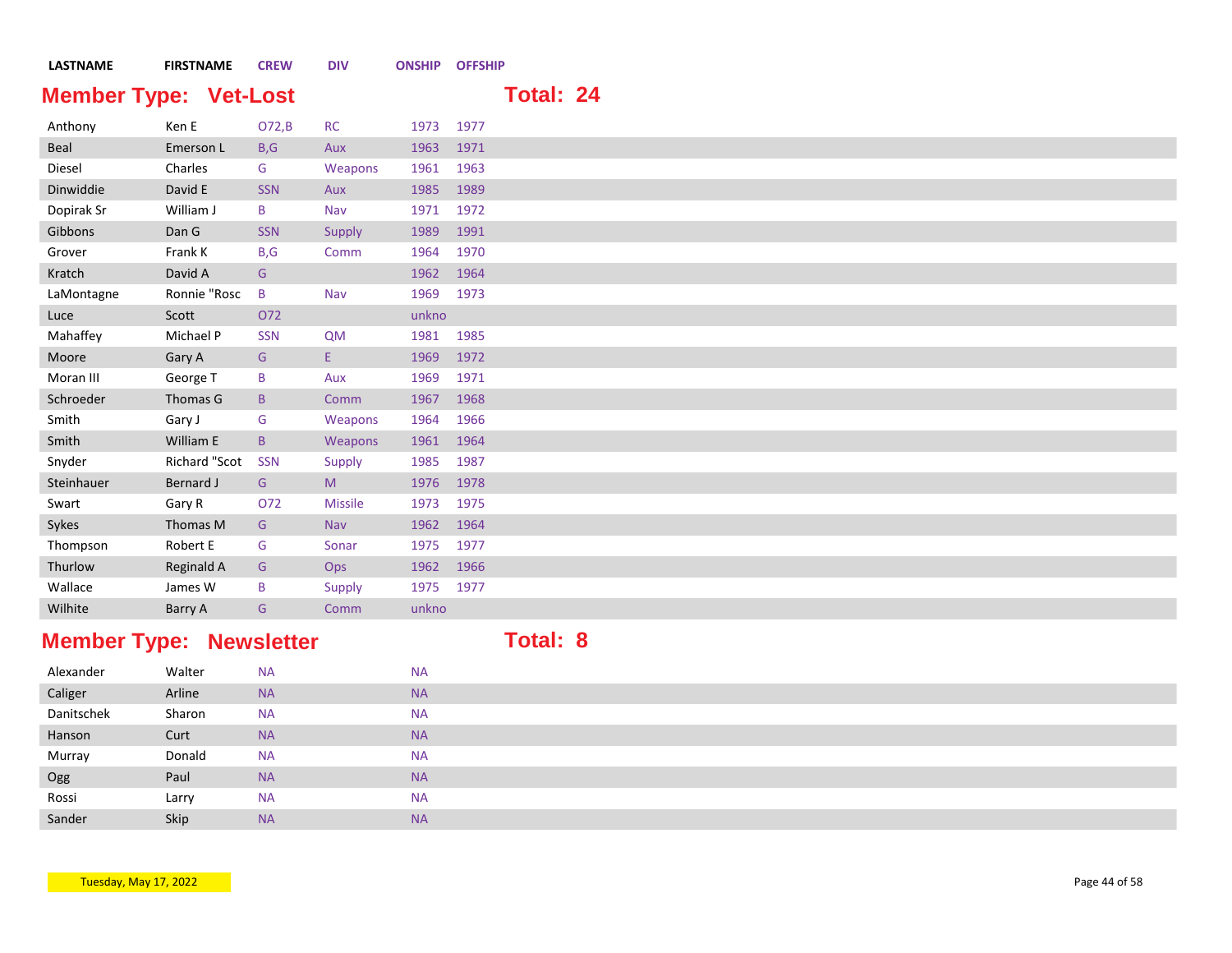| LASTNAME                           |                | <b>FIRSTNAME</b> | <b>CREW</b>     | <b>DIV</b>     | <b>ONSHIP OFFSHIP</b> |      |                   |  |
|------------------------------------|----------------|------------------|-----------------|----------------|-----------------------|------|-------------------|--|
| <b>Member Type: Honorary</b>       |                |                  |                 |                |                       |      | <b>Total: 1</b>   |  |
| Miller                             | Maddie         |                  | <b>NA</b>       |                | <b>NA</b>             |      |                   |  |
|                                    |                |                  |                 |                |                       |      |                   |  |
| <b>Member Type: Eternal Patrol</b> |                |                  |                 |                |                       |      | <b>Total: 489</b> |  |
| Adams                              | John E         |                  | G               | Nav            | 1961                  |      |                   |  |
| Alexanderson                       | John L         |                  | $\mathsf{B}$    | <b>Nav</b>     | 1964                  | 1966 |                   |  |
| Alford                             | Zeb D          |                  | G, B            | CO             | 1965                  | 1968 |                   |  |
| Amole                              | Charles A      |                  | $\, {\sf B}$    | Supply         | 1960                  |      |                   |  |
| Anderson                           | Ron B          |                  | B               |                | 1969                  | 1972 |                   |  |
| Angelo Jr                          | Michael        |                  | $\mathsf B$     | Weapons        | 1969                  | 1972 |                   |  |
| Anulies                            | Bernard        |                  | B               | Weapons        | 1961                  | 1966 |                   |  |
| Anulies                            | John J         |                  | $\, {\bf B} \,$ | Weapons        | 1964                  | 1966 |                   |  |
| Armitage                           | Charles E      |                  | 072,G           | Eng            | 1973                  | 1975 |                   |  |
| Arthur                             | Glen N         |                  | $\mathsf{B}$    |                | 1961                  | 1963 |                   |  |
| Ashpole                            |                | Donavan L        | G               | Aux            | 1961                  |      |                   |  |
| Atchison                           | Douglas C      |                  | B               | Comm           | 1962                  | 1964 |                   |  |
| Austin                             | Joseph M       |                  | G               | E,             | 1969                  | 1972 |                   |  |
| <b>Baird</b>                       | <b>Bruce A</b> |                  | G               | Sonar          | 1961                  |      |                   |  |
| Baker                              |                | Frederick C      | $\sf B$         | E.             | 1966                  | 1969 |                   |  |
| <b>Ballard</b>                     | James D        |                  | $\mathsf B$     | <b>Nav</b>     | 1965                  |      |                   |  |
| <b>Barnett</b>                     | Roscoe         |                  | ${\mathsf G}$   |                | 1961                  |      |                   |  |
| Baroman-Coggins                    | Michael K      |                  | <b>SSN</b>      | Supply         | 1986                  | 1988 |                   |  |
| Bartsch                            | Richard G      |                  | G               | Comm           | 1965                  |      |                   |  |
| Barunas Jr                         | George A       |                  | G               | XO             | 1964                  | 1968 |                   |  |
| Basche                             | Eugene F       |                  | B               | Ε              | 1968                  | 1970 |                   |  |
| <b>Basler</b>                      | Melvin L       |                  | $\mathsf B$     |                | 1960                  |      |                   |  |
|                                    |                |                  |                 |                |                       |      |                   |  |
| Beaton                             | George E       |                  | unknown         | Weapons        | 1978                  | 1979 |                   |  |
| <b>Beck</b>                        | Robert         |                  | G               | Sonar          | 1968                  | 1971 |                   |  |
| Benge                              | Douglas D      |                  | B               |                | 1961                  | 1963 |                   |  |
| Birdwhistell                       | Glen J         |                  | G               | M              | 1961                  | 1965 |                   |  |
| Bitz                               | Ronnie G       |                  | <b>SSN</b>      | Aux            | 1981                  | 1985 |                   |  |
| Blood                              | Rafael H       |                  | $\, {\sf B}$    |                | 1962                  | 1964 |                   |  |
| Boley                              | Patrick K      |                  | B               | FireControl    | 1976                  | 1979 |                   |  |
| <b>Bosley</b>                      | Homer C        |                  | G               | Aux            | 1961                  | 1962 |                   |  |
| Boyd                               | Walter S       |                  | B               | <b>Missile</b> | 1964                  |      |                   |  |
| <b>Boyer</b>                       | William R      |                  | G               | Sonar          | 1971                  | 1973 |                   |  |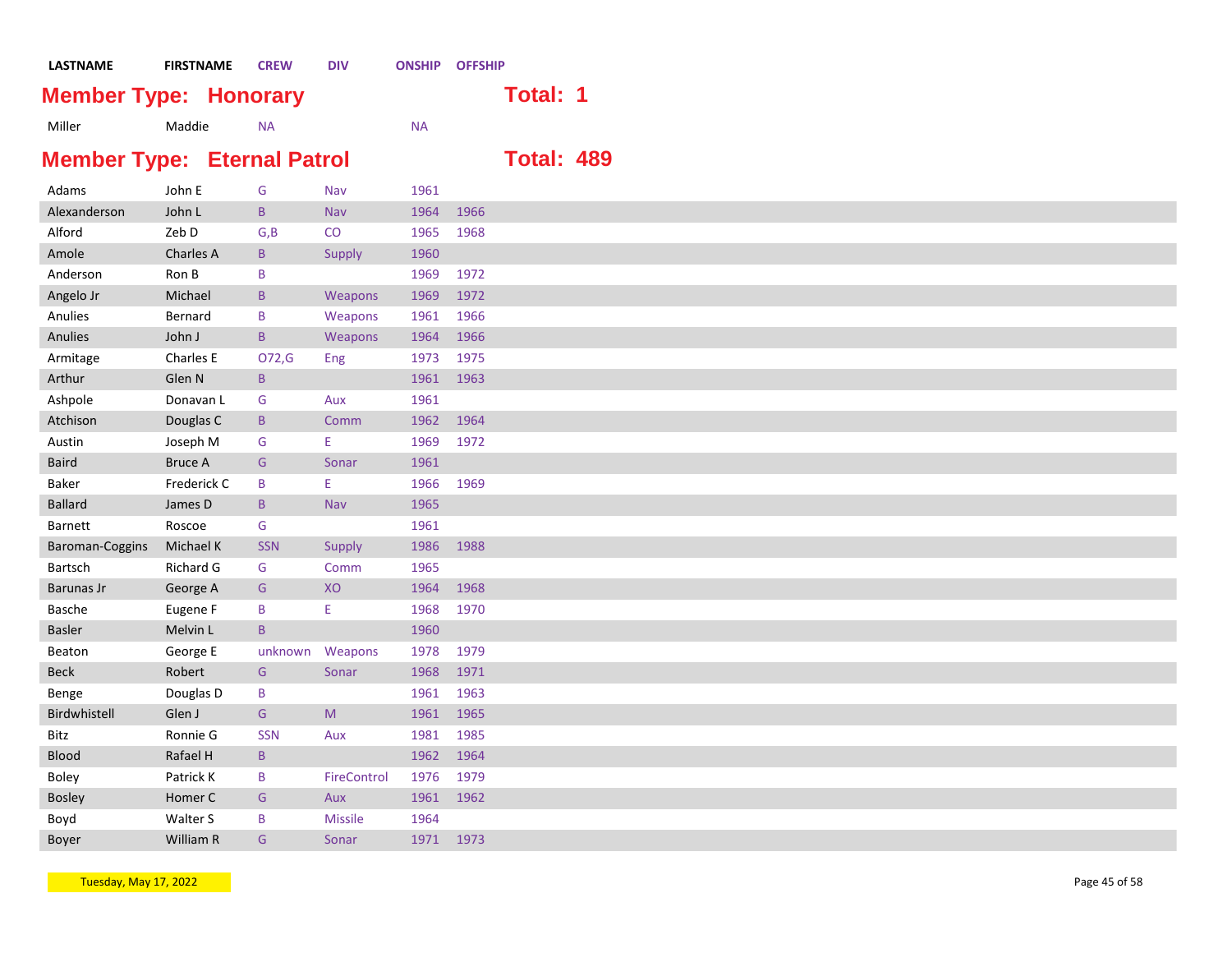| <b>LASTNAME</b><br>Brady | <b>FIRSTNAME</b><br>Charles J "To | <b>CREW</b><br>B         | <b>DIV</b><br>Nav                                                                                          | <b>ONSHIP</b><br>1965 | <b>OFFSHIP</b><br>1969 |
|--------------------------|-----------------------------------|--------------------------|------------------------------------------------------------------------------------------------------------|-----------------------|------------------------|
| <b>Brakefield</b>        | Roger D                           | B                        | Comm                                                                                                       | 1976                  | 1979                   |
| <b>Brandt</b>            | Leland H                          | G                        | M                                                                                                          | 1975                  | 1978                   |
|                          | Thomas A                          | G                        | Admin                                                                                                      | 1961                  | 1963                   |
| <b>Bray</b>              |                                   | G                        |                                                                                                            | 1969                  |                        |
| <b>Bricker</b>           | Randy V                           |                          | Supply                                                                                                     |                       |                        |
| Brodigan Jr              | James J                           | $\, {\sf B}$             | Weapons                                                                                                    | 1965                  |                        |
| <b>Brooks</b>            | Daniel P                          | B                        | CO                                                                                                         | 1964                  | 1966                   |
| <b>Brooks Jr</b>         | Robert H                          | $\mathsf{B}$             | E.                                                                                                         | 1969                  | 1970                   |
| Brown                    | Michael B                         | G                        | <b>Supply</b>                                                                                              | 1964                  | 1966                   |
| Bryan                    | Edward L                          | $\mathsf B$              |                                                                                                            | unkno 1965            |                        |
| Bryan Jr                 | Joseph                            | B                        | <b>Missile</b>                                                                                             | 1963                  | 1964                   |
| <b>Bunch</b>             | Louis M                           | $\mathsf{B}$             |                                                                                                            | unkno                 |                        |
| Bundy                    | William F                         | G                        | Weapons                                                                                                    | 1976 1978             |                        |
| <b>Burden</b>            | Karl                              |                          | M                                                                                                          | unkno                 |                        |
| <b>Burdette Sr</b>       | James T                           | G,072,G                  | Aux                                                                                                        | 1968                  | 1977                   |
| <b>Burke</b>             | E Richard                         | O66                      | Supply                                                                                                     | 1964                  | 1968                   |
| Burreson                 | John A N                          | B                        |                                                                                                            | 1960                  |                        |
| <b>Burrows</b>           | Dave L                            | G                        | <b>Fire Control</b>                                                                                        | 1961                  |                        |
| <b>Burrus</b>            | Jim                               | G                        | Ops                                                                                                        | 1968                  | 1971                   |
| <b>Buss</b>              | Kenneth M                         | $\, {\bf B}$             |                                                                                                            | 1960                  |                        |
| Caldo Sr                 | William J                         | G                        | Nav                                                                                                        | unkno 1966            |                        |
| Calhoun                  | John C                            | G                        | $\mathsf{M}% _{T}=\mathsf{M}_{T}\!\left( a,b\right) ,\ \mathsf{M}_{T}=\mathsf{M}_{T}\!\left( a,b\right) ,$ | 1963                  | 1966                   |
| Calhoun                  | John C                            | B                        | M                                                                                                          | 1970                  | 1972                   |
| Campbell                 | Arliegh                           | G                        |                                                                                                            | unkno                 |                        |
| Cannell                  | Jim H                             | $\sf B$                  | Nav                                                                                                        | 1960                  | 1962                   |
| Cantrell Jr              | Claude F                          | $\, {\bf B} \,$          | Comm                                                                                                       | 1961                  |                        |
| Carbullido               | Edward C                          | G                        | Supply                                                                                                     | 1961                  |                        |
| Carney                   | Patrick G                         | <b>B,072</b>             | Weapons                                                                                                    | 1970                  |                        |
| Carson                   | Ross H                            | G                        | Weapons                                                                                                    | 1970                  |                        |
| Cash                     | Donald S                          | ${\mathsf G}$            | <b>Torpedo</b>                                                                                             | 1961                  | 1963                   |
| Cater                    | Richard                           | O66,G                    | M                                                                                                          | 1965                  | 1969                   |
| Chaisson Jr              | George T                          | G                        | Supply                                                                                                     | 1961                  | 1962                   |
| Chapman                  | John W                            | G                        | <b>Fire Control</b>                                                                                        | 1977                  | 1980                   |
| Cherry                   | John F                            | ${\mathsf G}$            | Sonar                                                                                                      | 1961                  |                        |
|                          | George T                          |                          |                                                                                                            | unkno                 |                        |
| Chiasson Jr<br>Clanton   | George W                          | unknown<br>${\mathsf G}$ | Nav                                                                                                        | 1961                  | 1964                   |
|                          |                                   |                          |                                                                                                            |                       |                        |
| Clark                    | Leroy                             | G                        | Aux                                                                                                        | unkno                 |                        |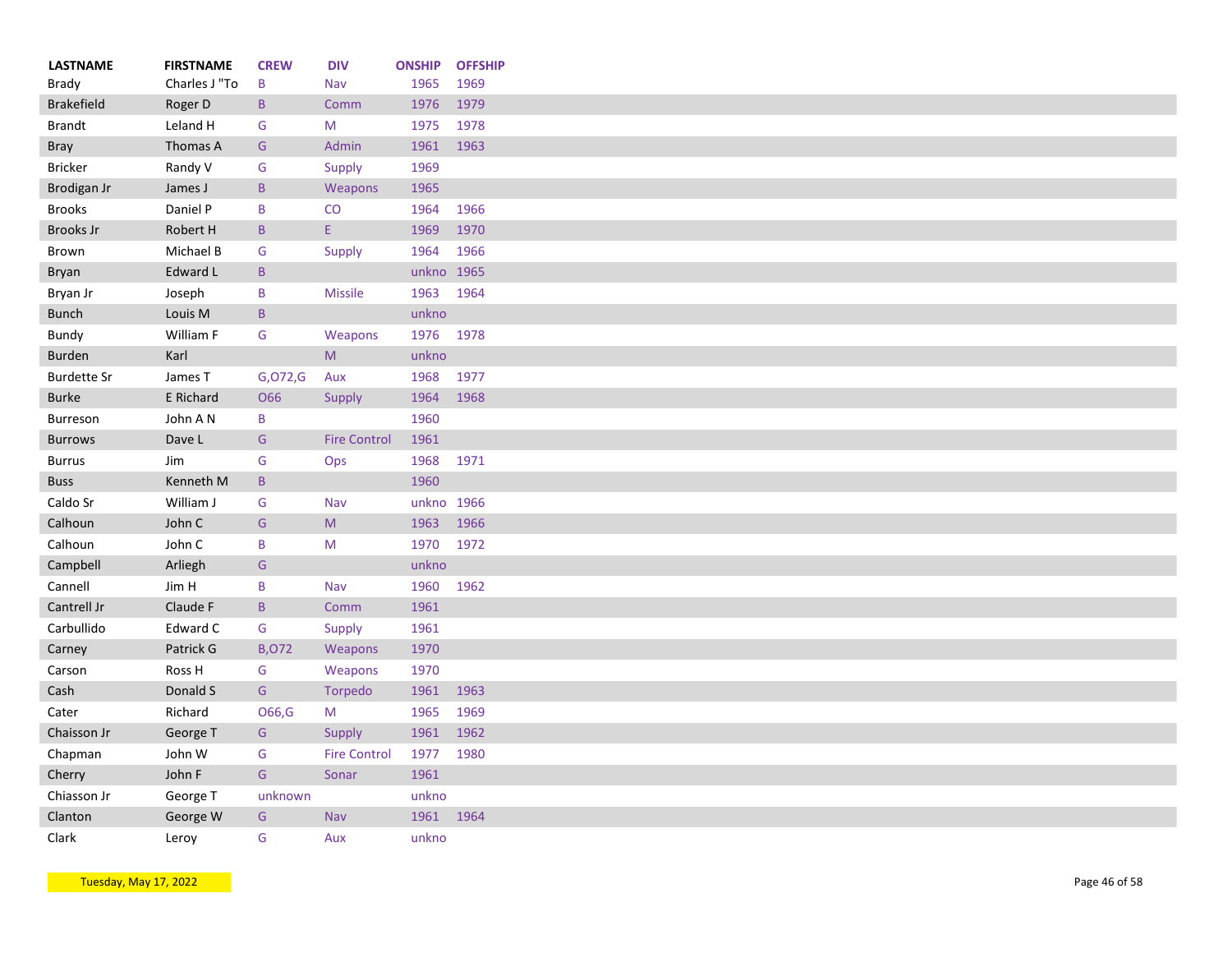| <b>LASTNAME</b> | <b>FIRSTNAME</b> | <b>CREW</b>     | <b>DIV</b>                                                                                                 | <b>ONSHIP</b> | <b>OFFSHIP</b> |
|-----------------|------------------|-----------------|------------------------------------------------------------------------------------------------------------|---------------|----------------|
| Clark           | Gary B           | G               | <b>Fwd IC</b>                                                                                              | 1969          | 1972           |
| Coburn          | Ronald C         | B               | M                                                                                                          | 1964          | 1965           |
| Coder           | Robert L         | $\, {\bf B}$    | $\mathsf{M}% _{T}=\mathsf{M}_{T}\!\left( a,b\right) ,\ \mathsf{M}_{T}=\mathsf{M}_{T}\!\left( a,b\right) ,$ | 1963          | 1965           |
| Cohen           | Jackie L         | B               | Nav                                                                                                        | 1964          | 1968           |
| Cole Jr         | William S        | G               | Eng                                                                                                        | 1961          |                |
| Coleman         | Hubert T         | B               | Nav                                                                                                        | 1969          | 1970           |
| Collins         | Wendell R        | $\mathsf{B}$    | <b>Nav</b>                                                                                                 | 1960          |                |
| Connor          | David W          | O66             | Admin                                                                                                      | 1966          | 1967           |
| Conrey          | Thomas R         | $\, {\bf B} \,$ | <b>MPA</b>                                                                                                 | 1964          | 1966           |
| Cooper          | John R           | unknown         | Med                                                                                                        | unkno         |                |
| Cope            | Edward S         | G, B            | Ε.                                                                                                         | unkno         |                |
| Corten          | Arthur L         | B               |                                                                                                            | 1960          | 1963           |
| Covey           | Edward J         | G               | A/Eng                                                                                                      | 1960          | 1964           |
|                 |                  | B               | Nav                                                                                                        | 1970          |                |
| Craft           | <b>Billy L</b>   |                 |                                                                                                            |               |                |
| Cramer          | Roger B          | $\, {\bf B}$    | Aux                                                                                                        | 1969          | 1972           |
| Criscoe         | Scott L          | B               |                                                                                                            | 1975          |                |
| Cronin          | John             | G               | Comm                                                                                                       | 1978          | 1980           |
| Cross           | Martin K         | B               | Nav                                                                                                        | 1962          | 1964           |
| Cudnik          | Chester J        | $\mathsf{B}$    | <b>Deck</b>                                                                                                | 1970          | 1971           |
| Cuthbert        | Rodney P         | G               | Aux                                                                                                        | 1966          |                |
| Daigneault      | Ronald E         | $\, {\bf B}$    | Sonar                                                                                                      | 1965          | 1966           |
| Dalbol          | Gordon T         | G               |                                                                                                            | 1961          | 1962           |
| Danaher         | Alan P           | $\mathsf{B}$    | $\sf IC$                                                                                                   | 1970          |                |
| Darnold         | Wendell G        | unknown         |                                                                                                            | unkno         |                |
| Davenport       | Joseph W         | $\mathsf B$     | Weapons                                                                                                    | 1963          | 1965           |
| Davis           | Don Carlos E     | B               | Med                                                                                                        | 1960          |                |
| Day Jr          | Alfred P         | $\mathsf{B}$    | <b>Fire Control</b>                                                                                        | 1960          |                |
| Deane           | John             | B               | Comm                                                                                                       | 1960          |                |
| deBeaumont      | Kenneth          | G               | Supply                                                                                                     | 1967          | 1972           |
| Demesa          | Salvador C       | B               | Supply                                                                                                     | 1960          |                |
| Dempsey         | Douglas A        | $\mathsf B$     | RC                                                                                                         | 1972          |                |
| Derouin         | James "Bill"     | G               | Nav                                                                                                        | 1960          | 1964           |
| Dewey           | Charles M        | $\mathsf B$     | Nav                                                                                                        | 1960          |                |
| Dieterle        | Walter R         | 072,G           | M                                                                                                          | 1972          |                |
| DiLullo         | Donald E         | G               | Med                                                                                                        | 1961          |                |
| Dockstader      | Rodney E         | <b>SSN</b>      |                                                                                                            | 1987          | 1990           |
|                 |                  |                 | Ops                                                                                                        |               |                |
| Donaldson       | Andrew S         | G               | Torpedo                                                                                                    | 1961          | 1965           |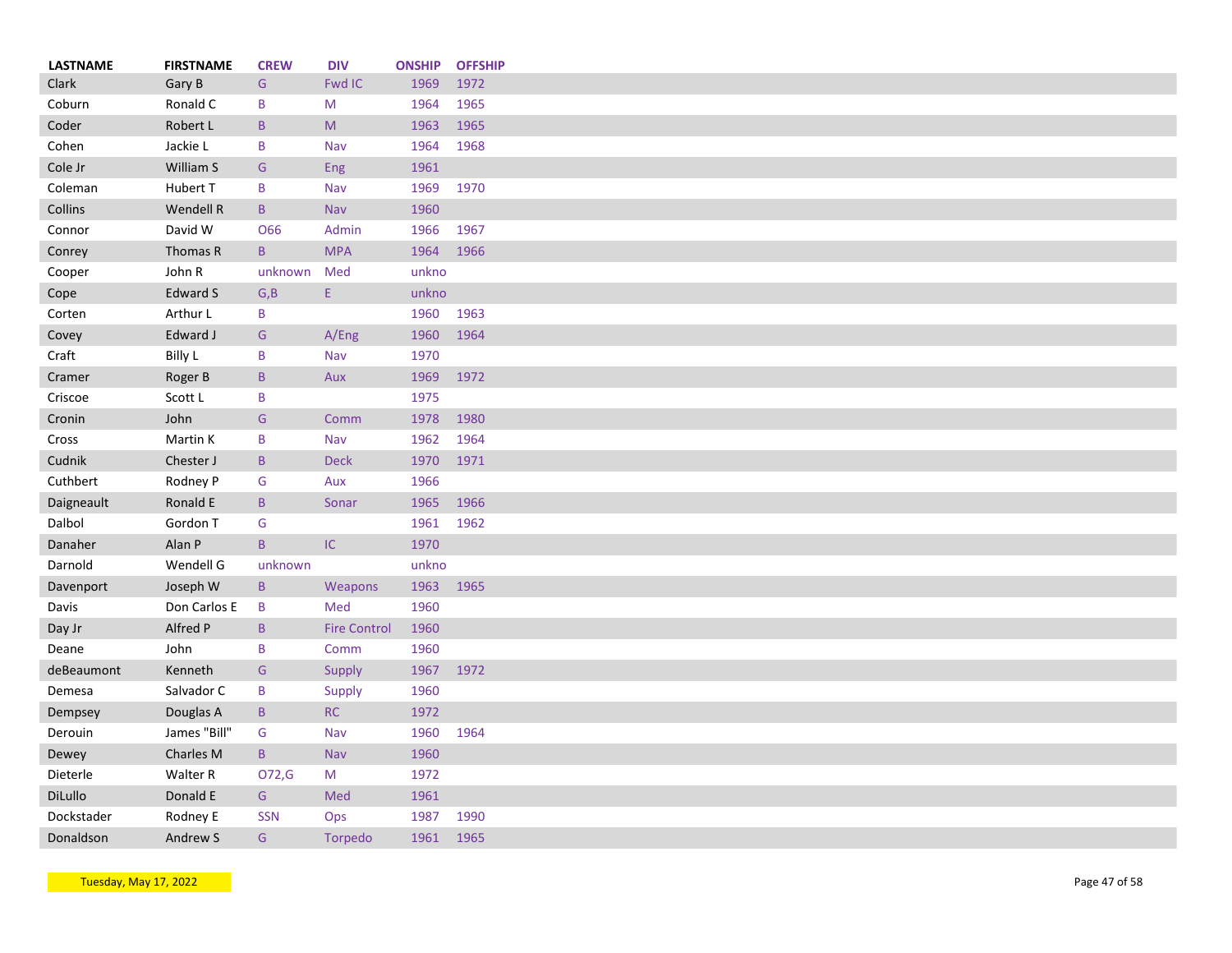| <b>LASTNAME</b> | <b>FIRSTNAME</b>     | <b>CREW</b>     | <b>DIV</b>                                                                                                 | <b>ONSHIP</b> | <b>OFFSHIP</b> |
|-----------------|----------------------|-----------------|------------------------------------------------------------------------------------------------------------|---------------|----------------|
| Dorn            | Richard L            | B               | <b>Fire Control</b>                                                                                        | 1964          |                |
| Dunagan         | Ralph T              | G               | Missile                                                                                                    | 1969          |                |
| Dunan           | Guy E                | G               | Aux                                                                                                        | 1977          | 1979           |
| Duncan          | Charles W            | G               | Admin                                                                                                      | 1961          |                |
| Dunn            | Victor T             | B               | Torpedo                                                                                                    | 1960          | 1964           |
| Dyer            | George A             | $\mathsf{B}$    | Aux                                                                                                        | 1961          | 1966           |
| Edwards         | Charles <sub>T</sub> | G               |                                                                                                            | 1961          |                |
| Eggers          | <b>Edward T</b>      | $\mathsf{B}$    | Sonar                                                                                                      | 1960          | 1962           |
| Ellinghausen    | Wayne E              | $\, {\bf B}$    | Nav                                                                                                        | 1960          |                |
| Ellison         | John R               | 072             | $\mathsf{M}% _{T}=\mathsf{M}_{T}\!\left( a,b\right) ,\ \mathsf{M}_{T}=\mathsf{M}_{T}\!\left( a,b\right) ,$ | 1972          | 1974           |
| Ender           | Gerald               | B               |                                                                                                            | 1970          | 1971           |
| Ennis           | Delbert H            | G               | M                                                                                                          | 1960          | 1963           |
| Enos            | Ralph L              | G               | Nav                                                                                                        | 1961          |                |
| Epes            | Travis D             | G               | <b>Nav</b>                                                                                                 | 1969          | 1972           |
| Euler           | Robert H             | B               | Weapons                                                                                                    | 1970          |                |
| Fay             | James L              | $\, {\bf B}$    | ${\sf M}$                                                                                                  | 1965          | 1965           |
| Feezel          | <b>Bruce A</b>       | G               | <b>Missile</b>                                                                                             | 1960          | 1963           |
| Feimster        | Jay H                | $\mathsf B$     | Admin                                                                                                      | 1960          | 1962           |
| Fender          | Richard A            | G               | Aux                                                                                                        | 1961          | 1962           |
| Fenton          | John D               | <b>B,SSN</b>    | E.                                                                                                         | 1978          | 1981           |
| Ferrer          | Louis                | B               | Comm                                                                                                       | 1965          |                |
| Findley         | <b>Richard A</b>     | 072             | <b>Fire Control</b>                                                                                        | 1972          |                |
| Flaherty        | James A              | B               | Comm                                                                                                       | 1965          |                |
| Flannery        | Lonnie L             | G               |                                                                                                            | 1961          |                |
| Fleming         | Glenn F              | G               |                                                                                                            | 1971          | 1972           |
| Flynn           | <b>Terrance H</b>    | $\mathsf B$     | $\mathsf{M}% _{T}=\mathsf{M}_{T}\!\left( a,b\right) ,\ \mathsf{M}_{T}=\mathsf{M}_{T}\!\left( a,b\right) ,$ | 1960          | 1965           |
| Folks           | Robert M             | $\sf B$         | Nav                                                                                                        | 1961          | 1964           |
| Foster          | Robert L             | $\, {\bf B} \,$ | Sonar                                                                                                      | 1960          | 1966           |
| Foster          | Don A                | B, G            | Torpedo                                                                                                    | 1960          | 1968           |
| Foster          | Virgil L             | $\mathsf B$     | M                                                                                                          | 1964          | 1967           |
| Fountain Jr     | Richard C            | <b>SSN</b>      | M                                                                                                          | 1989          |                |
| Fowler          | Dana E               | G               | Admin                                                                                                      |               | unkno 1970     |
| Freeman         | Gene E               | $\mathsf B$     | M                                                                                                          | 1961          | 1968           |
| French          | Satterlee G          | ${\mathsf G}$   | <b>Fire Control</b>                                                                                        | 1961          |                |
| Friedman        | Werner               | ${\mathsf G}$   |                                                                                                            | 1961          | 1964           |
| Fulbright       | Douglas "Bruc G      |                 | M                                                                                                          | 1965          | 1970           |
| Fulton          | James R              | Aux             | G                                                                                                          | 1964          | 1965           |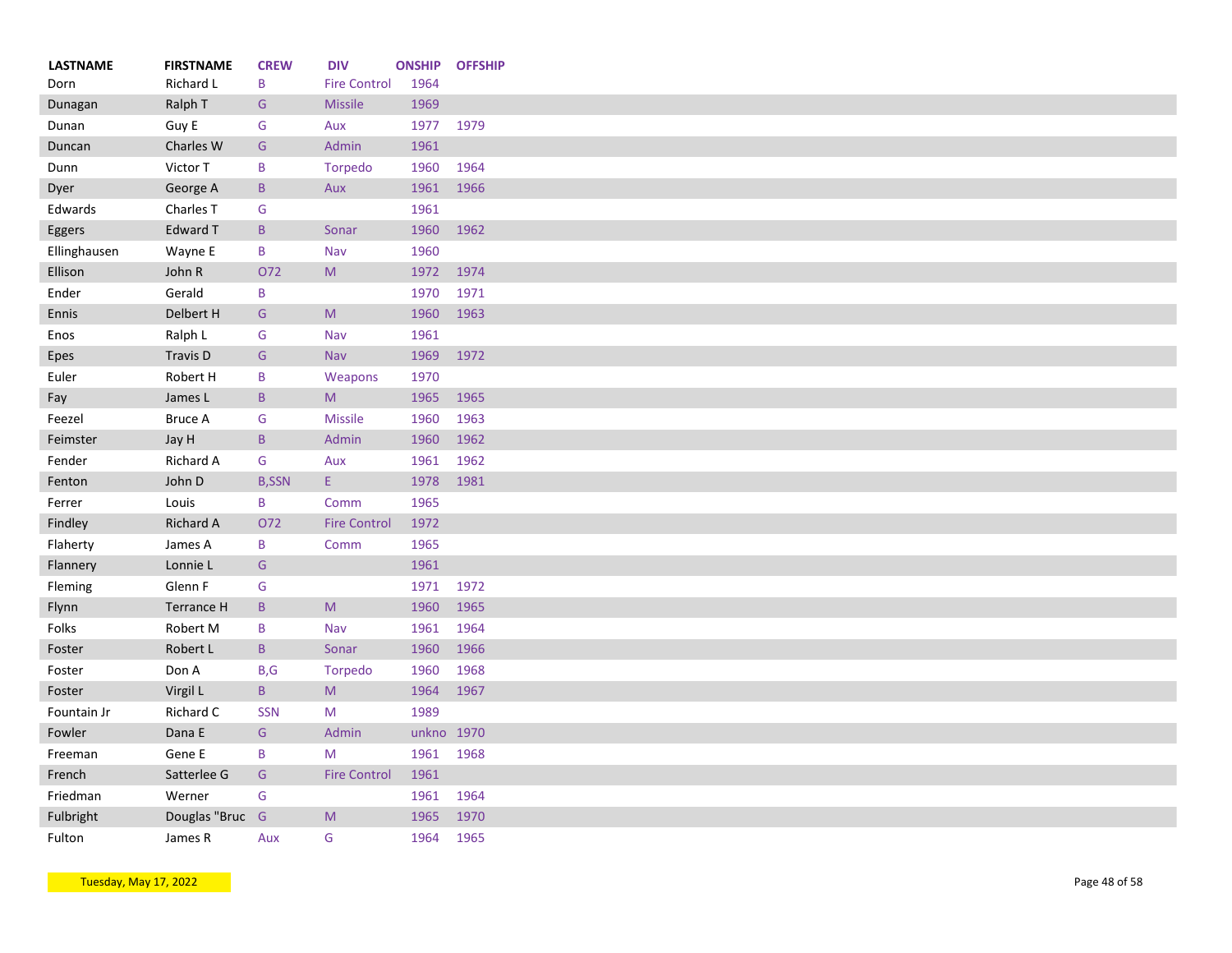| <b>LASTNAME</b> | <b>FIRSTNAME</b> | <b>CREW</b>     | <b>DIV</b>                                                                                                 | <b>ONSHIP</b> | <b>OFFSHIP</b> |
|-----------------|------------------|-----------------|------------------------------------------------------------------------------------------------------------|---------------|----------------|
| Gabehart        | James M          | O72,G           | <b>Nav</b>                                                                                                 | 1973          |                |
| Garrison        | <b>Billy W</b>   | G               | Ε.                                                                                                         | 1960          | 1964           |
| Gawrysiak       | Walter J         | ${\mathsf G}$   | RC                                                                                                         | 1966          | 1971           |
| George Sr       | John J           | G               | Admin                                                                                                      | 1964          | 1965           |
| Gerfin          | Melvin A         | G               | $\mathsf{M}% _{T}=\mathsf{M}_{T}\!\left( a,b\right) ,\ \mathsf{M}_{T}=\mathsf{M}_{T}\!\left( a,b\right) ,$ | 1960          |                |
| Glovier         | Hal A            | B               | CO                                                                                                         | 1968          | 1971           |
| Gober           | James S          | $\mathsf B$     | Comm                                                                                                       | 1962          | 1965           |
| Gooding         | Charles L        | B               | Weapons                                                                                                    | 1960          |                |
| Gordy           | Robert C         | $\, {\bf B}$    | <b>Fire Control</b>                                                                                        | 1961          | 1963           |
| Goulet          | Paul G           | B               | M                                                                                                          | 1964          | 1966           |
| Gowen           | Harold H         | G               | Comm                                                                                                       | 1962          | 1970           |
| Graham          | Frank W          | G               | XO                                                                                                         | 1960          | 1962           |
| Gram            | Robert C         | G,072           | <b>Fire Control</b>                                                                                        | 1969          | 1973           |
| Graziani        | John L           | O72             | IC                                                                                                         | 1972          | 1975           |
| Green           | James F          | $\, {\bf B} \,$ | Aux                                                                                                        | 1964          | 1968           |
| Griffin         | Daryle D         | B               | RC                                                                                                         | 1962          | 1965           |
| Griffing        | <b>Edward P</b>  | G               | CO                                                                                                         | 1970          | 1972           |
| Groves          | Robert W         | G               | Med                                                                                                        | 1970          |                |
| Guerrier        | John R           | G               | Nav                                                                                                        | 1964          | 1968           |
| Gurtler         | Samuel C         | unknown         |                                                                                                            | unkno         |                |
|                 |                  | unknown         | Med                                                                                                        | unkno         |                |
| Gynn MD         | Thomas N         |                 |                                                                                                            |               |                |
| Gyurich         | Donald F         | G               | RC                                                                                                         | 1963          | 1965           |
| Hale            | Robert M         | <b>SSN</b>      | Comm                                                                                                       | 1988          | 1990           |
| Haley           | Lonnie R         | G               | Sonar                                                                                                      | 1964          | 1966           |
| Hall            | Barry E          | O66,B           | Comm                                                                                                       | 1966          | 1970           |
| Hamilton        | Michael          | <b>SSN</b>      | M                                                                                                          | unkno         |                |
| Harden          | Herbert "Jack    | $\mathsf{B}$    | Comm                                                                                                       | 1963          | 1966           |
| Harden          | Matthew D        | B               | Supply                                                                                                     | 1963          | 1965           |
| Hardt           | Larry C          | B               | Aux                                                                                                        | 1960          |                |
| Hardy           | Earl L           | B               | <b>MPA</b>                                                                                                 | 1965          | 1967           |
| Harkness        | Eugene R         | G               |                                                                                                            | 1961          | 1964           |
| Harmon          | John M           | B               | M                                                                                                          | 1975          |                |
| Harris          | James C          | $\, {\bf B} \,$ | A,E,RC                                                                                                     | 1965          | 1967           |
| Harris          | Stanley          | G               | Supply                                                                                                     | 1961          |                |
| Harscheid       | David G          | $\mathsf B$     | Eng                                                                                                        | 1964          | 1966           |
| Hartmann        | <b>Bruce M</b>   | O72,G           | Weapons                                                                                                    | 1972          |                |
| Hauge           | Leroy A          | G               | Sonar                                                                                                      | 1970 1970     |                |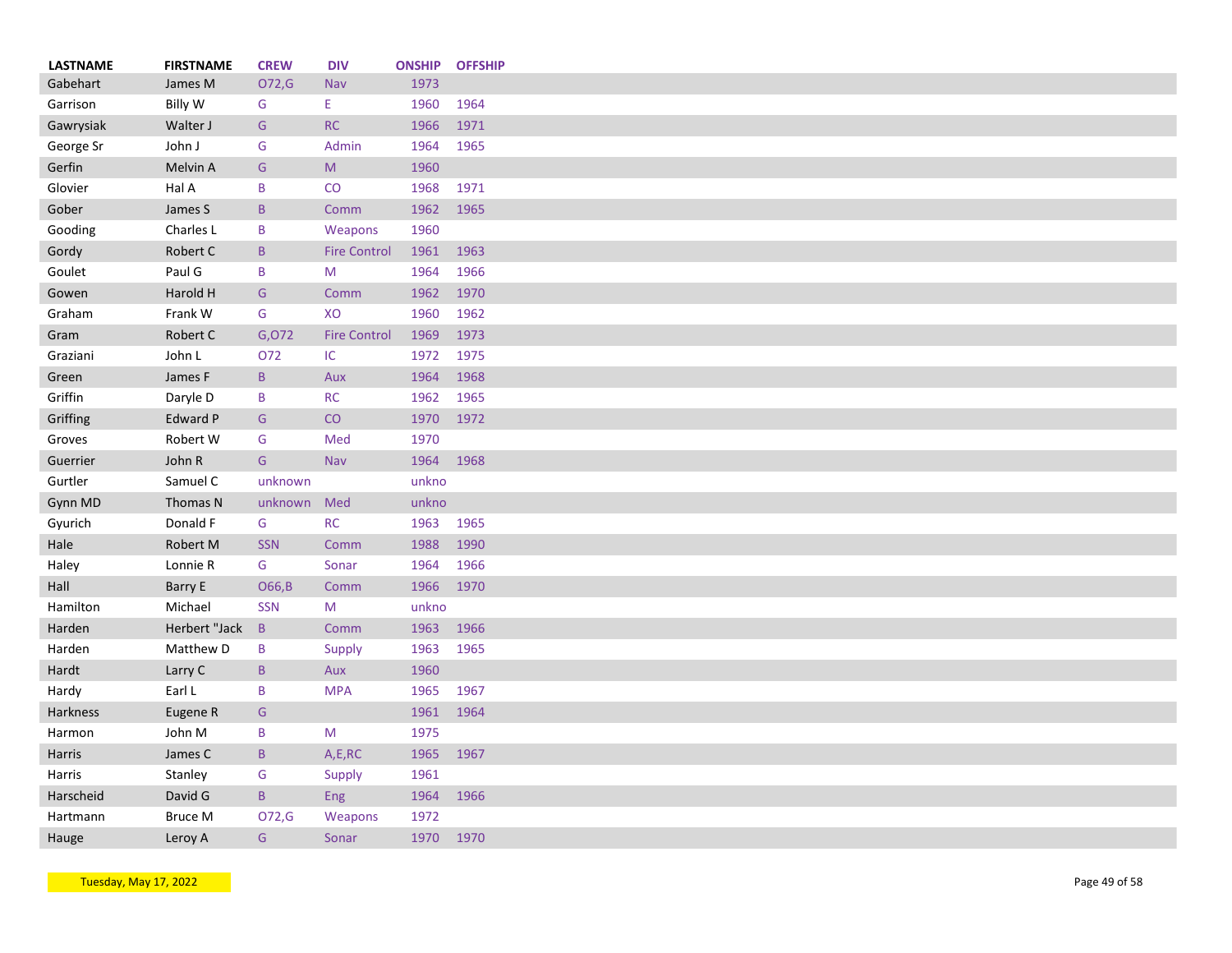| <b>LASTNAME</b> | <b>FIRSTNAME</b> | <b>CREW</b>     | <b>DIV</b>          | <b>ONSHIP</b> | <b>OFFSHIP</b> |
|-----------------|------------------|-----------------|---------------------|---------------|----------------|
| Havard          | Clayton "Lee"    | G               |                     | 1968          | 1969           |
| Hawk            | Harry "David"    | G, O72, G       |                     | 1971          | 1976           |
| Hawkins         | Jack H           | G               | CO                  | 1961          | 1965           |
| Haynes          | Jerry R          | <b>B,072</b>    | <b>Missile</b>      | 1969          | 1971           |
| Henderson Jr    | Daniel B         | B               | Weapons             | 1962          | 1963           |
| Henson          | George M         | $\mathsf{B}$    | Eng                 | 1963          | 1963           |
| Hester          | James H          | G               |                     | 1967          | 1968           |
| Hezik           | Bernard J        | <b>SSN</b>      | M                   | 1987          | 1989           |
| Hickey          | Edward A         | G               | <b>Fire Control</b> | 1965          | 1966           |
| Hill            | David B          | B, G            | <b>RC</b>           | 1962          | 1970           |
| Hofferber       | George E         | unknown         | Ε                   | 1964          | 1965           |
| Hollingworth    | Paul W           | $\, {\bf B} \,$ | Sonar               | 1973          | 1975           |
| Hollis          | Henry M          | G               | Weapons             | 1964          | 1969           |
| Holloman        | Frank E          | $\mathsf{B}$    | Supply              | 1960          |                |
| Holt            | James A          | B               | E                   | 1971 1971     |                |
| Hooson          | John L           | $\mathsf B$     | <b>Torpedo</b>      | 1960          |                |
| Horn            | David E          | B               | <b>Missile</b>      | 1964          | 1965           |
| Hornberger      | William "Barr    | G               | M                   | 1968          |                |
| Howard          | Farish A         | G               | Torpedo             | 1962          |                |
| Howard Jr       | Earle A          | G               | Nav                 | 1961          |                |
| Howell Jr       | Lewter M         | $\sf B$         | Nav                 | 1964          |                |
| Hughes          | Leslie A         | ${\mathsf G}$   | Comm                | 1961          |                |
| Hughes          | Carlos H         | B               | Comm                | 1969          |                |
| Hummer          | Rodney C         | G               | <b>Missile</b>      | 1969          | 1975           |
| Huntley         | Gilvie E         | B               | <b>Fire Control</b> | 1960          |                |
| Infinger        |                  | SSN             |                     | 1987          |                |
|                 | Marty            |                 | Nav                 |               |                |
| Jackob          | Keith J          | G               | Supply              | 1972          | 1973           |
| Jacqmin         | Michael R        | <b>B,066</b>    | E, RC, A            | 1965          | 1968           |
| James           | Ralph M          | G, 066, B       | <b>RC</b>           | 1966          |                |
| Jarrett         | David            | $\, {\bf B} \,$ | Weapons             | 1963          | 1966           |
| Jenkins         | David "Doc"      | $\, {\bf B}$    | Med                 | 1964          | 1967           |
| Jensen          | Jerry            | G               | E.                  | 1968          | 1971           |
| Jimenez         | Sevilla G        | G               | Supply              | 1967          | 1970           |
| Johnson         | Donald V         | G               | E.                  | 1969          | 1972           |
| Johnson         | Rodney T         | G               | Nav                 | 1964          | 1965           |
| Johnson         | David A          | <b>SSN</b>      | Aux                 | 1981          | 1982           |
| Johnson         | Tommie H         | G               | Aux                 | 1961          | 1964           |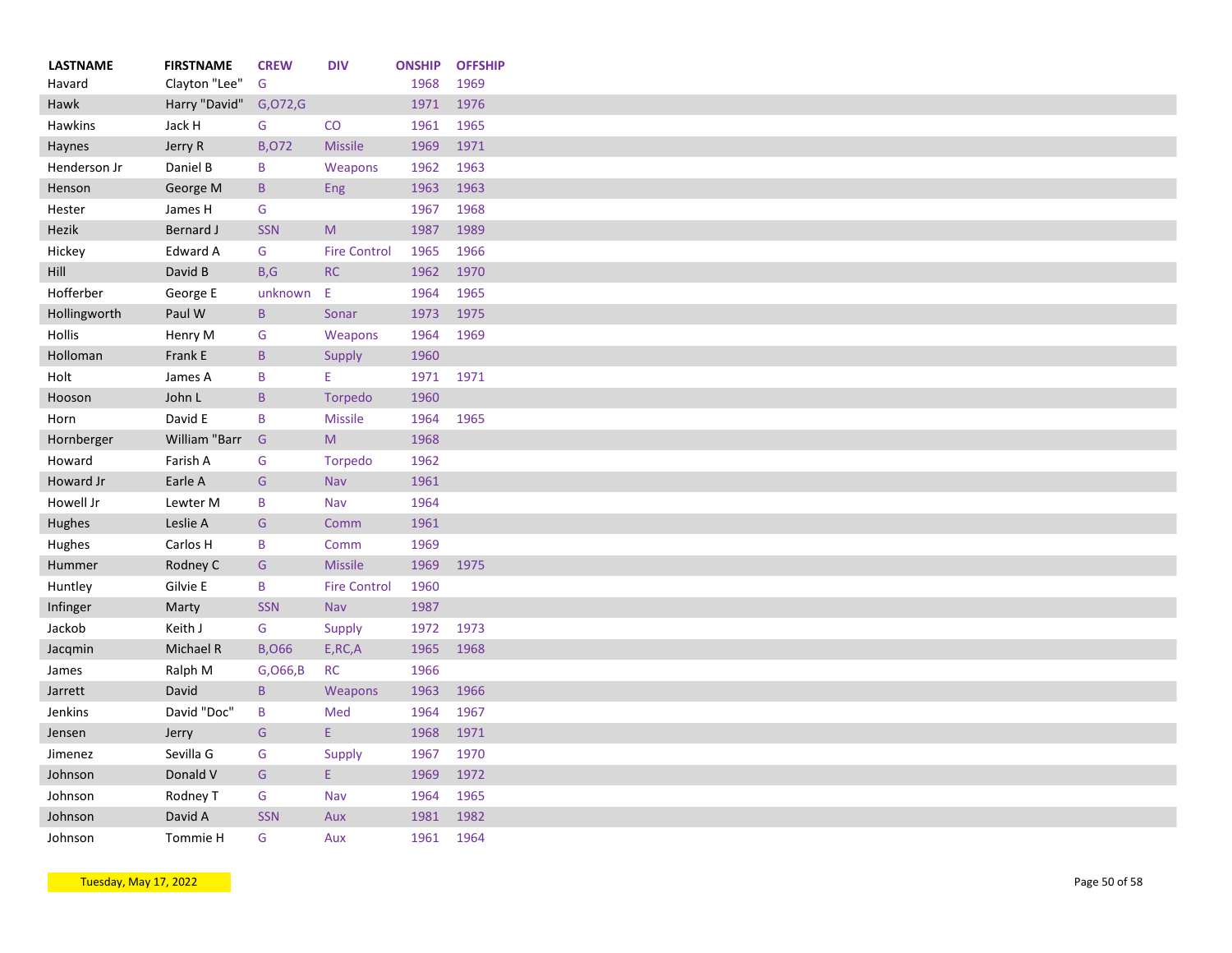| <b>LASTNAME</b> | <b>FIRSTNAME</b> | <b>CREW</b>     | <b>DIV</b>          | <b>ONSHIP</b> | <b>OFFSHIP</b> |
|-----------------|------------------|-----------------|---------------------|---------------|----------------|
| Jones           | <b>Edward A</b>  | G               |                     | 1961          | 1963           |
| Jones           | Stephen D        | B               | Nav                 | 1979          | 1982           |
| Joseph          | Freddie          | $\mathsf{B}$    | Supply              | 1969          |                |
| Joyce           | William L        | $\mathsf B$     | Sonar               | 1967          | 1968           |
| Joyce           | Jeffrey M        | <b>SSN</b>      | M                   | 1989          | 1991           |
| Kadel           | John E           | G               | Admin               | 1961          | 1964           |
| Kane Jr         | David J          | G               | Aux                 | 1960          |                |
| Kapugia         | Joseph E         | G               | M                   | 1964          | 1966           |
| Karmeris        | Theodore J       | $\mathsf{B}$    | Supply              | 1965          |                |
| Kasianchuk      | Walter J         | O72,G           | <b>RC</b>           | 1974          | 1978           |
| Keidel          | Lawrence F       | $\mathsf{B}$    | M                   | 1961          | 1963           |
| Kemp            | William M        | unknown         | Fwd IC              | 1978          | 1980           |
| Kennish         | James R          | $\mathsf{B}$    |                     | 1970          |                |
| Kerr III        | Charles W        |                 | unknown Weapons     | 1962          | 1963           |
| Kiger           | Charles          | $\mathsf B$     | Supply              | 1966          |                |
| Kimmer          | Donald M         | B               | Aux                 | 1965          |                |
| King            | Raymond L        | unknown         | <b>Fire Control</b> | unkno         |                |
| Kingsley        | Donald D         | B               | Supply              | 1970          | 1971           |
| Kirkland        | Lawrence C       | ${\mathsf G}$   | Nav                 | 1962          | 1964           |
| Kline           | William F        | B               | M                   | 1960          |                |
| Klinger         | David C          | <b>B,SSN</b>    | CO                  | 1977          | 1981           |
| Koeppen         | David E          | G,072           | <b>RC</b>           | 1971          | 1974           |
| Kosegarten      | Gary A           | $\mathsf{B}$    | Weapons             | 1967          | 1969           |
| Koski           | Archie A         | G               | Aux                 | 1961          |                |
| Kujat           | James            | $\mathsf{B}$    | <b>Missile</b>      | 1963          |                |
| Kuligoski       | John S           | G               | <b>Missile</b>      | 1976          | 1980           |
| Kwisnek         | Edward L         | B               |                     | unkno         |                |
| Lain            | Richard F        | $\, {\bf B} \,$ | Med                 | 1970          | 1971           |
| Lambert         | James A          | O72             | Ops                 | 1972          |                |
| Landeck         | Donald G         | G               | Supply              | unkno         |                |
| Larson          | Charles J        | <b>SSN</b>      |                     | 1988          | 1991           |
| Lehman          | Leonard F        | $\mathsf B$     | E                   | 1964          |                |
| Lennox          | Herbert W        | $\mathsf B$     | Med                 | 1960          |                |
| Leonard Jr      | John D           | G               | XO                  | 1965          | 1968           |
| Leone           | Anthony C        | $\mathsf B$     | Supply              | 1960          | 1963           |
| Lile            | Ronald C         | B               | Nav                 | 1960          |                |
| Lindsey         | Ray E            | G               | <b>RC</b>           | 1963          | 1967           |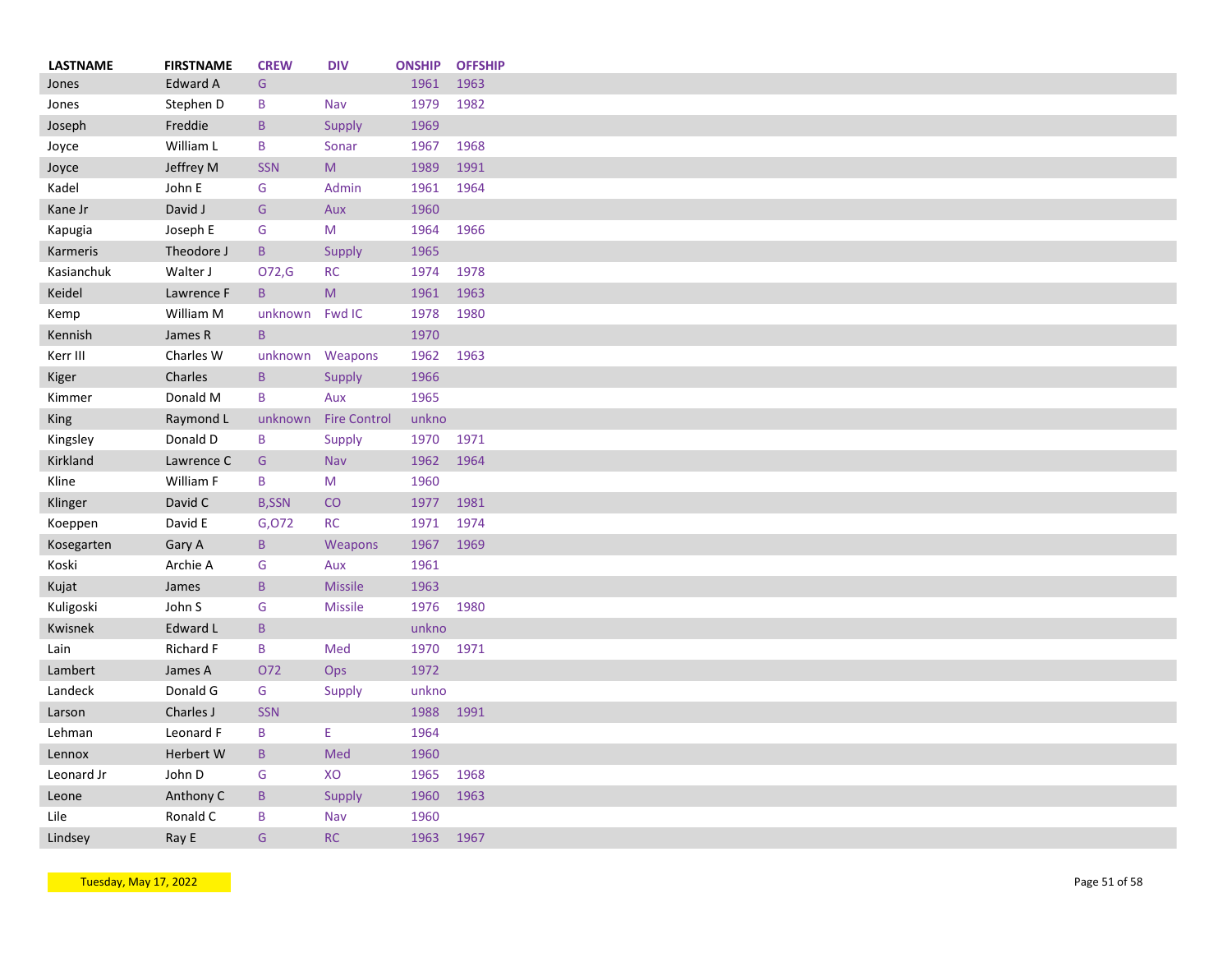| <b>LASTNAME</b>   | <b>FIRSTNAME</b> | <b>CREW</b>     | <b>DIV</b>                                                                                                 | <b>ONSHIP</b> | <b>OFFSHIP</b> |
|-------------------|------------------|-----------------|------------------------------------------------------------------------------------------------------------|---------------|----------------|
| Lookhoff          | Jeffery J        | G, B            | Nav                                                                                                        | 1963          | 1968           |
| Lund              | Leonard L        | G               | Ops                                                                                                        | 1964          | 1969           |
| Lynch Jr          | John I           | unknown         | Med                                                                                                        | 1962          | 1964           |
| Lyons             | Patrick "Rick"   | $\mathsf{B}$    | Sonar                                                                                                      | 1962          | 1965           |
| Maag              | Richard "Dav     | SSN             | Med                                                                                                        | 1988          | 1991           |
| Macy              | Arley D          | $\, {\bf B} \,$ | $\mathsf{M}% _{T}=\mathsf{M}_{T}\!\left( a,b\right) ,\ \mathsf{M}_{T}=\mathsf{M}_{T}\!\left( a,b\right) ,$ | 1965          |                |
| Mahan             | Robert R         | B               | Weapons                                                                                                    | 1960          |                |
| Mann              | Russell          | $\mathsf{B}$    | RC                                                                                                         | 1968          | 1973           |
| Marks             | Weston C         | B               |                                                                                                            | 1960          |                |
| Maschmeier        | Thomas P         | $\mathsf{B}$    | RC                                                                                                         | 1965          |                |
| Masternak         | Joseph J         | B               | Ops                                                                                                        | 1965          |                |
| Mathewson         | Edward F         | G               |                                                                                                            | 1961          | 1963           |
| Maurelli          | Joseph           | B               | <b>RC</b>                                                                                                  | 1963          | 1968           |
| Mayberry          | Robert B         | $\mathsf{B}$    | Torpedo                                                                                                    | 1960          |                |
| <b>McCandless</b> | Alvin E          | B               | Comm                                                                                                       | 1970          | 1970           |
| McClure           | Dale R           | G               | Weapons                                                                                                    | 1963          | 1966           |
| McClusky          | Charles          | unknown         | Torpedo                                                                                                    | unkno         |                |
| McDaniel Jr       | Bobby A          | $\mathsf{B}$    | M                                                                                                          | 1975          | 1977           |
| McDonald          | Robert P         | B               | Eng                                                                                                        | 1960          | 1961           |
| McGeary Jr        | Earnest C        | G               | Comm                                                                                                       | 1970          |                |
| McGee             | Patrick J        | B               | M                                                                                                          | 1960          | 1963           |
| McGlasson         | Daniel E         | $\mathsf B$     | Supply                                                                                                     | 1961          | 1963           |
| McGraw            | Thomas J         | G               | Torpedo                                                                                                    | 1961          |                |
| McKandless Jr     | Albert S         | B               |                                                                                                            | 1975          |                |
| McKee             | Kinnaird R       | G               | XO                                                                                                         | 1962          | 1964           |
| McKinster         | James W          | G               |                                                                                                            | 1962          | 1962           |
| McLean III        | Robert D         | B               | E                                                                                                          | 1965          |                |
| McLuskey          | Michael L        | O72,G           | Weapons                                                                                                    | 1973          | 1975           |
| McNair            | Edward           | G               | Supply                                                                                                     | 1961          |                |
| McPadden          | Donald           | $\mathsf B$     | Nav                                                                                                        | 1961          | 1963           |
| Meadows           |                  | ${\mathsf G}$   |                                                                                                            |               | 1973           |
|                   | Jay R            |                 | Weapons<br>E.                                                                                              | 1970          |                |
| Merrell           | Kenneth H        | $\mathsf B$     |                                                                                                            | 1965          | 1968           |
| Merrill           | James            | B               | Supply                                                                                                     | 1963          | 1968           |
| Metz              | Thomas           | ${\mathsf G}$   | E                                                                                                          | 1967          | 1970           |
| Mick              | Robert G         | B               | E                                                                                                          | 1961          | 1966           |
| Mihalek           | Frank E          | $\sf B$         | Torpedo                                                                                                    | 1963          | 1965           |
| Miles             | David L          | G               |                                                                                                            | 1963          | 1965           |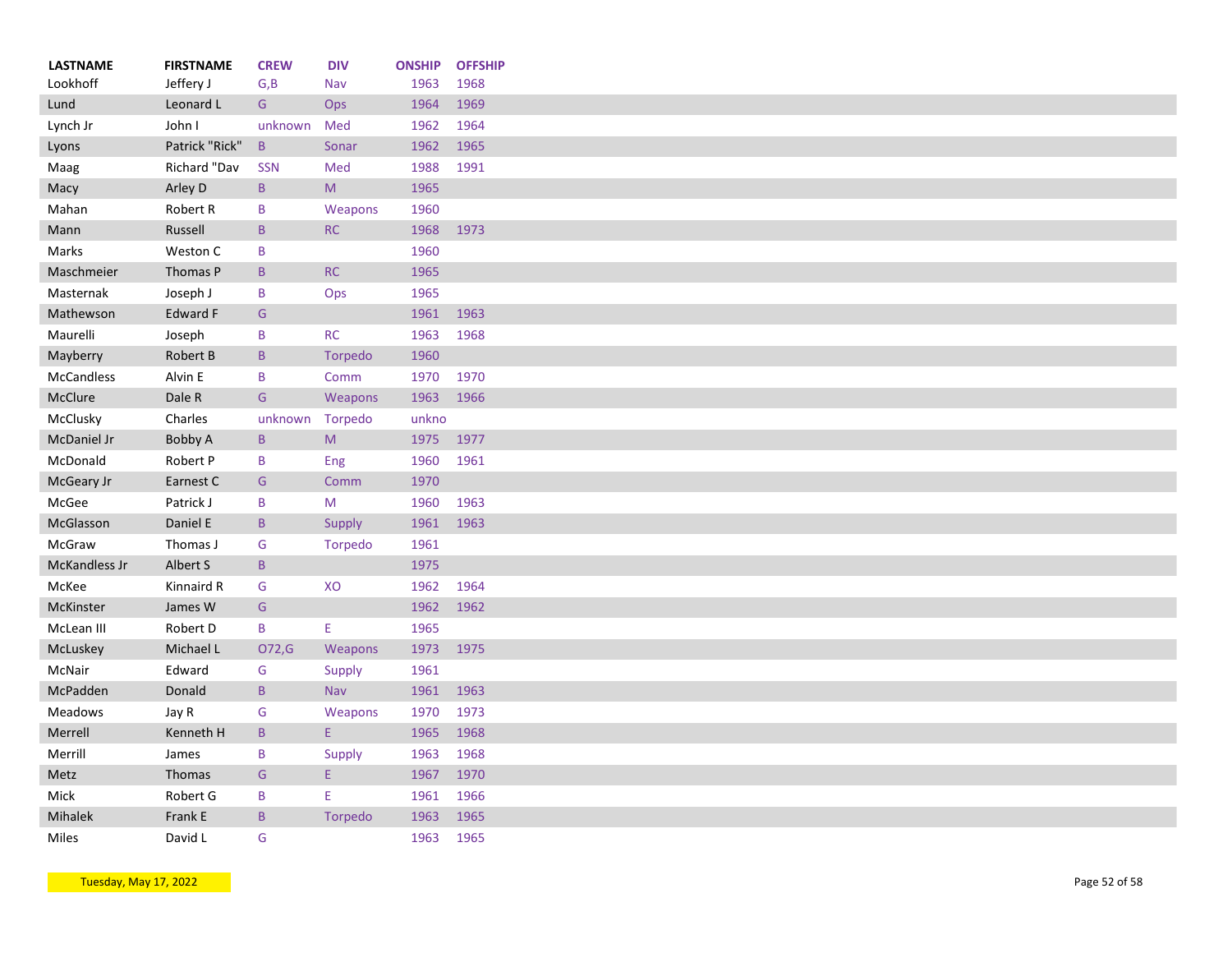| <b>LASTNAME</b> | <b>FIRSTNAME</b> | <b>CREW</b>    | <b>DIV</b>                                                                                                 | <b>ONSHIP</b> | <b>OFFSHIP</b> |
|-----------------|------------------|----------------|------------------------------------------------------------------------------------------------------------|---------------|----------------|
| Miller Jr       | Robert J         | G              | RC                                                                                                         | 1975          | 1978           |
| Mitchell        | Wilburn H        | G              | M                                                                                                          | 1961          |                |
| Mobley          | Cecil F          | $\, {\bf B}$   | Aux                                                                                                        | 1965          | 1965           |
| Mohn            | Steven           | B              | Nav                                                                                                        | unkno 1979    |                |
| Molloy          | Daniel G         | $\mathsf{B}$   | Supply                                                                                                     | 1965          | 1965           |
| Mongeau         | Gerald           | G              | E.                                                                                                         | 1964          | 1966           |
| Moore           | William W        | G              | Supply                                                                                                     | 1963          | 1966           |
| Moore           | Stephen          | B              | Supply                                                                                                     | 1970          | 1970           |
| Morgan Jr       | Lloyd D          | ${\mathsf G}$  | Comm                                                                                                       | 1969          | 1971           |
| Moriarty        | Richard T        | B              | Aux                                                                                                        | 1965          | 1966           |
| Mulholland      | Thomas J         | $\mathsf B$    | <b>Nav</b>                                                                                                 | 1960          |                |
| Munro           | Stephen J        | B              | M                                                                                                          | 1970          | 1971           |
| Murphy          | Frank W          | G              | M                                                                                                          | 1961          | 1965           |
| Mustin          | James O          | G              | <b>Fire Control</b>                                                                                        | 1961          | 1965           |
| Mutz            | Warren           | ${\mathsf G}$  | ${\sf M}$                                                                                                  | 1968          | 1972           |
| Myers Jr        | William G        | G              | Nav                                                                                                        | 1965          | 1970           |
| Nault           | George E         | G              | E.                                                                                                         | 1961          | 1964           |
| Nelson          | Evert C          | unknown        | <b>RC</b>                                                                                                  | 1980          | 1981           |
| <b>Newlin</b>   | William G        | $\mathsf{B}$   | Aux                                                                                                        | 1965          |                |
| Nielsen         | David E          | G,SSN          | Aux                                                                                                        | 1980          | 1983           |
| Oak             | William E        | <b>B,066</b>   | Sonar                                                                                                      | 1965          | 1967           |
|                 | Arturo H         | G              |                                                                                                            | 1975          |                |
| Ocampo          |                  |                | Supply<br><b>RC</b>                                                                                        |               |                |
| Ohmen           | Douglas J        | G              |                                                                                                            | 1960          |                |
| O'Neal          | Francis X        | B              | Torpedo                                                                                                    | 1960          |                |
| Opem            | Martin E         | G              | M                                                                                                          | 1968          |                |
| Orris           | Anthony G        | G              | <b>Deck</b>                                                                                                | 1970          |                |
| Outten          | Norwood C        | G              | Nav                                                                                                        | 1961          |                |
| Owens Jr        | James            | unknown        |                                                                                                            | 1965          | 1965           |
| Owsley          | Daniel B         | $\mathsf B$    | $\mathsf{M}% _{T}=\mathsf{M}_{T}\!\left( a,b\right) ,\ \mathsf{M}_{T}=\mathsf{M}_{T}\!\left( a,b\right) ,$ | 1965          |                |
| Oyler           | Jon A            | unknown        |                                                                                                            | 1963          | 1964           |
| Paavo           | Robert J         | unknown        |                                                                                                            | 1965          | 1966           |
| Pamogas         | Jorge M          | B              | Supply                                                                                                     | 1970          |                |
| Panichi         | Donald J         | G              | Admin                                                                                                      | 1969          | 1971           |
| Paprocki        | Gilbert J        | $\sf B$        | E                                                                                                          | 1961          | 1964           |
| Parchman        | John E           | G              | E-Fwd                                                                                                      | unkno 1970    |                |
| Pardy           | James R          | G              | M                                                                                                          | unkno 1966    |                |
| Parker          | Velton           | unknown Supply |                                                                                                            | unkno 1963    |                |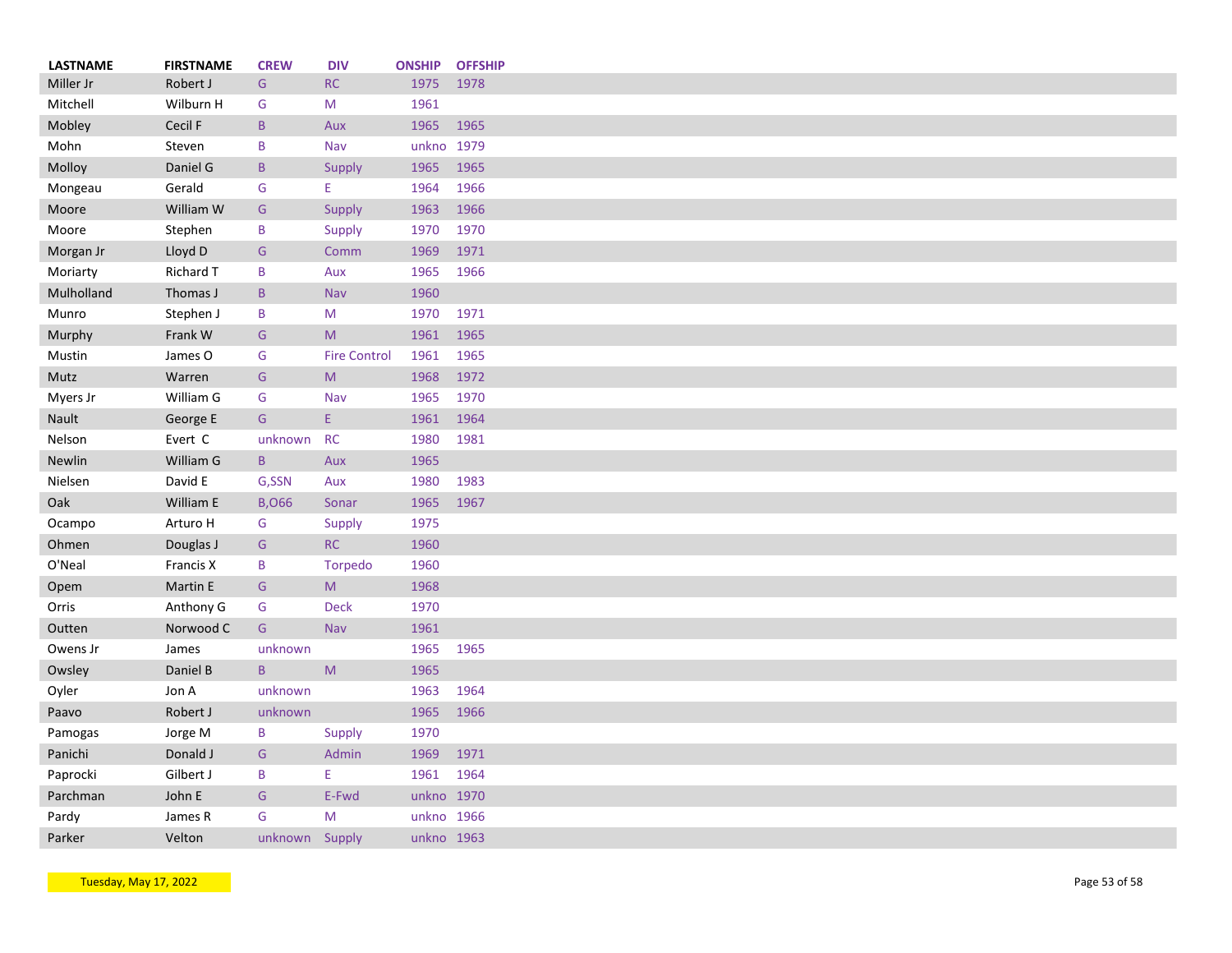| <b>LASTNAME</b> | <b>FIRSTNAME</b>      | <b>CREW</b>     | <b>DIV</b>          | <b>ONSHIP</b> | <b>OFFSHIP</b> |
|-----------------|-----------------------|-----------------|---------------------|---------------|----------------|
| Parsons         | Daniel P<br>Jeffrey J | B               | Aux                 | 1965<br>1976  | 1979           |
| Peternel        |                       | G               | Comm                |               |                |
| Petraline       | Michael S             | B               | Aux                 | 1964          | 1965           |
| Pfeiffer        | Robert S              | $\, {\bf B}$    |                     | 1960          |                |
| Pickel          | George J              | G               | Aux                 | 1970          |                |
| Pittman         | Charles D             | $\sf B$         | RC                  | 1965          |                |
| Pixley          | John A L              | G               | ${\sf M}$           | 1961          |                |
| Pluth           | Ronald M              | $\, {\bf B}$    | RC                  | 1964          | 1965           |
| Poe             | LE.                   | B               | E.                  | 1960          | 1961           |
| Powell          | Julian R              | $\mathsf{B}$    | Supply              | 1960          | 1960           |
| Prothero Jr     | Walter S              | B               | Med                 | 1978          | 1978           |
| Prudot          | John T                | <b>B,066</b>    | <b>Torpedo</b>      | 1964          |                |
| Rabbitt         | Edward D              | B               | Comm                | 1964          | 1965           |
| Raudsep         | John A                | G               | M                   | 1968          | 1972           |
| Reagan          | Barry E               | B               | <b>Fire Control</b> | 1960          |                |
| Redd            | James A               | $\mathsf{B}$    | Sonar               | 1960          |                |
| Rediger         | Robert G              | O72,G           | <b>Missile</b>      | 1973          | 1976           |
| Regan Jr        | George E              | G               | Missile             | unkno         |                |
| Reich           | Vincent P             | G               | Aux                 | 1961          |                |
| Reinhardt       | Jeffry J              | $\mathsf{B}$    | Nav                 | 1970          |                |
| Resurreccion    | Rogelio N             | G               | Supply              | 1969          |                |
| Reynolds        | Jay "Guy"             | $\mathsf B$     | XO                  | 1970          | 1972           |
| Reynolds Jr     | Advah H               | G               | M                   | 1960          | 1964           |
| Reynolds Sr     | Robert G              | $\, {\bf B} \,$ | ${\sf M}$           | 1960          |                |
| Rhodes          | Wilmer C              | unknown         | Weapons             | 1964          | 1966           |
| Rich            | Willis S              | $\mathsf B$     | CO                  | 1975          | 1977           |
| Richards        | Jerry L               | B               | E                   | 1963          | 1965           |
| Richardson Jr   | Samuel C              | G               | Nav                 | 1961          |                |
| Riess           | James D               | B               | Nav                 | 1970          |                |
|                 |                       |                 |                     |               |                |
| Riley           | Glenn N               | G               |                     | 1967          | 1971           |
| Roberts         | Donald R              | O66, B          | M                   | 1966          |                |
| Robertson       | John S                | G               |                     | 1964          | 1967           |
| Roche           | William B             | G               | M                   | 1970          |                |
| Rosenau         | Franklin D            | $\, {\bf B} \,$ | <b>Missile</b>      | 1965          | 1970           |
| Ross III        | Tracy A               | $\mathsf B$     | Sonar               | 1968          |                |
| Rourke          | Robert C              | $\mathsf B$     | Deck                | 1960          |                |
| Rushlow         | Richard G             | G               |                     | 1961          | 1964           |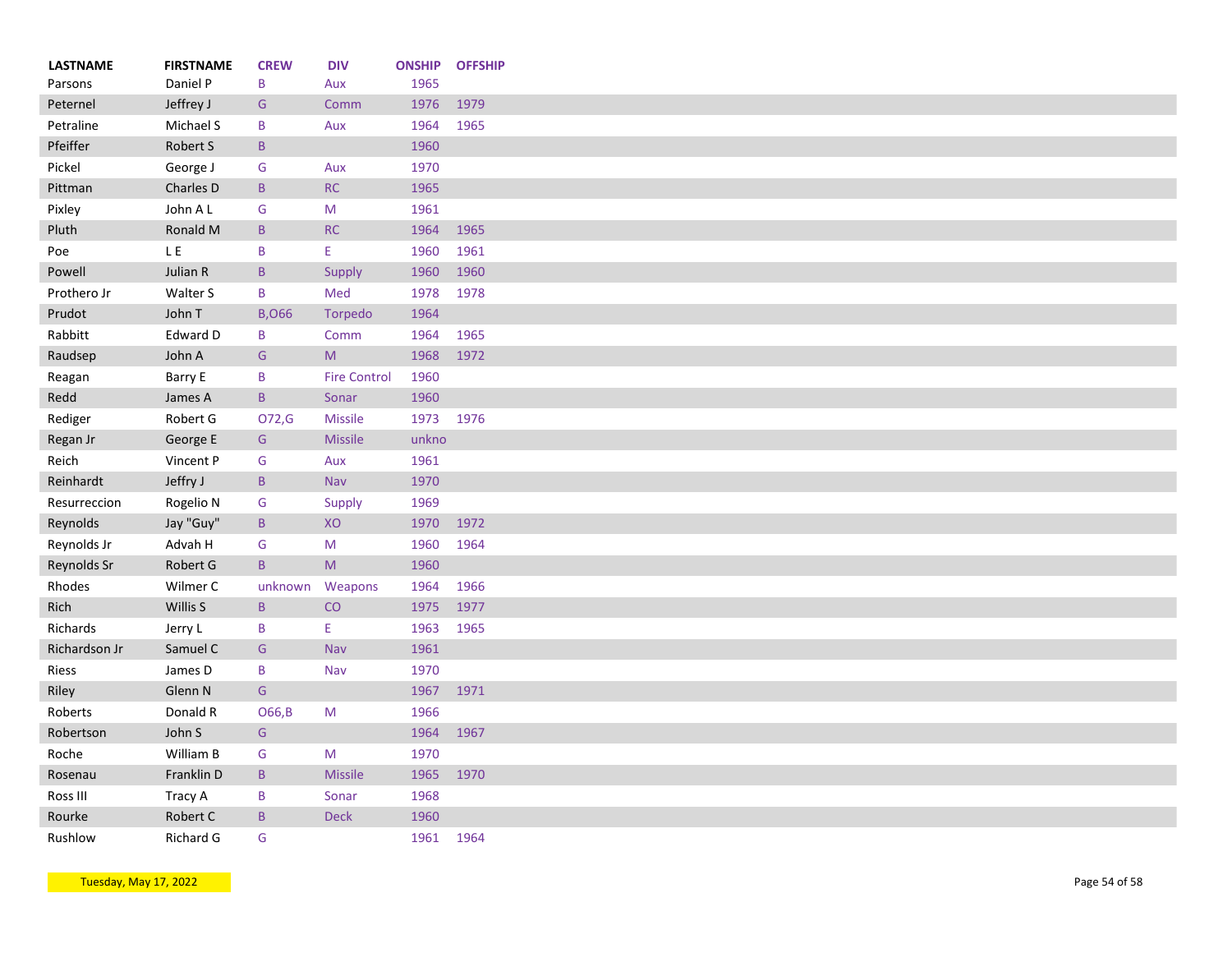| <b>LASTNAME</b> | <b>FIRSTNAME</b> | <b>CREW</b>     | <b>DIV</b>          | <b>ONSHIP</b> | <b>OFFSHIP</b> |
|-----------------|------------------|-----------------|---------------------|---------------|----------------|
| Rust            | Eugene J         | O72             | M                   | 1972          | 1974           |
| Rutherford      | James C          | B               | Nav                 | 1973          | 1976           |
| Sanderson Jr    | George H         | B, G            | Weapons             | 1967          | 1970           |
| Santee          | Eldon J          | G               | Nav                 | 1970          | 1973           |
| Santti          | David H          | G               | <b>Fire Control</b> | 1967          |                |
| Savage          | Robert R         | B               | Torpedo             | 1962          |                |
| Sawyer MD       | Robert N         | $\mathsf{B}$    | Med                 | 1964          | 1966           |
| Scales Sr       | Carl E           | G               | Supply              | unkno         |                |
| Schenkelberg    | Barry D          | $\mathsf{B}$    |                     |               | 1975 1977      |
| Schillaci MD    | Richard F        | B               | Med                 | unkno         |                |
| Schulz          | William J        | <b>SSN</b>      |                     | 1985          | 1989           |
| Scida           | John P           | G               |                     | 1975          | 1978           |
| Scott           | Raymond H        | B               | <b>Missile</b>      | 1975          | 1978           |
| Scott           | David D          | B               | Supply              | 1968          | 1972           |
| Seader Jr       | <b>Edward F</b>  | $\mathsf{B}$    | Torpedo             | 1960          |                |
| Sears           | Dennis C         | G               | Aux                 | 1967          | 1970           |
| Secovnie        | James J          | <b>B,072</b>    | <b>Torpedo</b>      | 1970          |                |
| Sedlacek        | Walter D         | <b>SSN</b>      | XO                  | 1989          | 1991           |
| Seely           | Paul E           | $\, {\bf B} \,$ | Comm                | 1965          |                |
| Sercu II        | Vincent F        | B               | <b>Fire Control</b> | 1970          |                |
| Shepard         | Calvin K         | G               |                     | 1961          | 1963           |
| Shirley Jr      | Gerald B         | unknown         |                     | unkno         |                |
| Shorter         | Herbert R        | $\mathsf B$     | Supply              | 1964          | 1970           |
| Shropshire      | Robert           | unknown         | <b>RC</b>           | 1959          | 1965           |
| Shultz          | Edward           | $\mathsf{B}$    |                     | 1967          | 1970           |
| Simpson Jr      | Richard C        | G               | Supply              | 1970          | 1970           |
| Skeens          | Charles A        | <b>B,072,G</b>  | Supply              | 1972          | 1977           |
| Skinner         | Glenn L          | G               | E                   | 1970          | 1972           |
| Skudin          | Michael          | $\mathsf B$     | Comm                | 1965          | 1966           |
| Slattery        | Steven J         | $\mathsf B$     | Nav                 | 1964          |                |
| Smith           | Roy A            | <b>B,072,G</b>  | <b>Nav</b>          | 1974          | 1977           |
| Smith           | Wayne E          | B               | Admin               | 1961          | 1963           |
| Smith           | James L          | G               | Missile             | 1974          |                |
| Smith Jr        | Troy N           | G               | E                   | 1964          | 1966           |
| Snelson         | Jack A           | $\mathsf B$     | RC                  | 1964          |                |
| Snogles         | Robert E         | B, G            | M                   | 1965          | 1970           |
| Snyder          | John A           | G               | <b>Deck</b>         | 1969          | 1970           |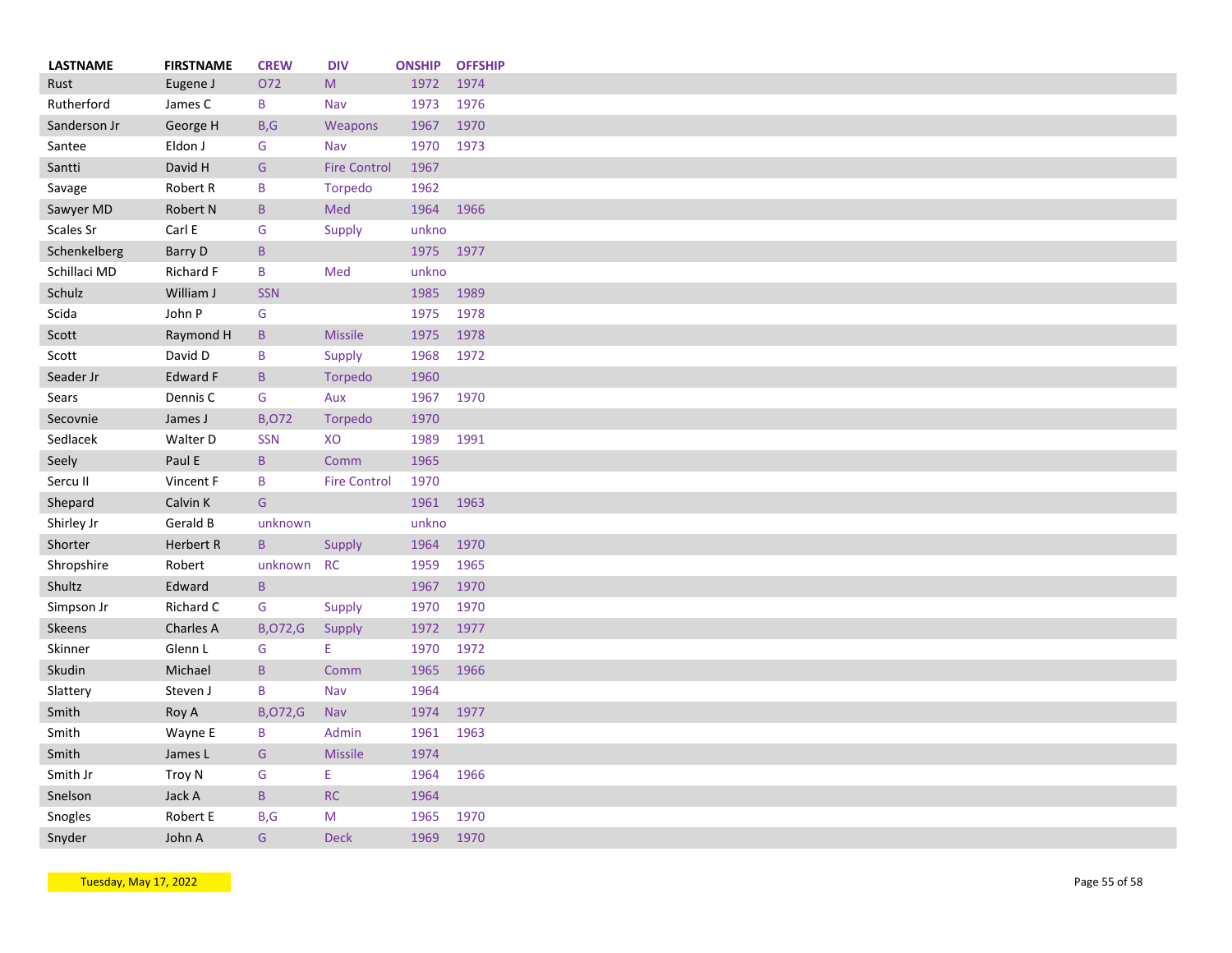| <b>LASTNAME</b>     | <b>FIRSTNAME</b> | <b>CREW</b>   | <b>DIV</b>                                                                                                 | <b>ONSHIP</b> | <b>OFFSHIP</b> |
|---------------------|------------------|---------------|------------------------------------------------------------------------------------------------------------|---------------|----------------|
| Solberg             | Thomas R         | G             | Weapons                                                                                                    | 1970          | 1972           |
| Souza Jr            | John             | ${\mathsf G}$ | Admin                                                                                                      | 1962          | 1963           |
| Spratlin            | Donald W         | B             |                                                                                                            | 1961          | 1961           |
| St. Laurent         | Normand N        | B             | E.                                                                                                         | 1961          | 1965           |
| Stackleather        | Steve L          | <b>SSN</b>    | Comm                                                                                                       | 1984          | 1988           |
| Stanko              | Peter M          | G             |                                                                                                            | 1960          | 1961           |
| Stanton             | <b>Blair P</b>   | B             | M                                                                                                          | 1966          | 1968           |
| <b>Stark</b>        | David W          | ${\mathsf G}$ | $\mathsf{M}% _{T}=\mathsf{M}_{T}\!\left( a,b\right) ,\ \mathsf{M}_{T}=\mathsf{M}_{T}\!\left( a,b\right) ,$ | 1970          | 1971           |
| Stevenson           | Donald L         | G             | <b>Supply</b>                                                                                              | 1961          | 1963           |
| Stevenson           | Richard H        | B             | Weapons                                                                                                    | 1963          | 1968           |
| Stock Sr            | Darrell          | B             |                                                                                                            | 1964          | 1966           |
| Sullivan            | Roy L            | G             | Med                                                                                                        | 1967          | 1971           |
| Suter               | Roy E            | B             | Supply                                                                                                     | 1964          | 1965           |
| Svoboda             | Robert F         | G             | Ε.                                                                                                         | 1963          | 1966           |
| Swink III           | Edward J         | B             | E.                                                                                                         | 1968          | 1970           |
| Szombatfalvy        | David A          | G             | <b>Missile</b>                                                                                             | 1975          | 1979           |
| Tant                | Jerry W          | G,072         | Aux                                                                                                        | 1970          | 1974           |
| Tash                | Ronald W         | B             | Nav                                                                                                        | 1963          | 1964           |
| Teamer              | Franklin H       | G             | Med                                                                                                        | 1962          | 1965           |
| Tetreault           | Edward F         | G             | Weapons                                                                                                    | 1961          |                |
| Therrien Jr         | Leo E            | B             | XO                                                                                                         | 1969          | 1970           |
| Thibault Sr         | John M           | B             | Weapons                                                                                                    | 1967          | 1969           |
| Thomas              | Ross J           | B             | Sonar                                                                                                      | 1976          | 1979           |
| Thomas              | Peter W          | G             | Weapons                                                                                                    | 1967          | 1970           |
| Thomas              | Ross J           | G             | Sonar                                                                                                      | 1967          | 1970           |
| Thomas              | <b>Terry G</b>   | B             | M                                                                                                          | 1970          |                |
| Tibbetts            | Gary H           | G             | Torpedo                                                                                                    | 1972          |                |
| Titchenal           | Thomas L         | B             | Aux                                                                                                        | 1970          | 1975           |
| Tomac Sr            | Richard E        | G             | Aux                                                                                                        | 1962          | 1965           |
| Tompkins            | Robert W         | B             | M                                                                                                          | 1961          | 1964           |
| Tortorigi           | Raymond J        | G             | Sonar                                                                                                      | 1961          | 1964           |
| Traverson           | John R           | O72,G         |                                                                                                            | 1973          | 1976           |
|                     | William          | B             |                                                                                                            | unkno         |                |
| Trenary<br>Truitt   | Herbert E        | B             |                                                                                                            | 1963          | 1965           |
|                     | Leland B         | B             | M                                                                                                          | 1962          |                |
| Tucker Jr<br>Turner | Robert B         | G             |                                                                                                            | 1964          | 1966           |
| Tyler               | Charles G        | B             | <b>Missile</b>                                                                                             | 1961          | 1963           |
|                     |                  |               |                                                                                                            |               |                |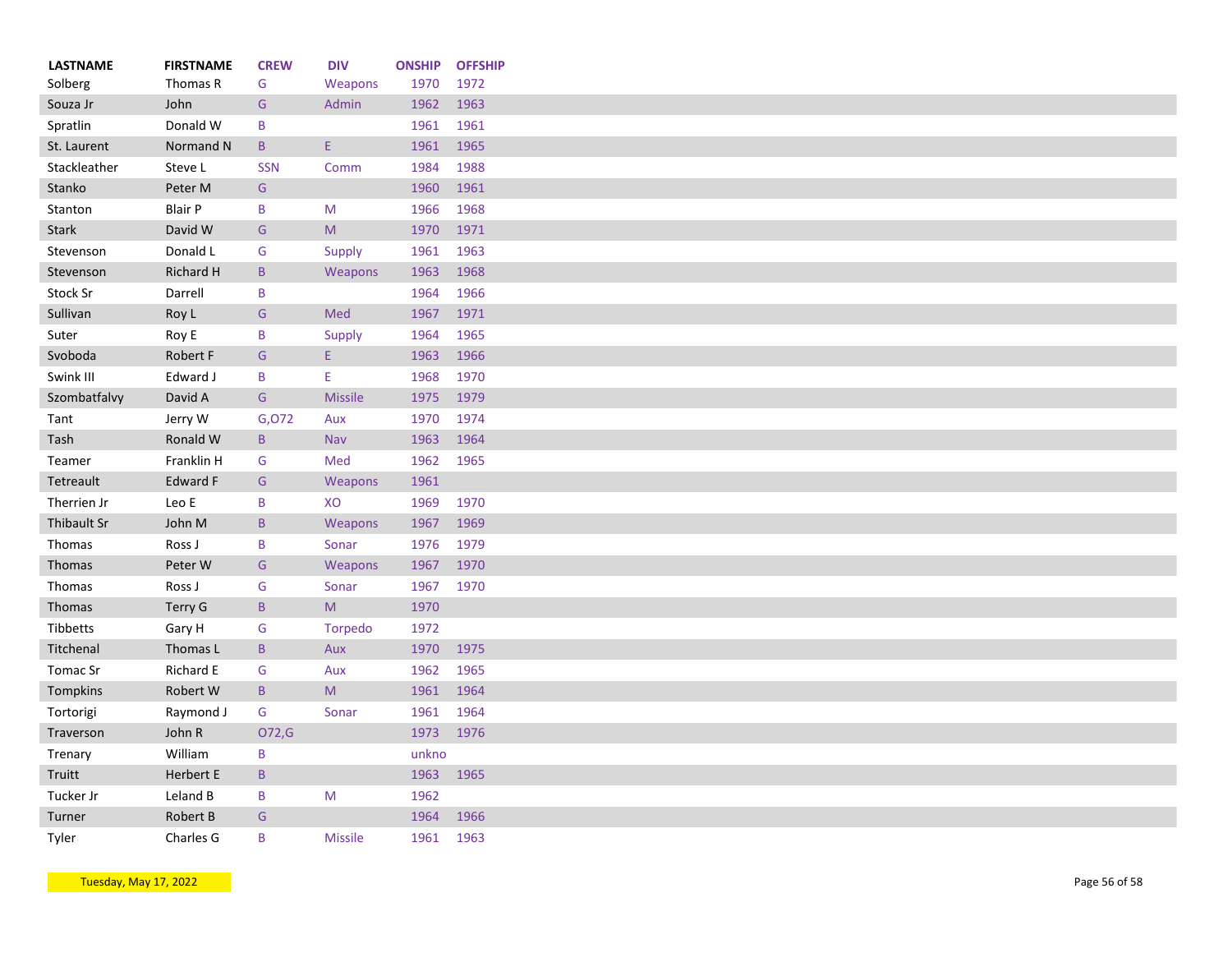| <b>LASTNAME</b> | <b>FIRSTNAME</b> | <b>CREW</b>     | <b>DIV</b>          | <b>ONSHIP</b> | <b>OFFSHIP</b> |
|-----------------|------------------|-----------------|---------------------|---------------|----------------|
| Ulrich          | Louis D          | $\, {\bf B} \,$ | ${\sf M}$           | 1965          | 1966           |
| Untermeyer      | David G          | 072             | Aux                 | 1972          |                |
| Upchurch        | Dennis E         | G               | Comm                | 1961          | 1963           |
| Valente         | Salvadore        | G               | <b>Deck</b>         | 1969          | 1970           |
| Vaughan         | Robert L         | $\mathsf B$     | Aux                 | 1969          | 1972           |
| Vaught          | James E          | B               | <b>Fire Control</b> | 1960          |                |
| Vigil           | Archie W         | $\mathsf{B}$    | Torpedo             | 1962          | 1965           |
| Vopelak         | Richard J        | B               | Aux                 | 1964          | 1966           |
| Wagner Jr       | Rudolph J        | B               | Aux                 | 1970          |                |
| Walker          | James A          | B               | Admin               | 1963          |                |
| Wallowitch      | Michael A        | $\mathsf B$     | Aux                 | 1971          |                |
| Walsh           | John A           | G               | Nav                 | 1966          | 1969           |
| Ward            | Maynard L        | G               | Comm                | 1961          |                |
| Ward            | Gordon G         | G               | M                   | 1963          | 1966           |
| Warren          | William E        | unknown         |                     | unkno         |                |
| Warren          | James E          | G               | Nav                 | 1961          | 1963           |
| Wastlund        | Lowell G         | $\mathsf B$     | <b>Missile</b>      | 1965          |                |
| Watters         | Gregory W        | B               |                     | 1967          | 1970           |
| Webber          | James H          | $\mathsf{B}$    | Aux                 | unkno         |                |
| Weinstein       | William          | $\, {\bf B}$    | Aux                 | 1961          |                |
| Wendt           | Gustav A         | $\sf B$         | Comm                | 1960          |                |
| West            | Orvil L          | G               | Nav                 | 1968          | 1972           |
| Westergaard     | Hilmer J "Wes B  |                 | M                   | 1969          | 1972           |
| Westley         | Thomas H         | B               | Ε                   | 1960          |                |
| White           | Keith D          | $\mathsf B$     | <b>Missile</b>      | 1970          |                |
| White           | James L          | B               | Aux                 | 1967          | 1968           |
| White           | Robert H         | G               |                     | 1965          | 1968           |
| Whitehead       | Columbus         | G               | <b>Fire Control</b> | 1961          |                |
| Whitus          | James K          | $\mathsf B$     | Med                 | 1970          |                |
| Wilde           | James E          | O72             |                     | 1972          | 1975           |
|                 | Frank H          |                 |                     |               |                |
| Wilkins         |                  | G               | Torpedo             | 1961          | 1963           |
| Willard         | George A         | G               | <b>Fire Control</b> | 1961          |                |
| Wille           | Raymond J        | $\mathsf B$     | Deck                | 1969          | 1971           |
| Williams        | Brian L          | ${\mathsf G}$   | Nav?                | 1961          |                |
| Williams        | Donnell          | B               | <b>Supply</b>       | 1965          |                |
| Williams        | Horace E         | B               | Nav                 | 1960          |                |
| Willis Jr       | William P        | B               | CO                  | 1961          | 1964           |